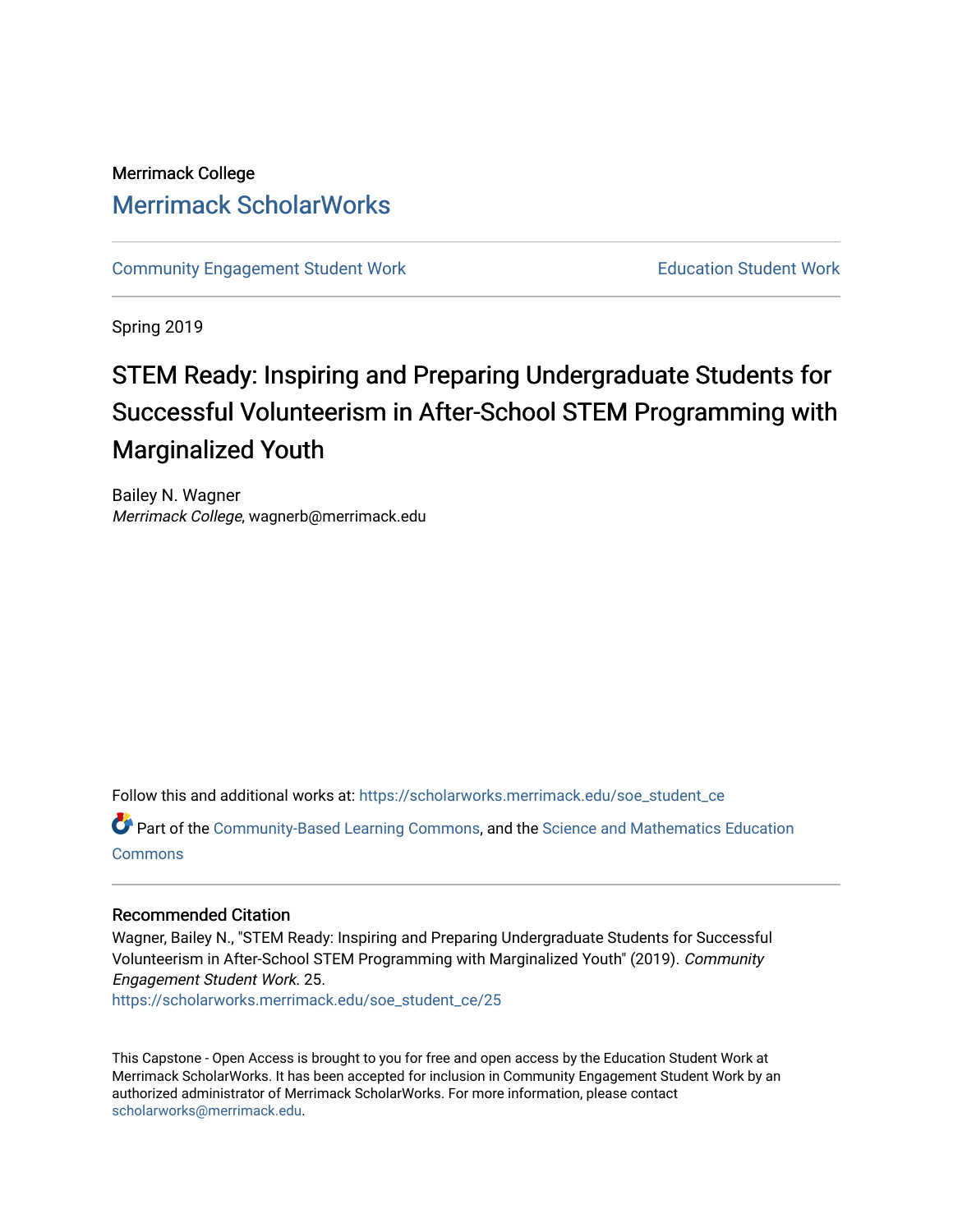Running head: STEM READY

STEM Ready: Inspiring and Preparing Undergraduate Students for Successful Volunteerism in

After-School STEM Programming with Marginalized Youth

Bailey N. Wagner

Merrimack College

2019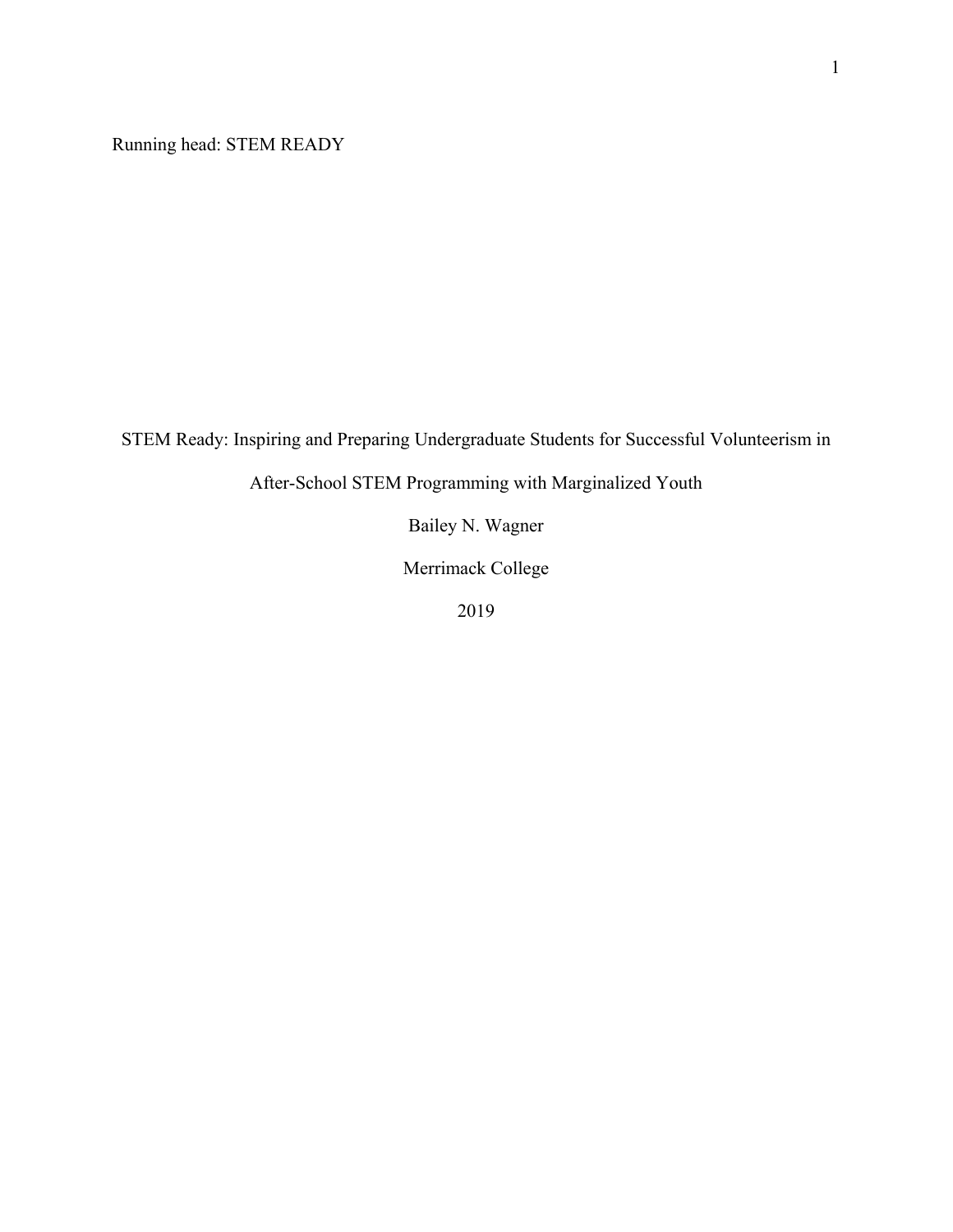# MERRIMACK COLLEGE

# CAPSTONE PAPER SIGNATURE PAGE

# CAPSTONE SUBMITTED IN PARTIAL FULFILLMENT OF THE REQUIREMENTS FOR THE DEGREE

# **MASTER OF EDUCATION**

 $IN$ 

# **COMMUNITY ENGAGEMENT**

CAPSTONE TITLE: STEM Ready: Inspiring and Preparing Undergraduate Students for Successful Volunteerism in After-School STEM Programming with Marginalized Youth

Bailey N. Wagner **AUTHOR:** 

THE CAPSTONE PAPER HAS BEEN ACCEPTED BY THE COMMUNITY ENGAGEMENT PROGRAM IN PARTIAL FULFILLMENT OF THE REQUIREMENTS FOR THE DEGREE OF MASTER OF EDUCATION IN COMMUNITY ENGAGEMENT.

Audrey Falk, Ed.D. DIRECTOR, COMMUNITY **ENGAGEMENT** 

**COURSE** 

Quarey Falk 5/10/19<br>SIGNATURE DATE DATE

Melissa Nemon, Ph.D. INSTRUCTOR, CAPSTONE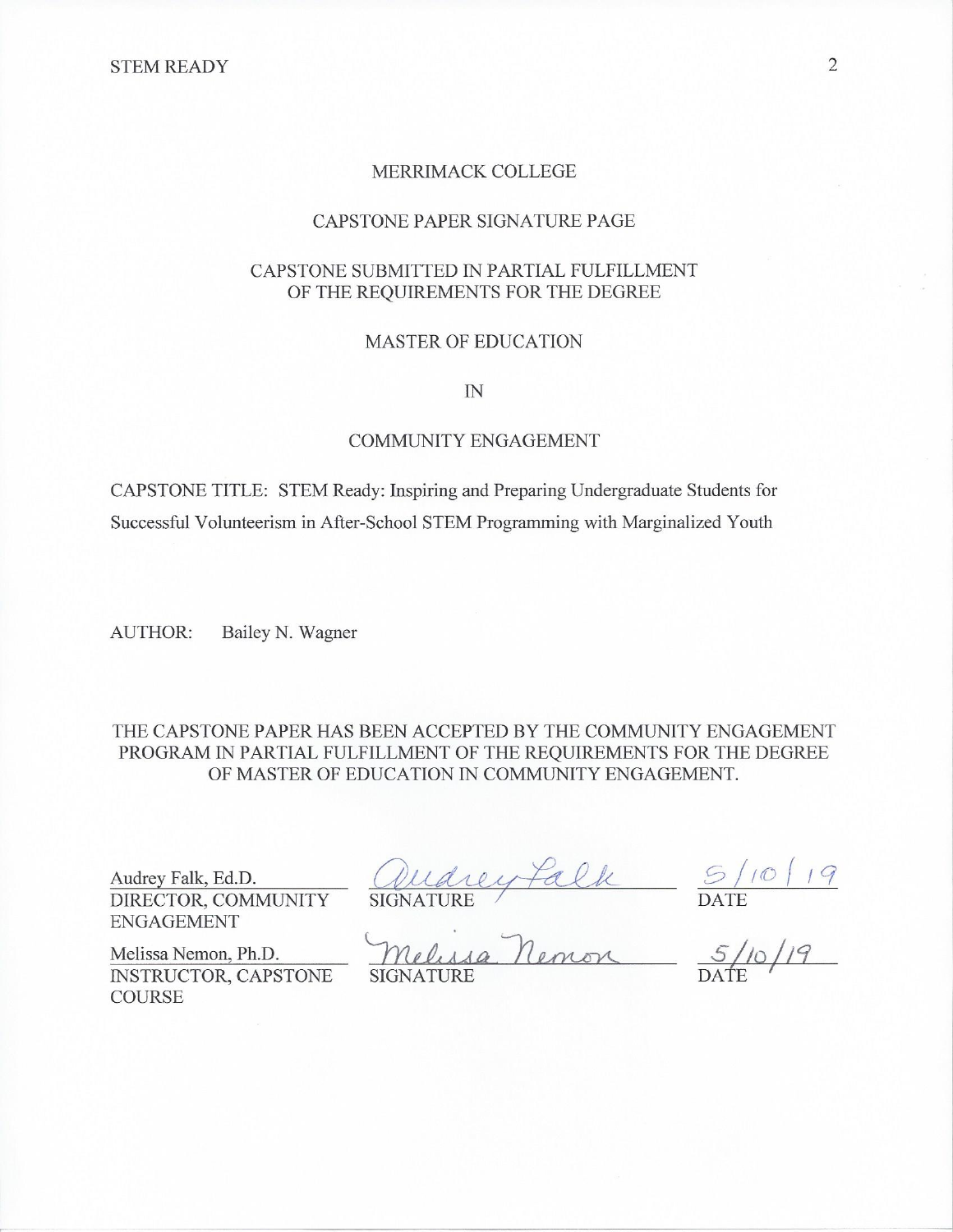# **Acknowledgements**

 Completing a master's degree in a year is no small task, nor done alone and to this I say thank you – to the many educators throughout the years that showed me that education should not be contained to a box and inspired my love of teaching informally. To Dr. Melissa Nemon for guiding me through this whirlwind of a year, your passion and drive for education and our success only fueled the fire in us. To the whole Hands to Help crew; Alisha, Rosana, and Gina who provided an amazing work environment, thank you for letting me be a part of it, and for showing up every day with encouragement and support for me and my work. To Katie of the Steven's Service Learning Center, and all participants of this project thank you for opening your door and your mind and embracing every aspect of this project wholeheartedly. To Brooke and Erika for truly taking the out of towner under your friendship and constantly putting a smile on my face. Through the laughs and the tears, we made it girls!

 None of this would have been possible without my family and friends at home, and their constant support of my dreams, even in long distance you all have stood by me during every struggle and all my successes this past year. To my mom Carol: for always being the person I could turn to, she sustained me in ways that I never knew that I needed. To my dad, Cory, brother, Adam, and sister, Mallory: thank you for always being a phone call away when I needed a laugh the most, your support and sarcasm will always be needed.

 Lastly, thank you to the other members of the Community Engagement Cohort. Your continued support and constant drive for knowledge pushed me to think outside of the box. Here's to changing the world one step at a time!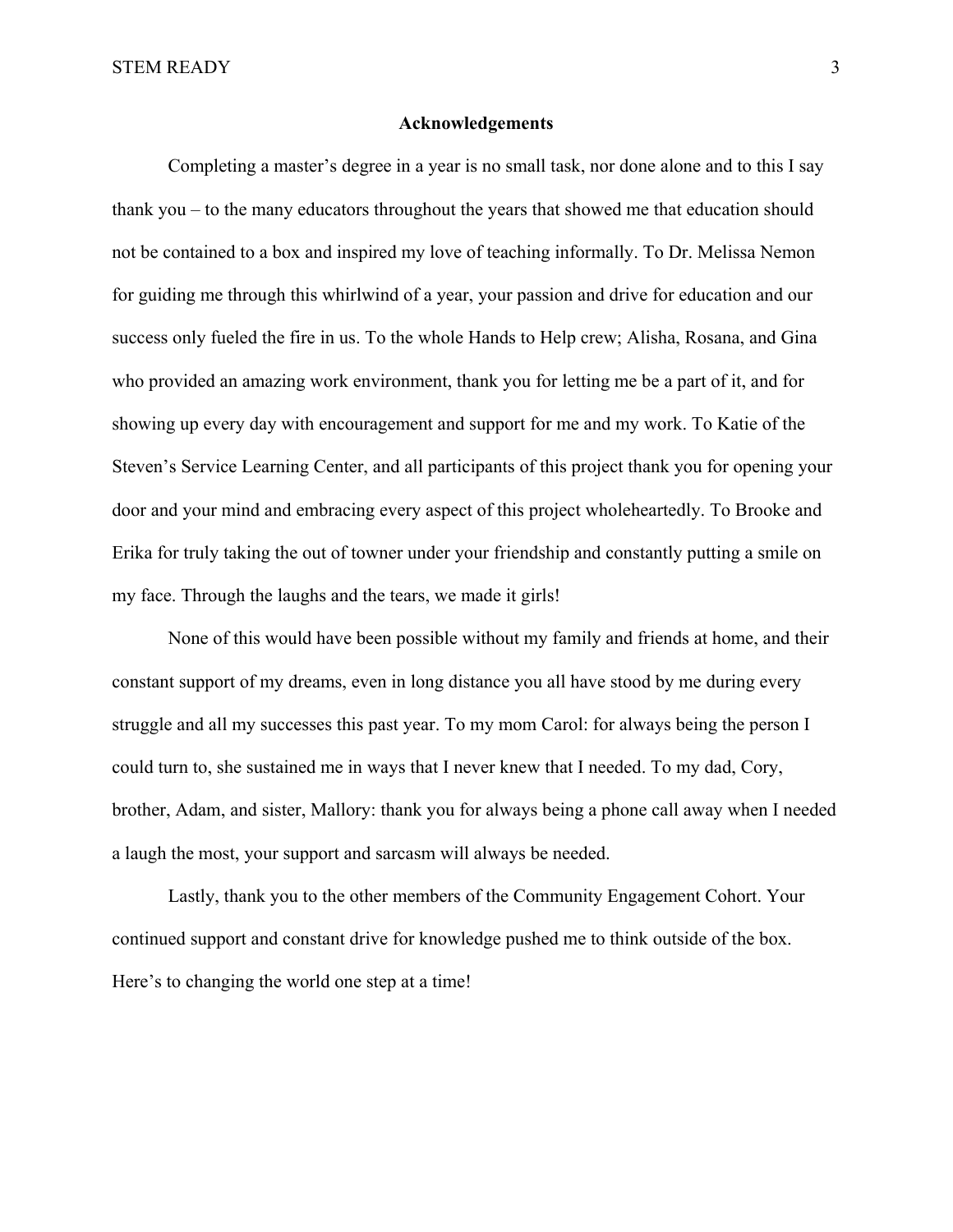# **Abstract**

The activities in which children and youth engage while outside of school hours are critical to their development, highlighting the need for quality afterschool programs that engage students – regardless of gender, race/ethnicity, socioeconomic status, or minority classification. *STEM Ready* set out to study the effectiveness of an experiential education pedagogy approach in the design of a professional workshop for undergraduate volunteers who work directly with these marginalized populations in afterschool programs. This project hosted a training that gave the opportunity for afterschool volunteers to come together to be trained on STEM curriculum that has been developed in collaboration with practitioners and educators. The goal of this training was for participants to become more aware of how STEM is practical and meaningful and how to convey this to children in meaningful and fun ways. The project connected larger schemas and concepts to everyday life and local items to promote innovation, learning, and creativity in a hands-on space. The goal was to bring all portions of STEM together in a dynamic and exploratory relationship. The training provided students the chance to advance their understanding of their own power and privilege and learn techniques to effectively engage K-12 learners in STEM education.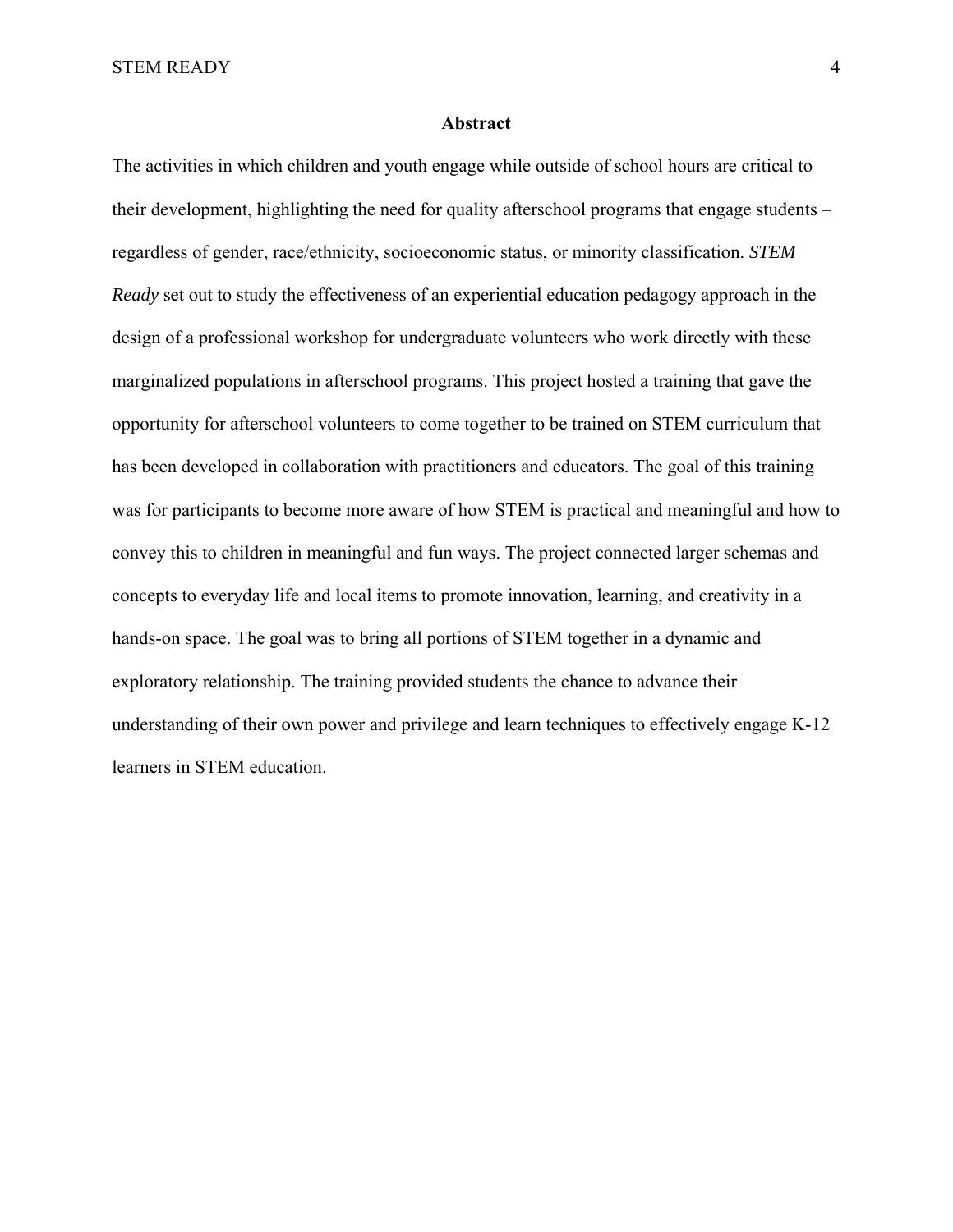# **Table of Contents**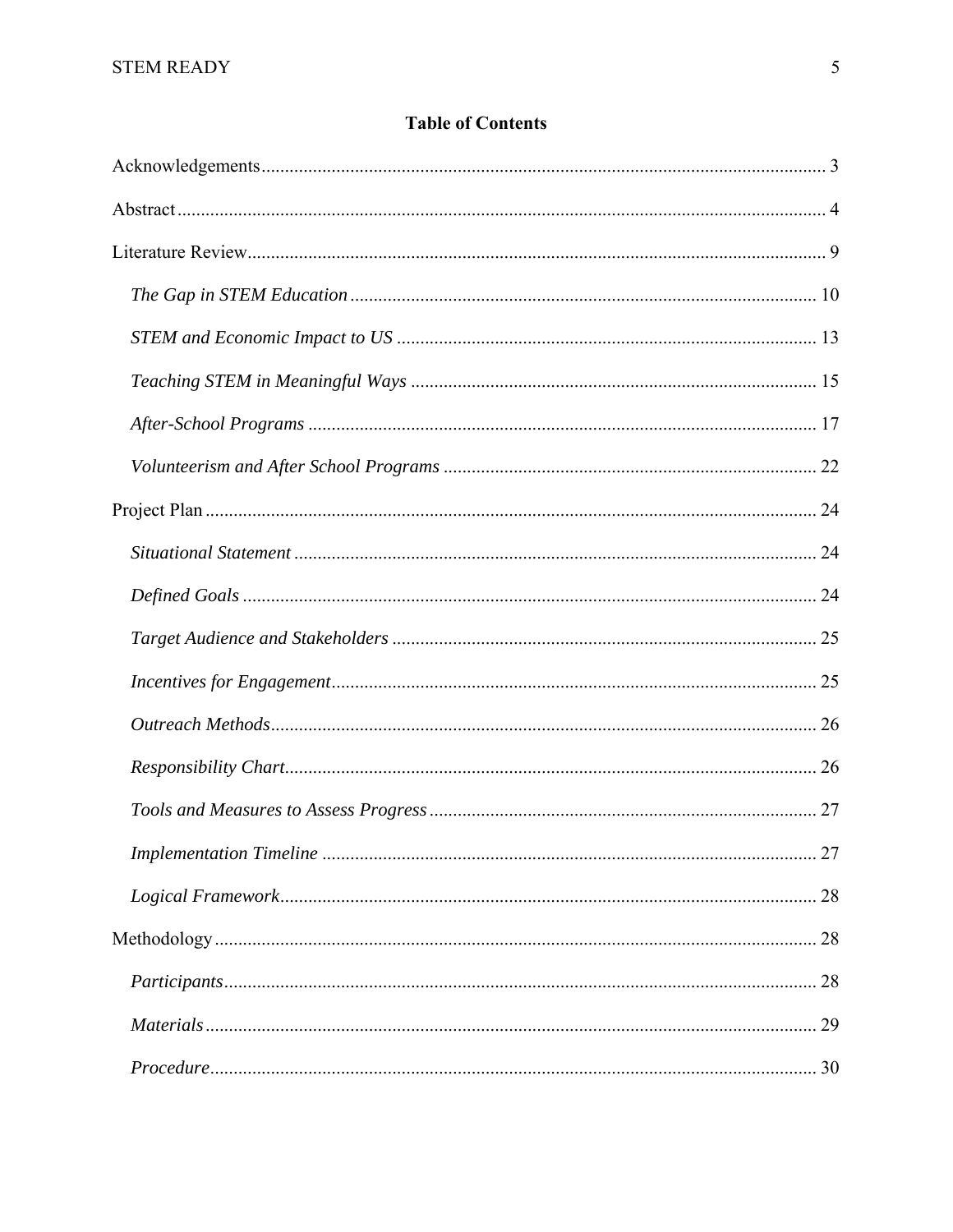| Addendum B: Protect the Egg Activity with Classism Lens Lesson Plan  49 |  |
|-------------------------------------------------------------------------|--|
|                                                                         |  |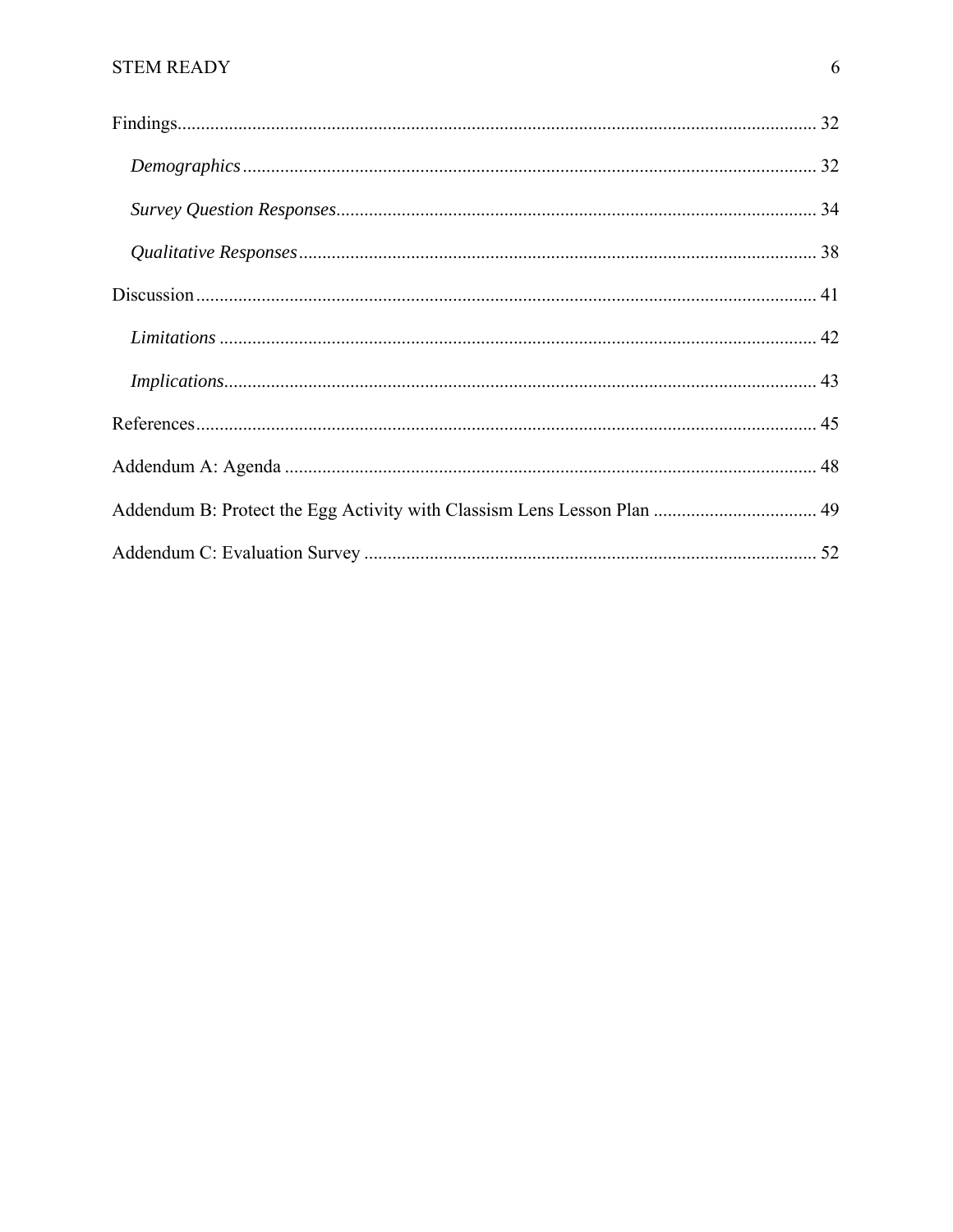STEM Ready: Inspiring and Preparing Undergraduate Students for Successful Volunteerism in After-School STEM Programming with Marginalized Youth

 In the 21st century, scientific and technological innovations have become increasingly important as we face the benefits and challenges of both globalization and a knowledge-based economy. Science, technology, engineering and mathematics are cultural achievements that reflect people's humanity, power the economy, and constitute fundamental aspects of our lives as citizens, workers, consumers and parents. As a previous National Research Council committee found (2011) the primary driver of the future economy and concomitant creation of jobs will be innovation, largely derived from advance in science and engineering.

 STEM is a curriculum based on the idea of educating students in four specific disciplines — science, technology, engineering and mathematics — through an interdisciplinary and applied approach. Rather than teach the four disciplines as separate and discrete subjects, STEM integrates them into a cohesive learning paradigm based on real-world applications (Hom,2014). Though the United States has historically been a leader in these fields, fewer students have been focusing on these topics recently. According to the U.S. Department of Education, only 16 percent of high school students are interested in a STEM career and have proven a proficiency in mathematics. Currently, nearly 28 percent of high school freshmen declare an interest in a STEM-related field, the U.S. Department of Education (year) says, yet 57 percent of these students will lose interest by the time they graduate from high school. Much of the new STEM curriculum is a result of the Obama administration *Educate to Innovate* campaign to motivate and inspire students to excel in STEM subjects, is aimed toward attracting underrepresented populations. Female students, for example, are significantly less likely to pursue a college major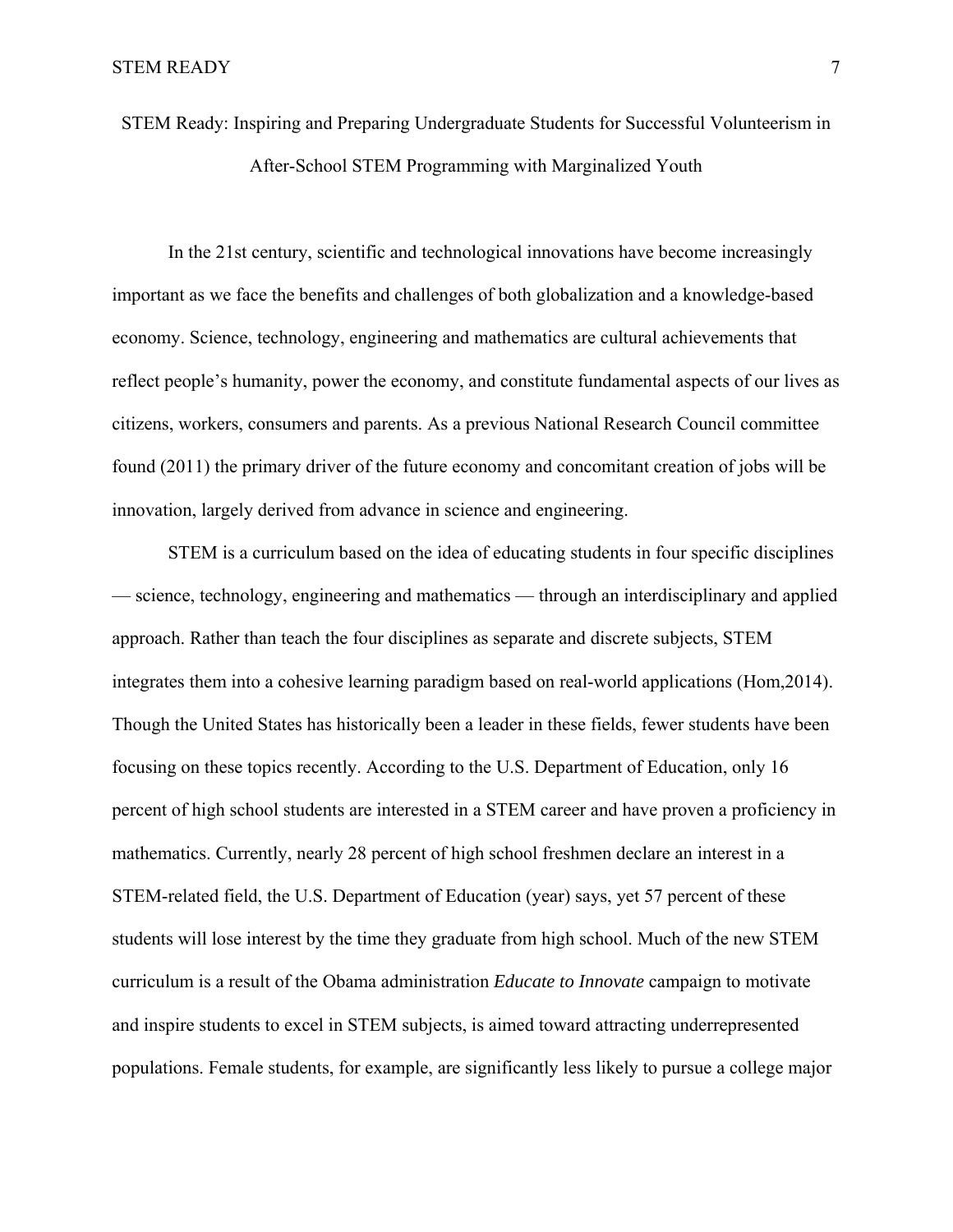or career. STEM education helps to bridge the ethnic and gender gaps sometimes found in math and science fields. Initiatives have been established to increase the roles of women and minorities in STEM-related fields. In order to compete in a global economy, STEM education and careers must be a national priority. Every decision made uses an aspect of STEM to understand the implications.

Effective instruction capitalizes on students' early interest and experiences, identifies and builds on what they know, and provides them with experiences to engage them in the practices of science and sustain their interest. The decrease in time for science education is a concern because some research suggests that interest in science careers may develop in elementary school years. Programs outside of school can help children to see that STEM is more than a class to finish. Having activities that show real-life implications of STEM can pull together the ideas presented in school and help to show how they benefit our society and even our world. Children can see that what they are learning now is pertinent to their future and the future of the whole world, creating an interest often lacking when learning new concepts that do not seem to carry realworld application.

 This project proposes to host a professional workshop that will bring together afterschool volunteers so that they can be trained on fun and interactive STEM curriculum that has been developed in collaboration with practitioners and educators. The goal of this training is for participants to become more aware of how STEM is practical and meaningful, how to convey this to children in meaningful and fun ways, and how to apply STEM in their interactions.

It will be an overall guide and resource manual framed through a hands-on approach to education. This project will transform a typical after school program beyond the traditional approach into an innovative learning experience for youth participants. The goal is bringing all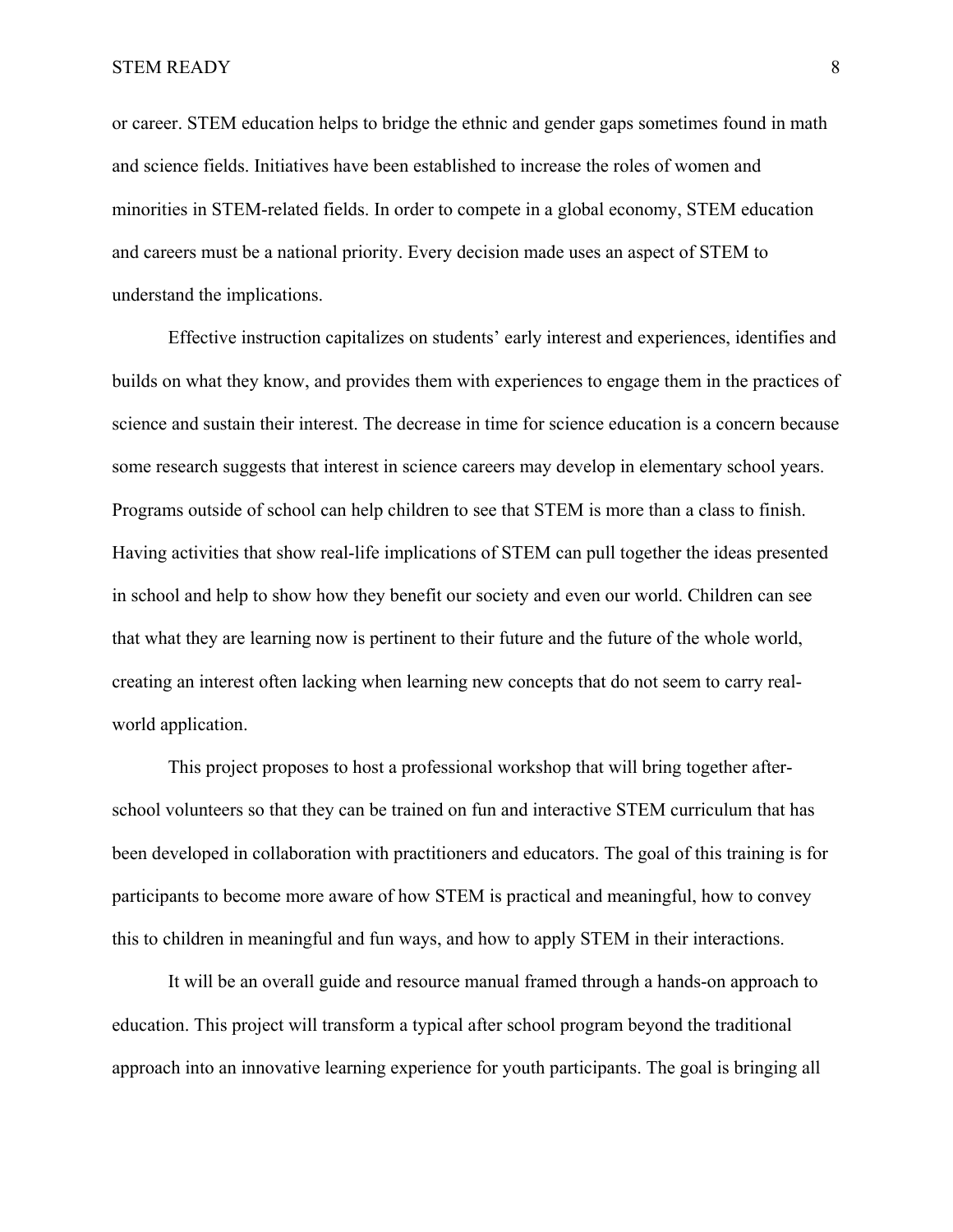portions of STEM together in a dynamic and exploratory relationship. The project will connect larger schemes and concepts to everyday life and local items to promote innovation, learning, and creativity in a hands-on space. It will also create a guide and resource model that can be reproduced by other institutions across the state and country.

# **Literature Review**

*"Science is more than a school subject, or the periodic table, or the properties of waves. It is an approach to the world, a critical way to understand and explore and engage with the world, and then have the capacity to change that world" — President Barack Obama, March 23, 2015* 

The United States has developed as a global leader, in large part, through the genius and hard work of its scientists, engineers, and innovators. In a world that's becoming increasingly complex, where success is driven not only by *what* you know, but by what you *can do* with what you know, it's more important than ever for our youth to be equipped with the knowledge and skills to solve tough problems, gather and evaluate evidence, and make sense of information. These are the types of skills that students learn by studying science, technology, engineering, and math—subjects collectively known as STEM.

"Science, technology, engineering, and mathematics, are cultural achievements that reflect people's humanity, power the economy, and constitute fundamental aspects of our lives as citizens, workers, consumers, and parents," (National Research Council, 2011). All young people should be prepared to think deeply and to think well so that they have the chance to become the innovators, educators, researchers, and leaders who can solve the most pressing challenges facing our nation and our world, both today and tomorrow. "STEM could mean an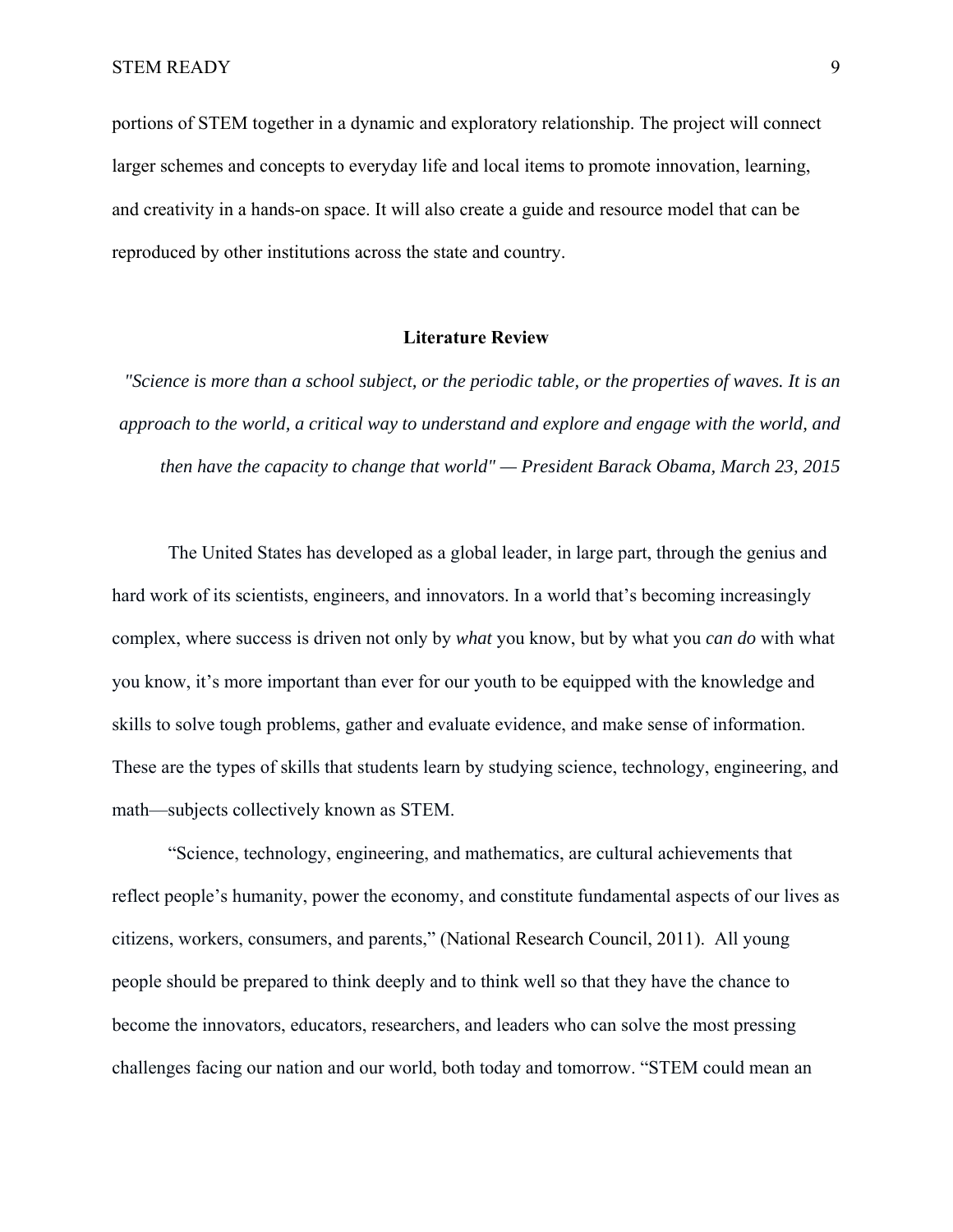integrated curricular approach to studying grand challenges of our era…challenges such as: energy efficiency, resource use, environmental quality, and hazard mitigation" (Bybee, 2010). Currently not enough of our youth have access to quality STEM learning opportunities and too few students see these disciplines as springboards for their careers.

# *The Gap in STEM Education*

While concern about the state of American science has several origins, a primary cause of the doubt is the widely held perception that STEM education in the U.S. is woefully inadequate, in both quantity and quality, and unequally available across social groups. Moreover, there are significant gaps in achievement between student population groups: the black/white, Hispanic/white, and high-poverty/low-poverty gaps. A gap of this size means the average student in the underserved groups of black, Hispanic, or low-income students performs roughly at the  $20<sup>th</sup>$  percentile rather than the  $50<sup>th</sup>$  percentile, (National Research Council, 2011). *Institutional Factors*

Schools differ widely in resources for STEM education, such as teacher quality and science labs, primarily reflecting cross-school inequalities in families of students. Studies of the elementary and secondary schools suggest that funding and resource availability shapes the extent to which students engage in and excel at STEM education (Wang, 2013). The current research largely focuses on the structural effect of resources: well-resourced schools offer relatively wide arrays of math and sciences courses, and greater access to resources such as textbooks and scientific lab equipment (Oakes & Saunders, 2004), but their effect on learning cultures or promotion of STEM education has receive much less attention (Wang, 2013). School resources are also positively associated with staffing of high-quality teachers (NCES, 2013). Numerous studies show that access to knowledgeable and experienced math and science teachers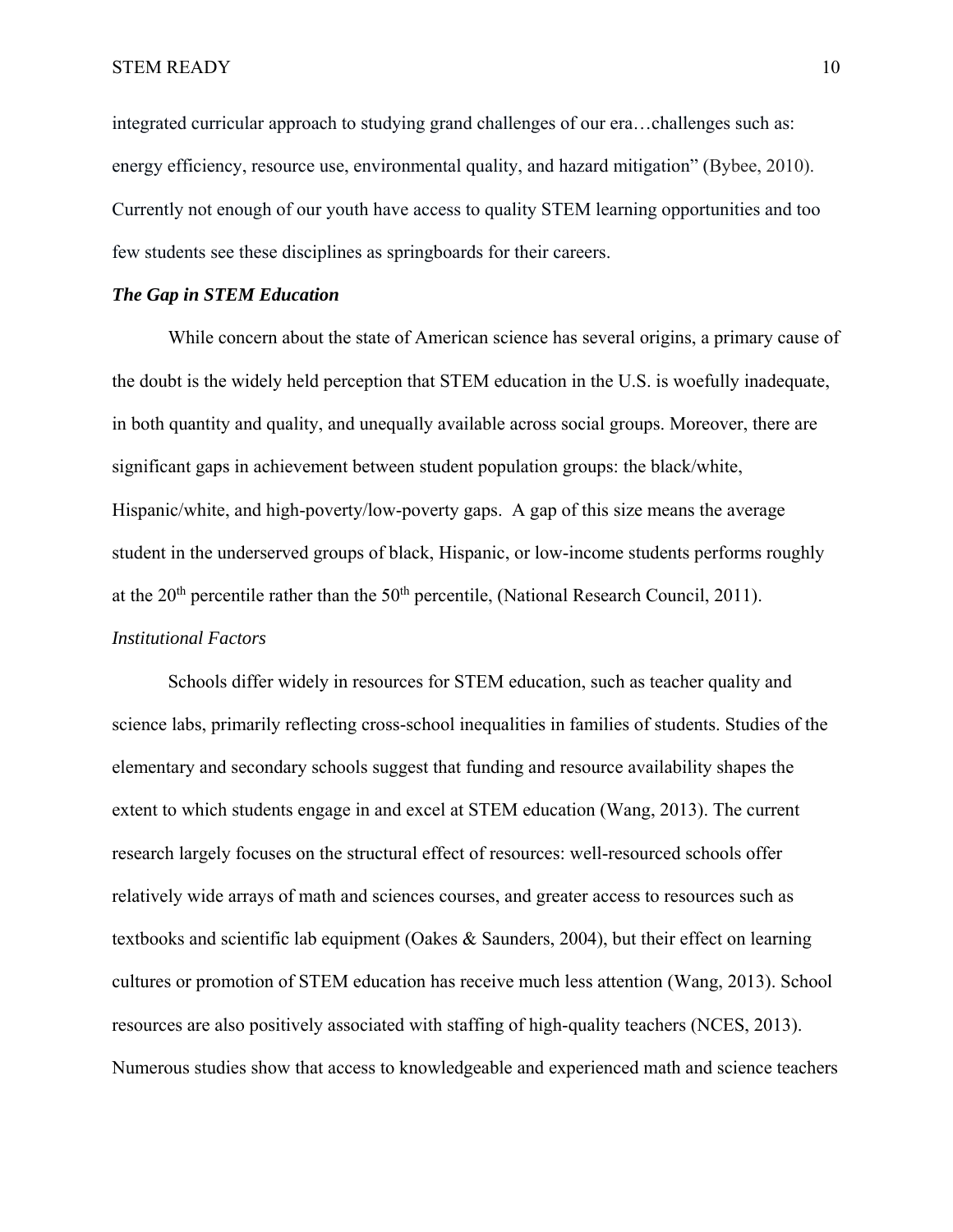positively impacts both student learning (Sadler, 2013) and student interest in and passion for science. Although the studies often suffer from potential confounders (e.g., selection), together they provide compelling evidence that school context predicts achievement in STEM education. *Race and Ethnicity Factors* 

Despite significant gains in the participation of underrepresented minorities; African American, Hispanic, and Native Americans — in STEM education, they continue to be underrepresented in the STEM pipeline and to lag behind Whites and Asians in STEM and general achievement. In general, there are two broad explanations for the racial disparities in STEM education. The first attributes the gaps to underrepresented minorities students' lower levels of interest in and enjoyment of science. As we have already demonstrated, however, we find little evidence to support this hypothesis. Instead, mounting evidence suggests that social psychological factors may limit the extent to which underrepresented minorities students' students are able to convert their interests into meaningful STEM engagement. For example, studies show that while adolescent underrepresented minorities express a level of interest in science that resembles that of their White peers. Underrepresented minorities youth lack opportunities and family resources to develop a deep connection with science (Archer, 2012).

The second explanation attributes these racial gaps to underrepresented minorities students' lower levels of academic preparation at the K-12 level, which limits their attainment of both general and STEM education at the college and advanced levels. The structural causes of racial inequalities in access to the resources and opportunities that are more directly linked to STEM educational outcomes. Most often these explanations focus on two forms of structural inequality: social class differences that are closely correlated with race/ethnicity and school quality differences that are closely related to both race/ethnicity and social class (Hernandez,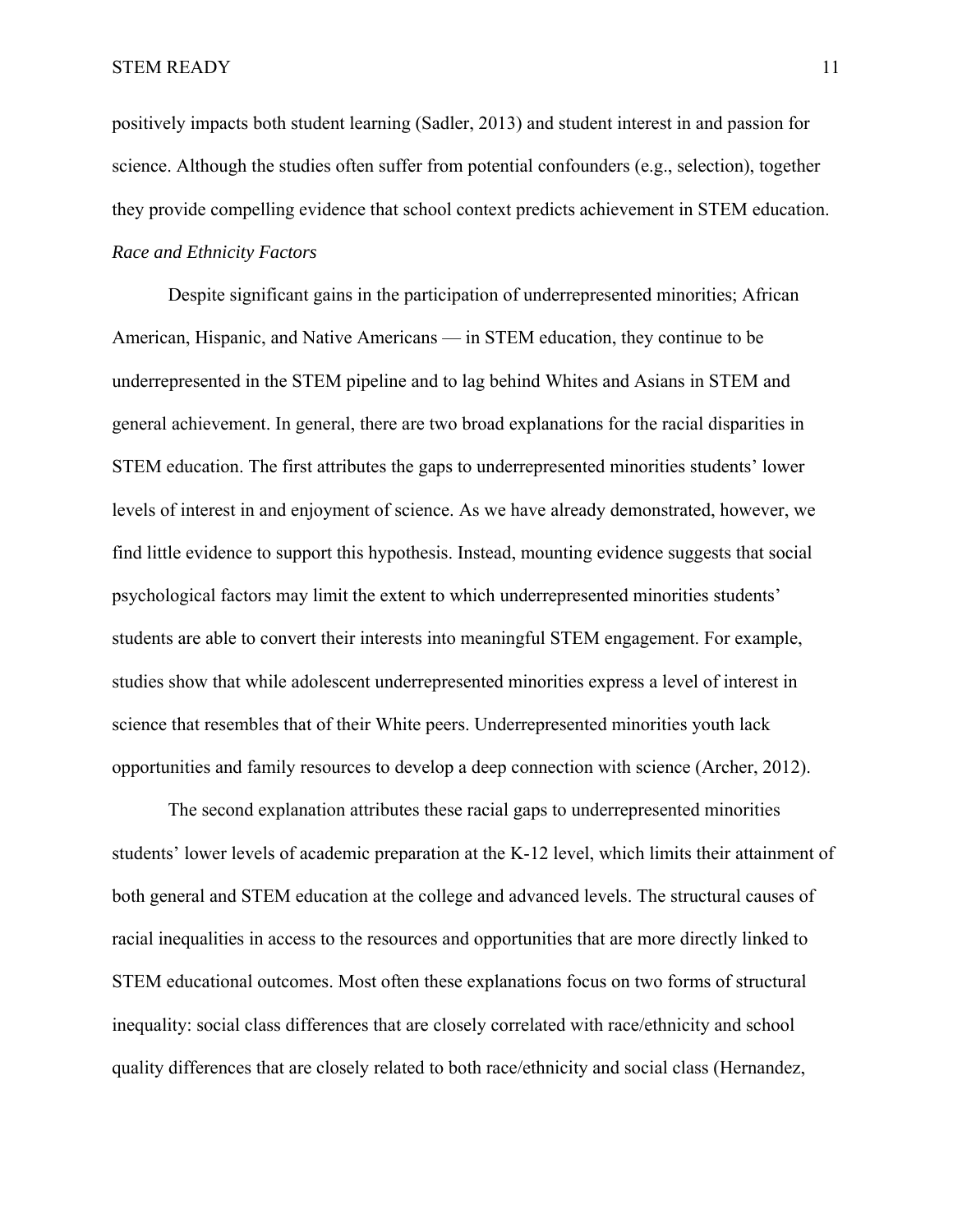2012) Underrepresented minorities students are significantly overrepresented among relatively poor, less educated, underemployed families and those headed by single parents than are whites and Asians. Black, Hispanic, and Native-American youth are therefore less likely to be supported by financial and parental resources.

Studies reveal that underrepresented students in STEM majors at the post-secondary level often struggle with feelings of isolation and have difficulty adapting to the white, middle-class culture of science, that lead to have negative effects on their academic confidence, engagement, and likelihood of persisting in STEM (Archer, 2012).

#### *Gender Factors*

Despite robust progress toward equity, gender disparities continue to be a defining characteristic of STEM education. Achievement is commonly measured with standardized test scores and course grades in math and science. Studies have long shown that female students' math and science grades are equal to or better than those of their male classmates throughout elementary and secondary school. Participation in STEM education is conventionally measured in terms of high school math and science course completion and postsecondary choice of major and degree field, and the size of the gender gap varies across these measures. Gender gaps in high school math participation have disappeared, as female students are now more likely than their male peers to complete precalculus and algebra II and are equally likely to complete calculus (NSB, 2014). In high school science, girls continue to be overrepresented in advanced biology and underrepresented in physics, but these completion disparities have declined significantly. Despite growing equality in high school coursework, however, wide gaps in STEM participation remain in tertiary education. Thus far, growth in women's participation in STEM majors has been driven mainly by the general increasing enrollment of women (Mann & DiPrete,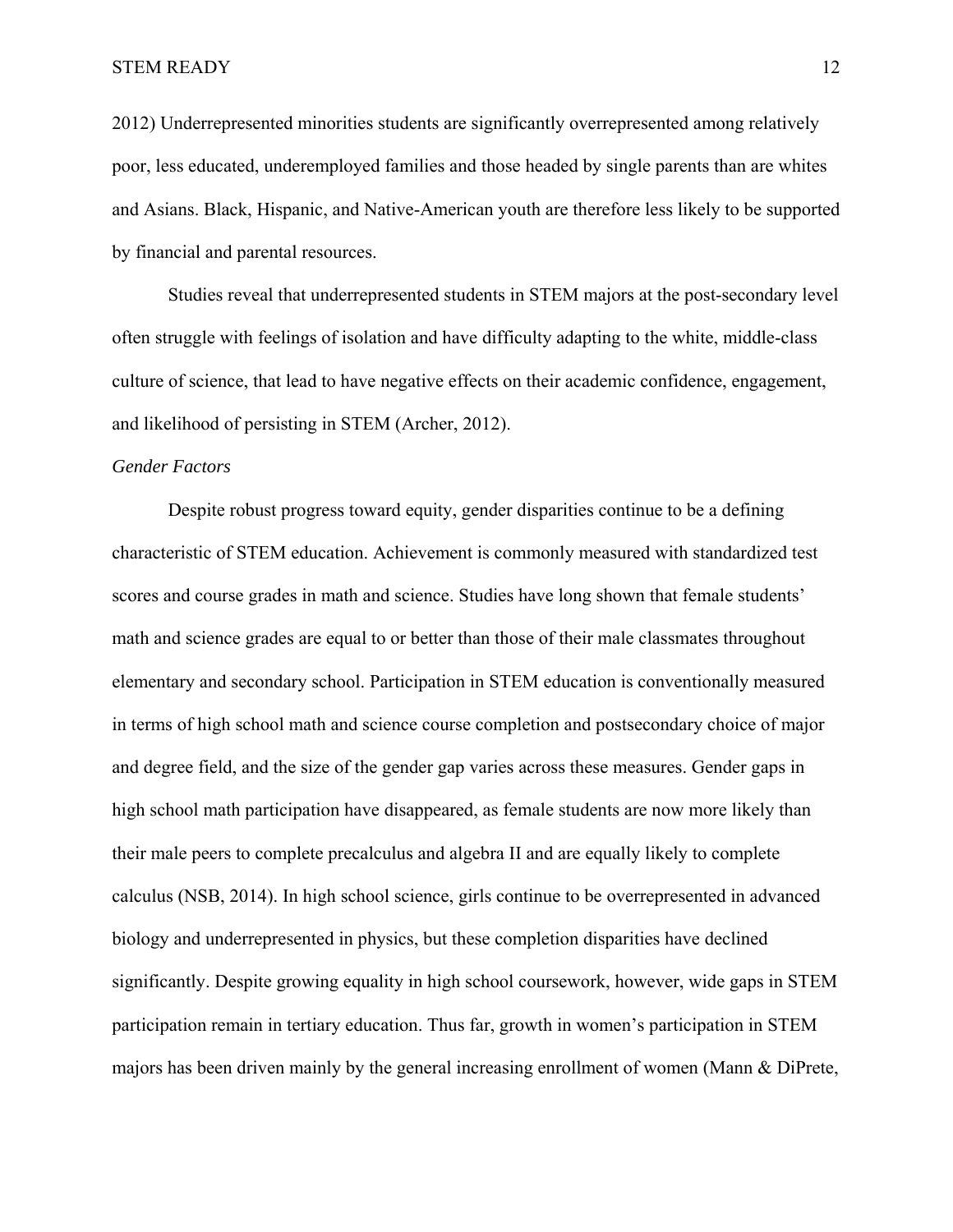2013) and declining gender gaps in persistence in the "science pipeline" during college and into post-baccalaureate education. Consequently, while the number of women earning undergraduate and graduate degrees in STEM fields has steadily increased, the proportionate representation of women in many STEM fields has not increased since the 1980s (Mann & DiPrete, 2013) and may be declining in some engineering fields (Mann & DiPrete, 2013) Women in the U.S. and other industrialized countries have earned the majority of biological and social science degrees since the 1980s, but they remain significantly underrepresented among degree recipients in engineering, the physical sciences, math, and computer science (Mann & DiPrete, 2013).

Improving science, technology, engineering, and mathematics (STEM) education, especially for traditionally disadvantaged groups, is widely recognized as pivotal to the U.S.'s long-term economic growth and security. Children's race, zip code, or socioeconomic status should never determine their STEM fluency. We must give all children the opportunity to be college-ready and to thrive in a modern STEM economy.

# *STEM and Economic Impact to US*

The principle that educational achievement is the primary door to economic success in life is at the foundation of our public education system. However, an alarming achievement gap exists between children growing up in poverty and their higher income peers, effectively barring low-income children from an adulthood that includes economic mobility and financial security. Moreover, even after decades of effort to reinvent the public education system, this gap still exists and continues growing; a comparison of test scores among low-income and higher-income children over the last 50 years reveals that the disparity between these two groups has grown by 40 percent, (Reardon, 2013) leaving the poorest members of our society trapped. The impact of this and other similarly sobering statistics is profound and lifelong. As these children grow up,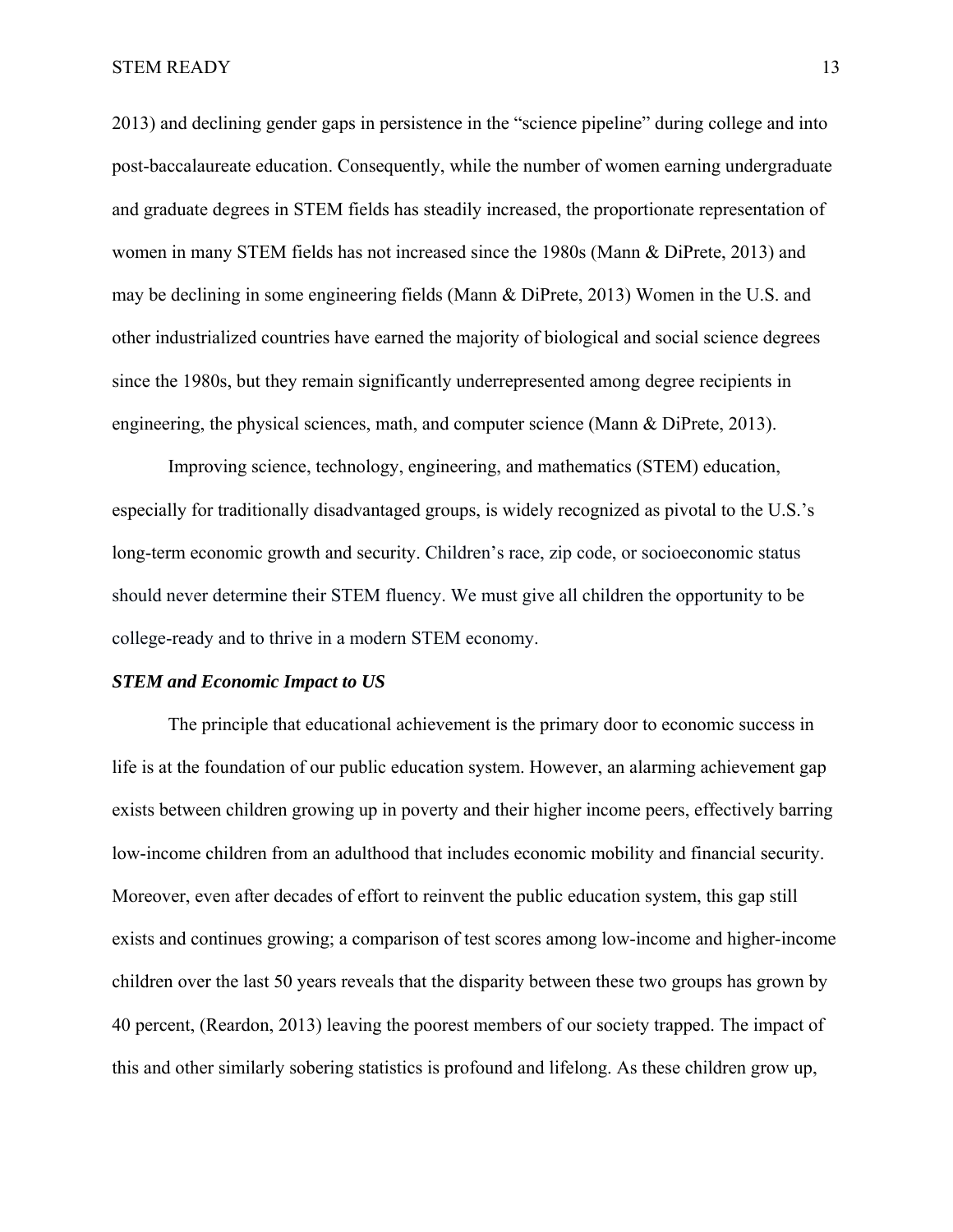the achievement gap turns into an opportunity gap, creating a starkly stratified society. With postsecondary education becoming more important than ever to securing employment in the 21st century, the clear majority of today's low-income children will become tomorrow's low-income adults, perpetuating our country's seemingly unbreakable cycle of poverty. Calls for school reform to address this achievement gap abound from almost every sector of society, each armed with its own solution to the education problem: better funding, more accountability for teachers, or a longer school day. Decades of vigorous efforts on these fronts have not yet succeeded in opening the floodgates for low-income youth to succeed in education.

 For America, improving achievement in science, technology, engineering, and math will go a long way to ensuring that our country can compete globally, create jobs, and achieve the levels of economic growth that will buttress Americans' standard of living and social safety net. High-quality STEM education represents an opportunity that students, workers, educators, and business must seize if we are to keep the country strong.

STEM education, however, is embedded in the general education system and its dynamics. A vast literature in economics treats education as a form of human capital that yields substantial economic returns, which have increased significantly in recent decades, especially for the highly educated. STEM education carries a premium in the overall labor market (Rothwell, 2013), although the earnings of basic scientists have stagnated in recent decades. Yet a vast literature in sociology on education stratification affirms that educational attainment is highly dependent on social characteristics, including but not limited to family socioeconomic background, race and ethnicity, family structure, sibship size, schools, and neighborhood. The economic imperative for STEM education is one of many different justifications for the teaching of science, but it is one of the most influential. Advanced economies need to innovate, the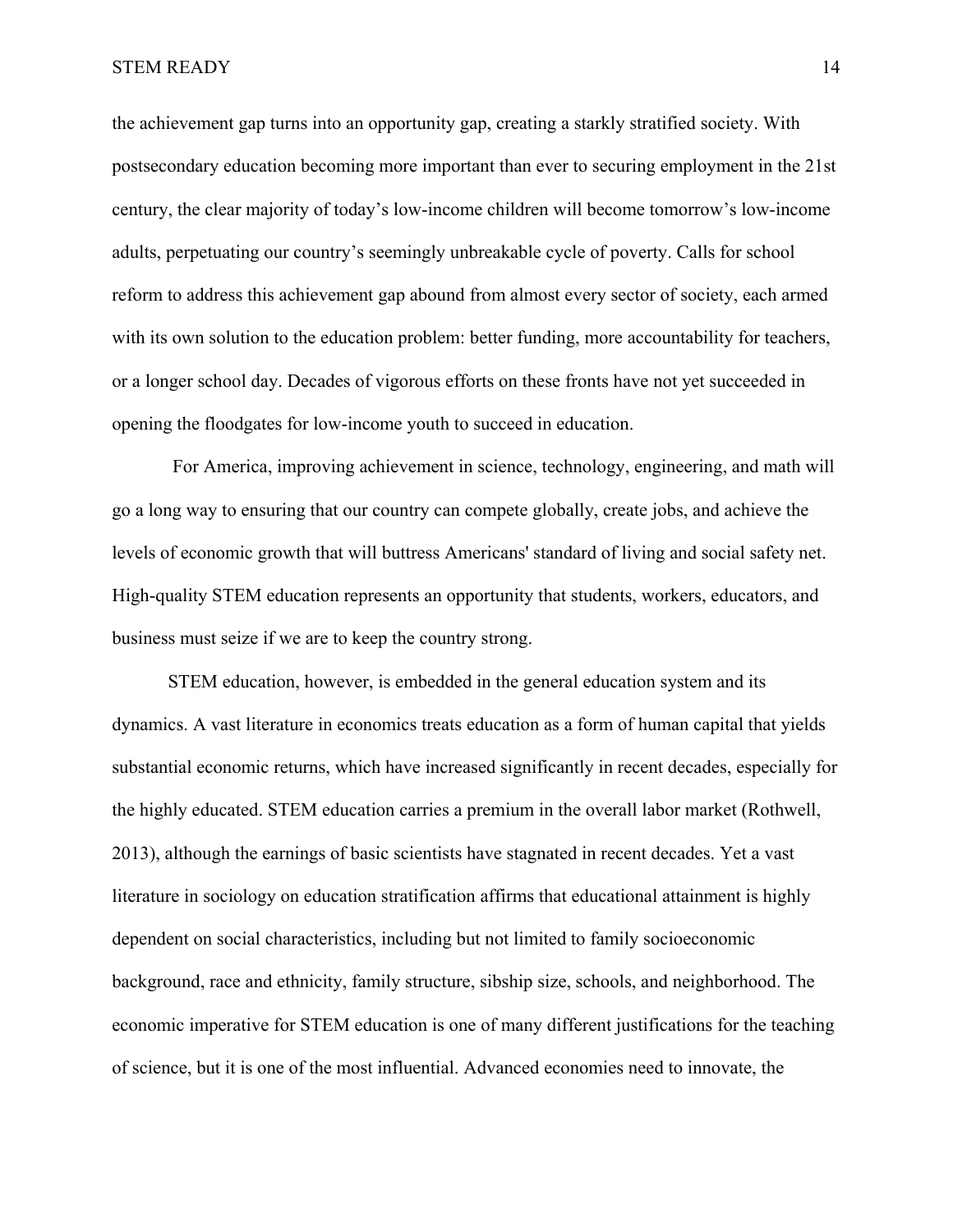argument goes, to grow their gross domestic product, GDP, and therefore, need a continuous supply of scientists and engineers to drive innovation. STEM education is the pipeline that provides these future scientists. Without this steady flow of scientists, policy makers and academics have argued US economic competitiveness will decline.

The crucial role of science in a modern society is commonly acknowledged. Its central role in promoting technological innovation and sustained economic growth is not contested. Conversely, scientific progress depends on the strong financial and non-financial support of society. Social studies of science research devoted to elucidating the interplay between science and societal conditions point out that it is no accident that the United States has led the world both economically and in science, as America's economic strength has been closely linked to its advances in science and technology. Given this relationship, concern has recently resurfaced that the U.S. may be losing its lead in science, and therefore its economic competitive edge in an ever more globalized world (NAS, 2007).

#### *Teaching STEM in Meaningful Ways*

Many observers look to the nation's teaching force as a source of national shortcomings in student math and science achievement. Despite the ever-growing emphasis on STEM education, science and math teachers have long been in short supply because it's hard for public schools, many of which are drastically underfunded, to compete with private-sector salaries in their recruitment of young adults with those skills. Public schools in 48 states and the District of Columbia report teacher shortages in math and 43 states in science for the 2017-18 school year, according to the US Department of Education. "The first challenge involves actively including technology and engineering in school programs", (Bybee, 2010). But tapping into what makes students want to learn will help advance the STEM education. Research shows that what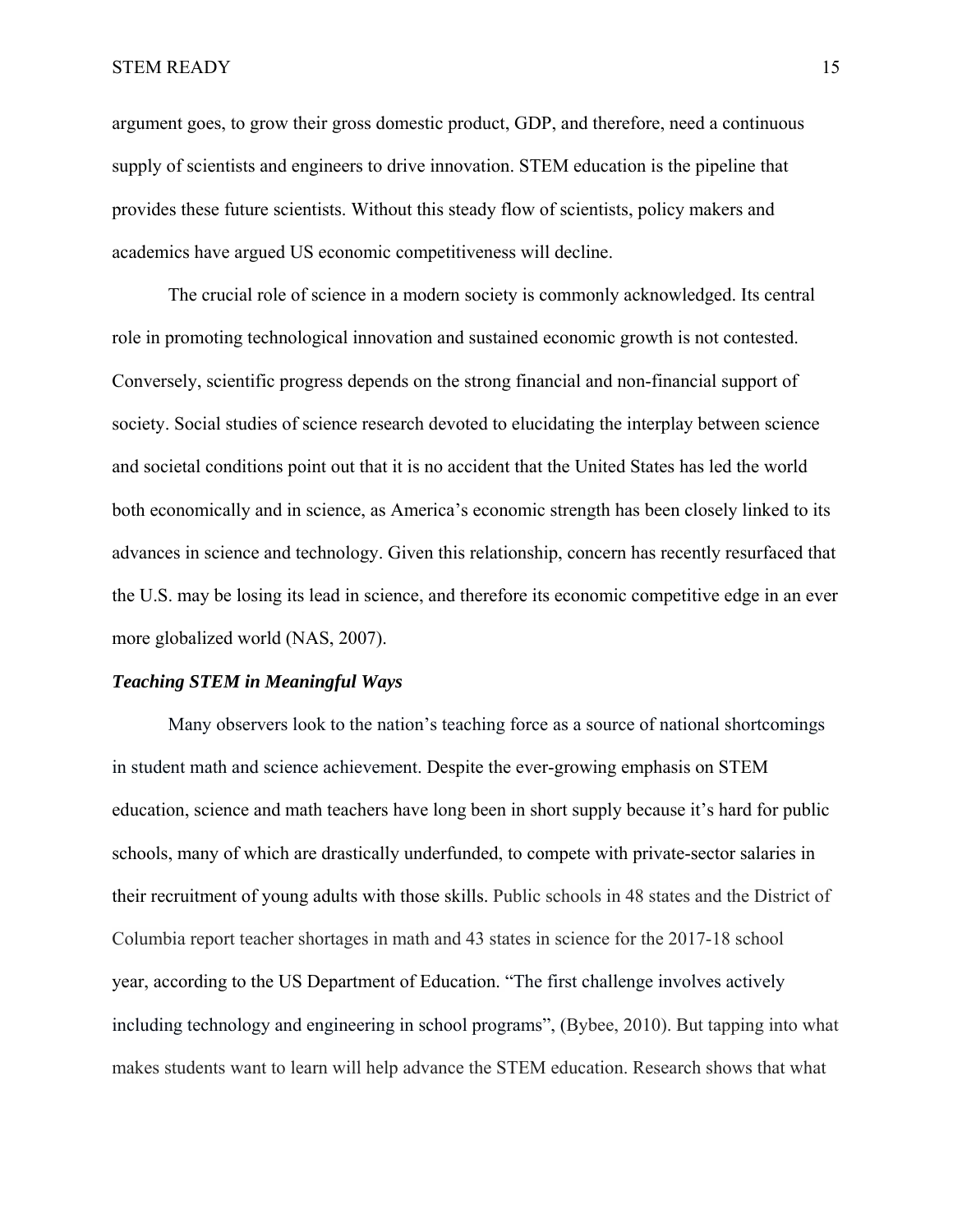motivates students to learn is the joy of exploration—a hidden force that drives learning, critical thinking, and research. Intellectual curiosity has just as big of an effect on performance as hard work, people who are curious about a topic retain what they learn for longer periods of time. "The greatest advantage of curiosity lies in its power to motivate learning in areas of life and work that are meaningful to the leaner" (Price-Mitchell, 2015). An approach that begins with a challenge or problem that engages students by introducing STEM-related issues related to their everyday life and developing the competencies to address the issues students will confront as citizens. Fostering student's curiosity in a fashion that intrigues them and draws them into the problem for piquing curiosity so that students engage in using critical thinking skills to solve problems. Learning through reflection and doing is compelling. When your students have their imagination piqued, give them opportunities to investigate multiple possible solutions to a problem, through providing hands-on and experiential learning.

The idea of hands-on science is associated with cognitive theory information processing model of the mind which includes a long-term memory and stores information for a long period of time (Gage & Berliner, 1984). The short-term memory holds information on the conscious level and can be worked with. The ability to retrieve relevant knowledge from the short-term memory for use is strengthened by the long-term memory. The reason being that the longer information stays in the short-memory, the stronger the association in the long term-memory. Hands-on activities create further associations by providing an extension between both memories so that information can be referenced both by abstract meaning and by a physical illustration. In this way, information retrieval is improved (Gage  $\&$  Berliner, 1984). The activities within a STEM education curriculum should scaffold from confirmatory, structured, guided, and to open an inquiry to explore the real world (Harland, 2011). STEM well promoted to higher learning has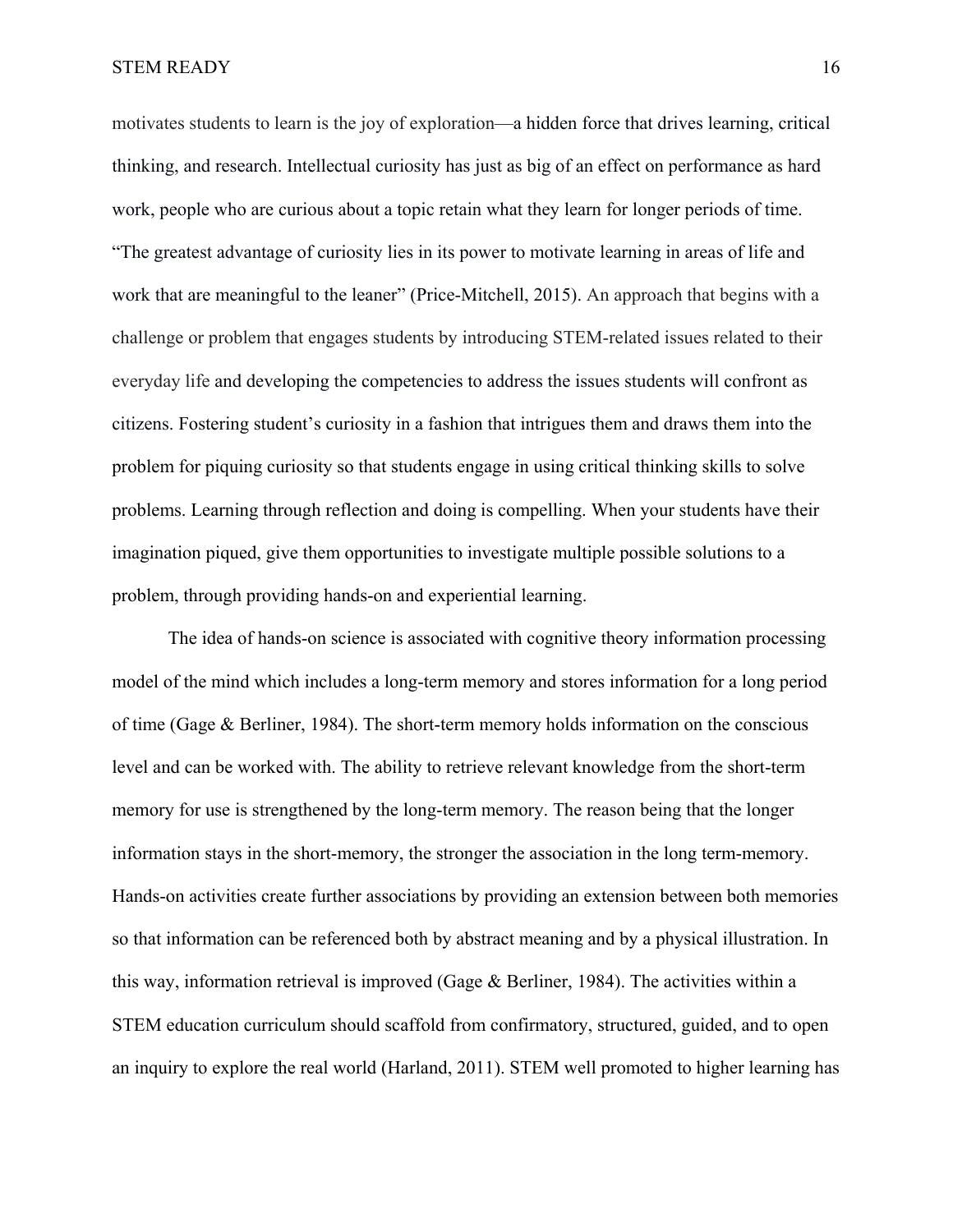the potential to impact and transform lives. In addition, hands-on learning uses kinesthetic learning, and this is a key learning technique that works for youth. Bronfenbrenner (1978) describes such a perspective as the ecology of human development: the mutual accommodation between an active, growing human being and the immediate setting the developing person lives. The youth development field has incorporated this perspective and has sought to understand and describe adolescent development in the context of the critical social systems in which youth grow and learn (Cahill et al., 2002).

We must improve how STEM subjects are taught in the classroom. We need to help teachers improve their approach and hone the techniques that motivate students and help them learn. We also need to produce more highly qualified STEM teachers armed with the degrees and knowledge that can bring STEM subjects to life and motivate our students. We need to create systemic changes with the influence from the youth of which we are teaching that makes a difference in their own lives, both now and the future.

#### *After-School Programs*

"After-School" is the general term used to describe an array of safe, structured programs that provide children and youth ages kindergarten through high school with a range of supervised activities intentionally designed to encourage learning and development outside the typical school day. (Little, Wimer, & Weiss, 2008). The activities in which children and youth engage while outside of school hours are critical to their development, highlighting the need for quality afterschool programs in all communities. "The demand for afterschool programs is strong; current estimates suggest that nearly 10 million children and youth participate in afterschool programs annually" (Yohalem, Pittman, & Edwards, 2010).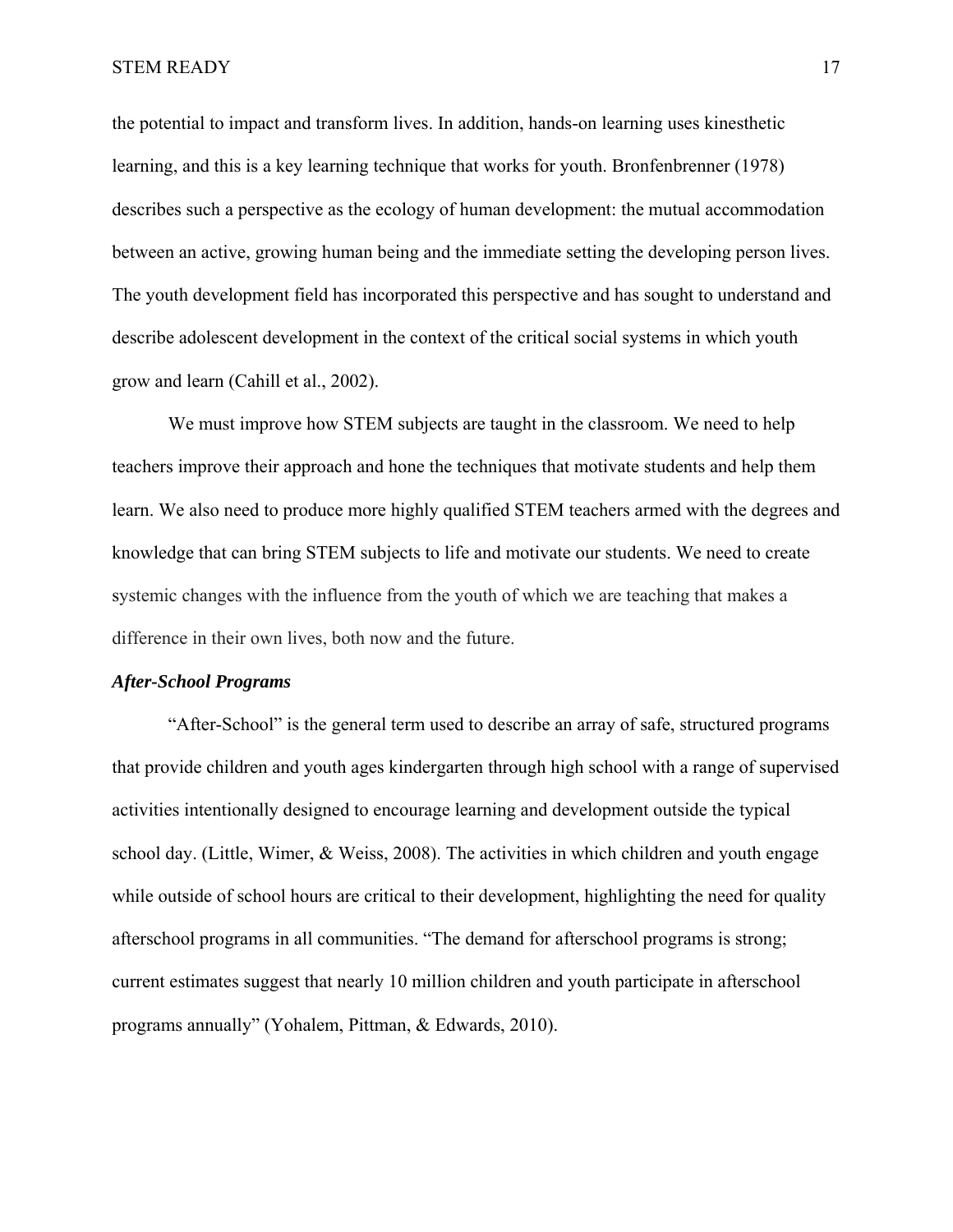Before and after-school tutoring programs have been identified as having the potential to turn academic failure into academic success. It is important to note that a common thread among top leading schools and programs is not just that the programs intentionally tried to improve academic performance and therefore offered academic support, but that they combine it with other enrichment activities to achieve positive academic outcomes. "Well-implemented programs can have a positive impact on a range of academic, social, prevention, and other outcomes, particularly for disadvantaged children and youth" (Durlak & Weissberg, 2007). A good afterschool program can turn the aimless hours after school into productive learning time, that's a big benefit for kids with learning and attention issues. Some after school programs are demonstrating that they can have a huge impact on academic performance in several ways, including moving the needle on academic achievement test scores. "Balancing academic support with a variety of engaging, fun, and structured extra-curricular activities that promote youth development in a variety of real-world contexts appears to support and improve academic performance" (Little, Wimer, & Weiss, 2008). Participation in high quality out-of-school-time activities constitutes a significant portion of the time that many youths spend away from their families or school settings, and current theory and research suggests that activity participation can be an influential contextual asset for promoting adaptive outcomes for youth.

 Bronfenbrenner's conception of human development suggests that development is generally promoted by engagement in activities that are regular and enduring and that are challenging in the sense of increasing in complexity as people gain competence (Hamilton, 2004). Schools should create classroom environments and programs that continuously give students opportunities for engagement and autonomy; there needs to be reciprocal processes. "Human beings develop through active engagement with their environment; by making choices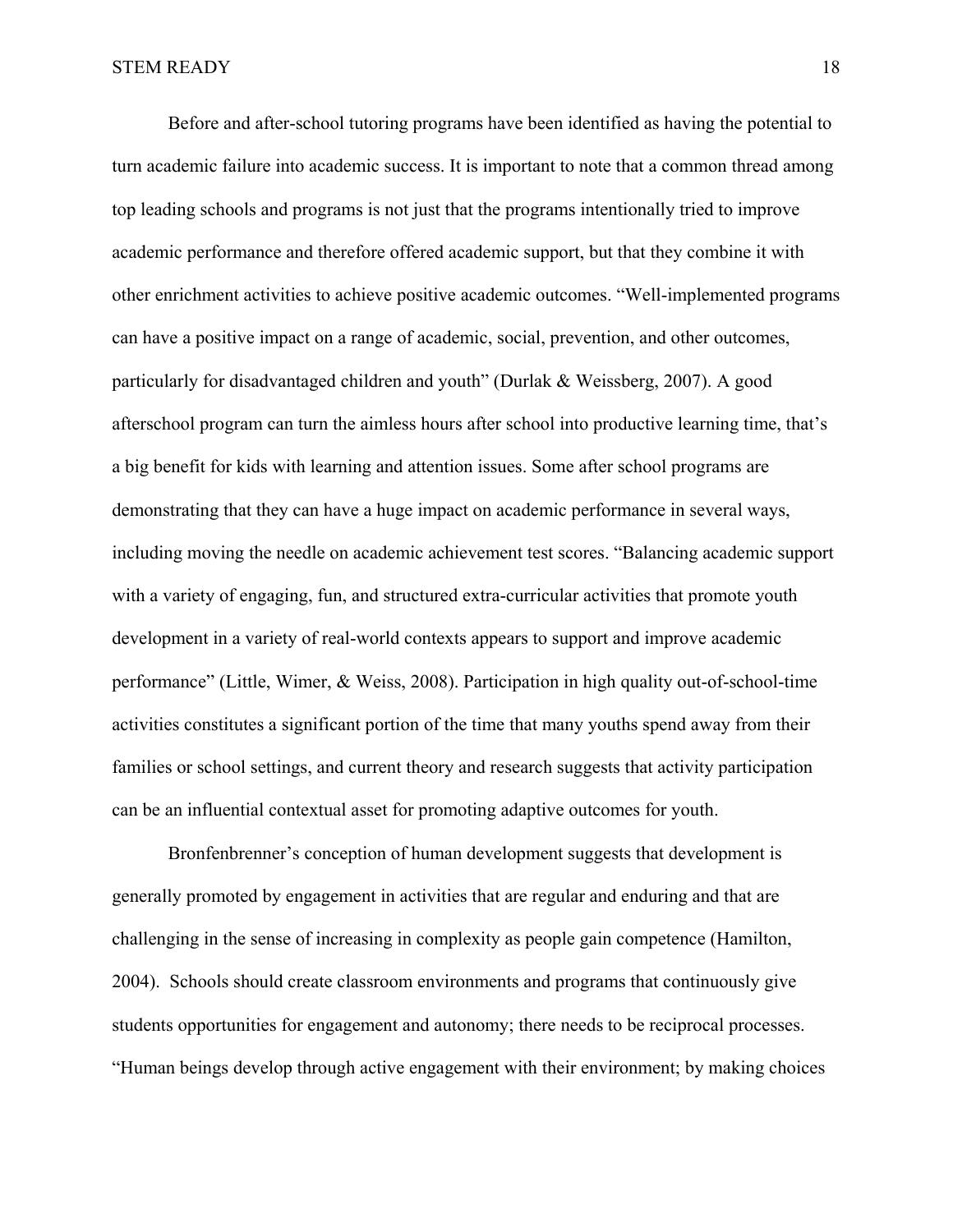and shaping that environment, they also direct their own development. They are more than passive recipients of external influences" (Hamilton, 2004). Formal, as well as informal, learning opportunities must be designed with a focus to create access as well as build confidence in all students to pursue their interests.

 As schools struggle to meet federal achievement standards, after-school programs are increasingly viewed as a potential source of academic support for youth at risk of school failure. The hope among youth advocates and policymakers is that after-school programs can partially compensate for the inequities that plague our nation's schools and play a role in efforts to narrow gaps in achievement between more and less advantaged students. (Little, Wimer, & Weiss, 2008).

American school-aged youth (grades K-12) spend a larger percentage of their weekly waking hours in discretionary activities than in school (Hofferth &Sandberg, 2001). The hours between 3 p.m. and 6 p.m. — when students are out of class, but most parents are still working — are critically important to a child's well-being. But despite national efforts to improve access to after-school programs, many children, particularly in poor neighborhoods, still don't have seats. Children living in poverty face numerous obstacles when it comes to educational success, and the resulting achievement gap between low-income youth and their higher-income peers is well-documented. Moreover, even after decades of efforts to reinvent the public education system, this gap not only still exists but is growing: a comparison of test scores among lowincome and higher-income children over the last 50 years reveals that the disparity between these two groups has grown by 40 percent, leaving the poorest members of our society trapped. (Reardon, 2013). Modest gaps between children from low- income and higher-income families are present even when these children first enter school, and the gap widens as the children grow.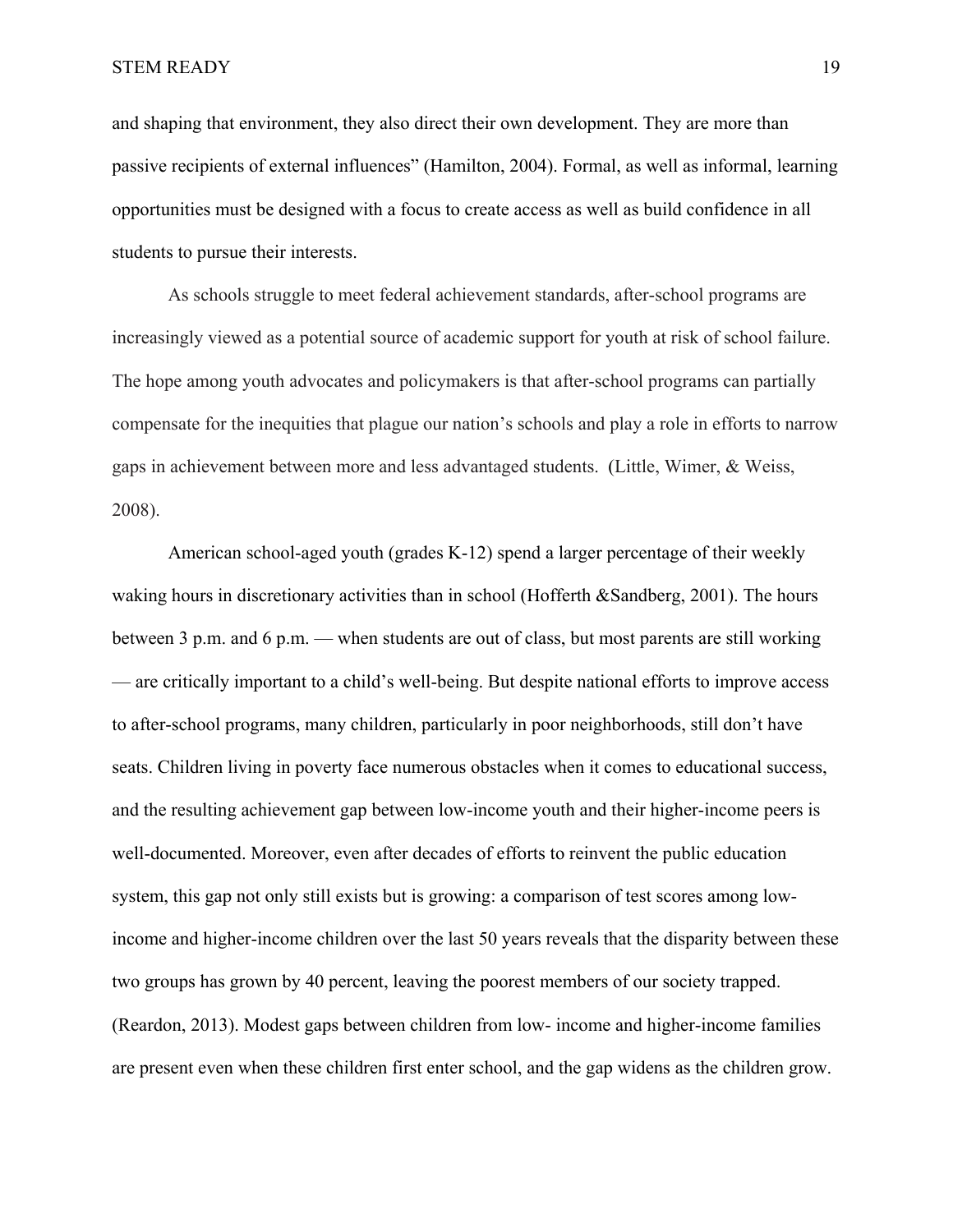This inequity in academic achievement can be traced all the way to high school graduation where students in families whose incomes are in the lowest quintile of income distribution nationwide are six times more likely to drop out of high school than students from the top quintile. A 2012 study summarizes this dismal reality in stark terms: "Overall, children who spend a year or more in poverty account for 38 percent of all children, but they account for seven-tenths (70 percent) of all children who do not graduate from high school. Poverty matters" (Hernandez, 2012).

An examination of just three key out-of-school factors that impact student success—early childhood preparation, physical health, and after-school/summer programs—reveal the alarming impact that a life spent in poverty has on success in education. For example, children's early exposure to foundational academic skills is critically important to their future ability to thrive in school. Children living in poverty often miss out on that early preparation, putting them at a disadvantage from the first day of school. (Reed, 2005). Enrichment in the hours after school and during the summer is also vitally important to academic success. After-school programs have been shown to improve students' grades, test scores, engagement in learning, social and emotional development, and much more. Furthermore, low-income youth lack access to the summer experiences that their higher-income peers regularly enjoy. This single factor has been shown to contribute to as much as two-thirds of the achievement gap by the 9th grade. (Alexander, Entwisle, & Olson, 2007). While for many activities like tutoring, music lessons, and team sports are just a part of daily life, children living in poverty lack the financial resources to access these educational opportunities.

Leaders in science education improvement efforts recognize that afterschool programs can play an important role in STEM learning— especially when it involves real science and engineering practices. These practices, such as running science experiments, analyzing data and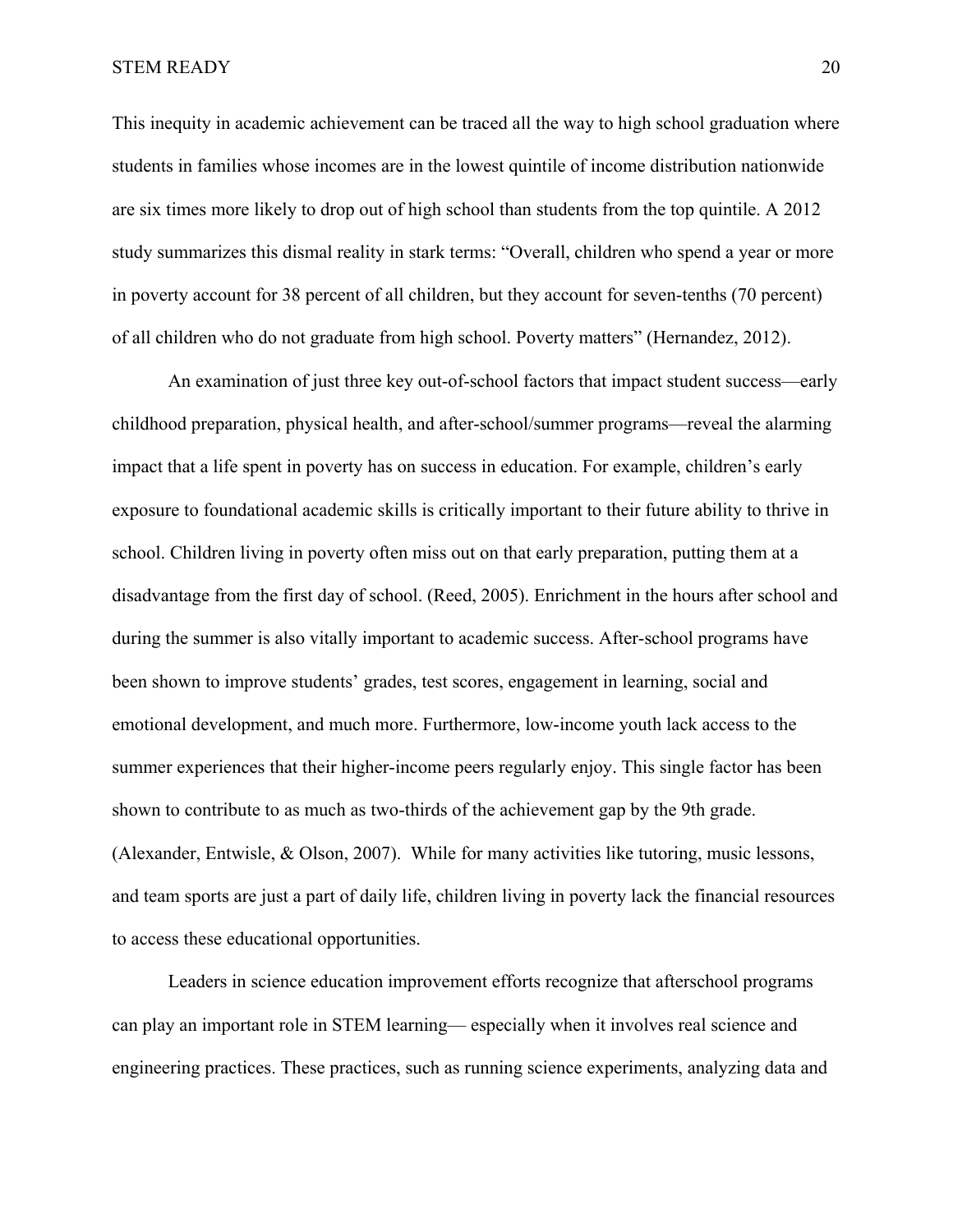developing explanations, or designing engineering solutions, have been found to be the best way to learn science and engineering. As afterschool programs have expanded their offerings, many providers and funders have seen STEM as a natural fit for the setting. The strong focus on youth development allows for youth- driven exploration that can provide students with opportunities to immerse themselves in STEM learning, which complements the school day with a different approach to teaching and learning. There is room for experimentation and failure, and time for children to develop strong relationships with mentors and peers—all while gaining knowledge and skills. These are all vital for future access and participation in STEM fields and careers. Supporting quality STEM education for all children and youth is vital to our country's prosperity, and policymakers are paying attention to the afterschool space—President Obama's Council of Advisors on Science and Technology released a much-cited report that included a recommendation to "create opportunities for inspiration through individual and group experiences outside the classroom" the Department of Education has placed a priority on STEM in its 21st Century Community Learning Centers grants for afterschool and is forging new interagency collaborations that are aimed at making connections across various federal agencies to advance STEM in afterschool.

As schools struggle to meet federal achievement standards, after-school programs are also increasingly viewed as a potential source of academic support for youth at risk of school failure – a group that includes disproportionately large numbers of economically disadvantaged and ethnic minority youth. The hope among youth advocates and policymakers is that afterschool programs can partially compensate for the inequities that plague our nation's schools and play a role in efforts to narrow gaps in achievement between more and less advantaged students. This hope is bolstered both by a wealth of decades-old research that suggests that more "time on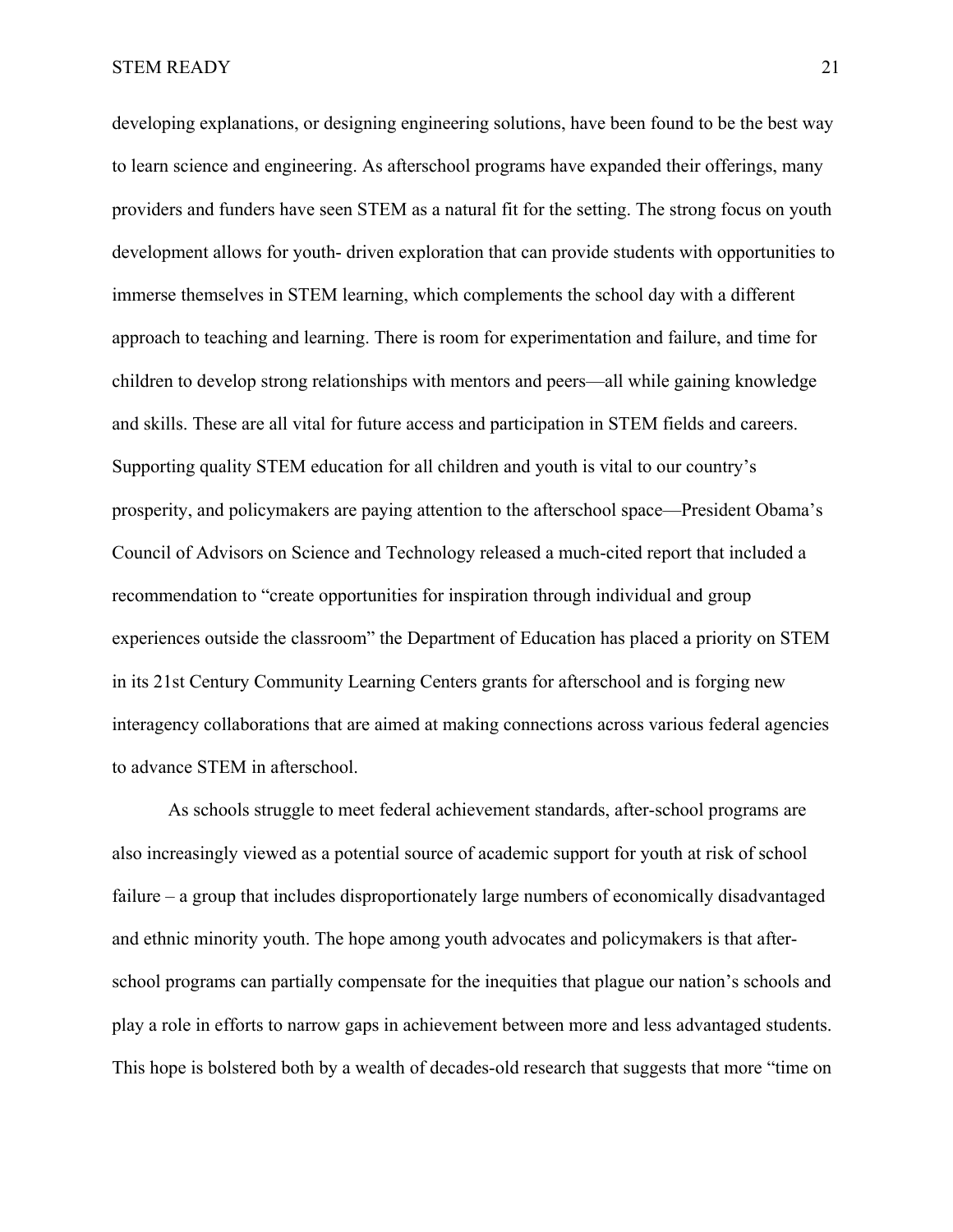task" (i.e., time spent engaged in academic activities) is associated with positive academic outcomes, as well as by promising findings from recent evaluations of several after-school programs. Children who live in low-income neighborhoods are 28 percent more likely than average to participate in after-school programs — but demand far exceeds supply, according to the Afterschool Alliance, a national advocacy group. The group looked at communities of concentrated poverty, where at least 30 percent of families are low-income. Increasingly, however, policymakers are recognizing the potential for after-school programs to play a broader role in promoting healthy growth and development for all youth, and for economically disadvantaged youth (Pittman, Irby, & Ferber, 2000). Kids spend only about 20 percent of their time in school. We need to think about the 80 percent they're not in school.

# *Volunteerism and After School Programs*

Community involvement in after-school time programs is associated with many positive outcomes and with higher-quality programming overall. Research has shown that community involvement can improve program recruitment and attendance; help programs with mentoring and staffing; and enhance physical and financial resources, broaden participants' experiences, and teach social responsibility.

Many after-school programs turn to volunteers because they face financial limitations that make it hard for them to offer competitive wages. Programs can improve their participant-tostaff ratio and provide mentors for more young people without significantly increasing costs by reaching out to college students, retirees, parents, employees of local businesses, and other community members. After-school time programs that partner with their communities may be able to access rent-free facilities, such as classrooms, gyms, and computer labs, as well as attract additional funding. These partnerships may also enable programs to develop interesting field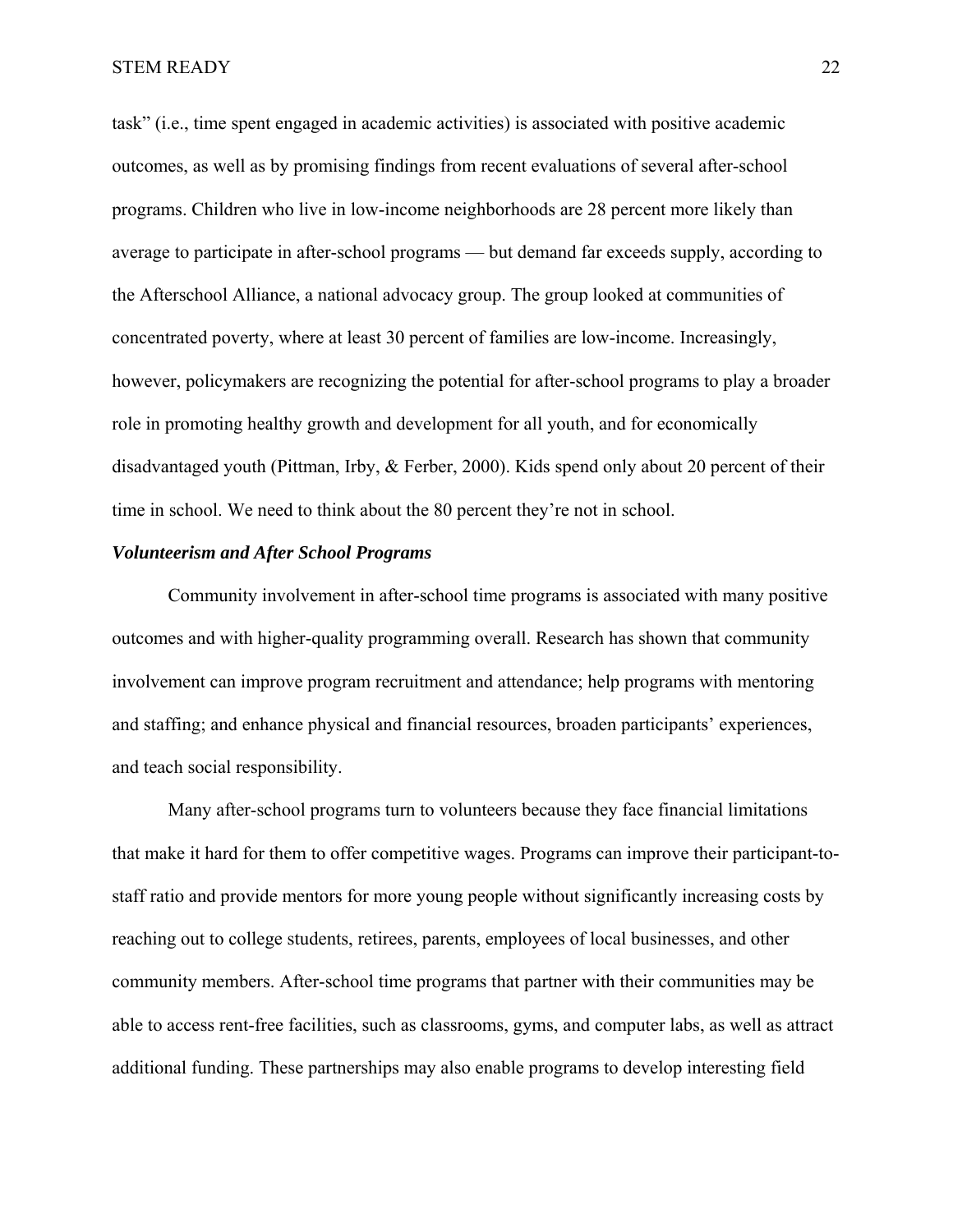trips, career-related experiences, and service-learning opportunities. Many after-school programs are underutilized, especially by the high-risk, older youth most in need of them. Providing youth with opportunities to participate in their community is a powerful engagement strategy that can also teach social responsibility.

It is important to educate all volunteers and community members about the role of STEM knowledge and skills to prepare children for the future. Afterschool program providers should highlight that hands-on, inquiry-driven afterschool STEM programs can make afterschool enjoyable for children and should offer learning that looks and feels different from the school day. Teachers' special experience in the hands-on instruction in promoting STEM education helps the students who are prepared to face the demand of the new world (Cohan & Honigsfeld, 2011). If students are directed by quality teachers and volunteers to be thinking while performing, they could effectively learn new information. The process of involving quality teachers and volunteers in the teaching of math and science will help to stimulate and sustain the interest of students to decide to major in STEM disciplines (Khatri & Hughes, 2012).

In order to facilitate growth, we must increase the number of those pursuing careers in STEM and encourage the underrepresented to chase the same dreams. We can all agree on the serious ramifications that may result from the nation's lack of achievement in STEM education, but what can we do about it? Real education is not confined to the classroom… while we should support our teachers, schools and students, we can do this by both investing in and holding school accountable but also in providing supplemental programming that engage students – regardless of gender, race/ethnicity, socioeconomic status, or minority classification – to love learning, enjoy STEM, and foster their natural curiosity for the world.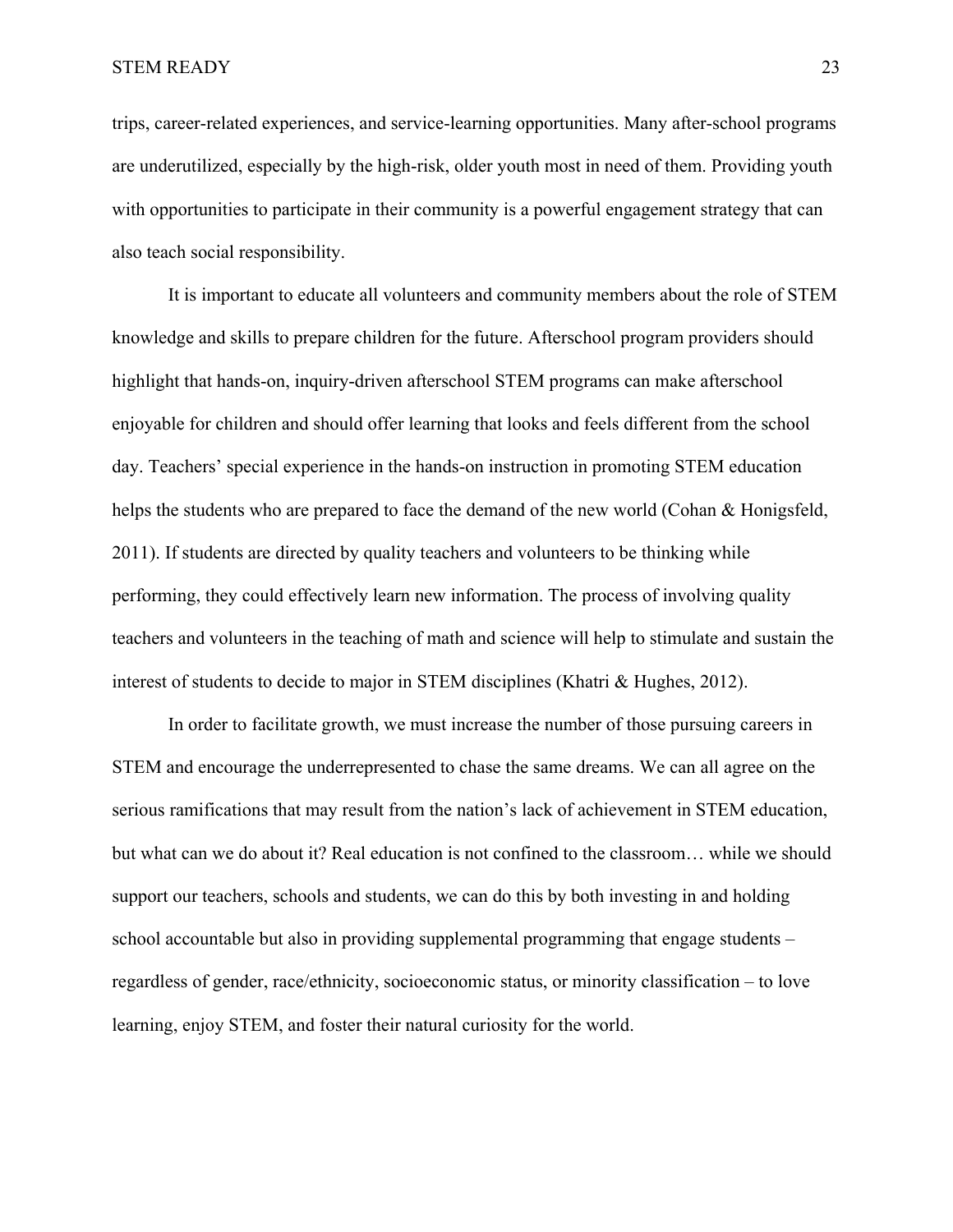# **Project Plan**

With the mission to ensure that youth receive the hands-on, imaginative experiences they need to open their minds to new skills and bright futures, this project focuses on the working closely with the undergraduate volunteers in the Math and Science program located at Merrimack College to conduct training in the realms of teaching pedology, having proper dissipation towards service, and the cultural competency in working with the Lawrence, MA. youth.

#### *Situational Statement*

It is vital that those of us in higher education recognize the importance of addressing STEM fields in PK–12 education and affirm the essential role of using experiential education pedagogy in a hands-on environment as the center of any STEM education program. In addition to integrative experiences connecting the disciplines of STEM, allow students to form a strong foundation that will allow them to succeed in STEM fields and to make sense of STEM-related topics in their daily lives. Because of the prevalence of STEM in our daily lives, any STEM education program (including out-of-school activities) should support and enhance a student's learning no matter the socio-economic status.

# *Defined Goals*

Within this vision is a strong commitment to teach mathematics and science in ways that emphasize the relevance of the disciplines and engage students in developing thinking, reasoning, and problem-solving skills. Research shows that there are benefits of activities that connect two or more of the four STEM fields in meaningful ways. The goal of this project is to use the platform of after-school programing and take a hands-on approach with volunteers that includes pedological training and proper disposition towards service fragments as well as cultural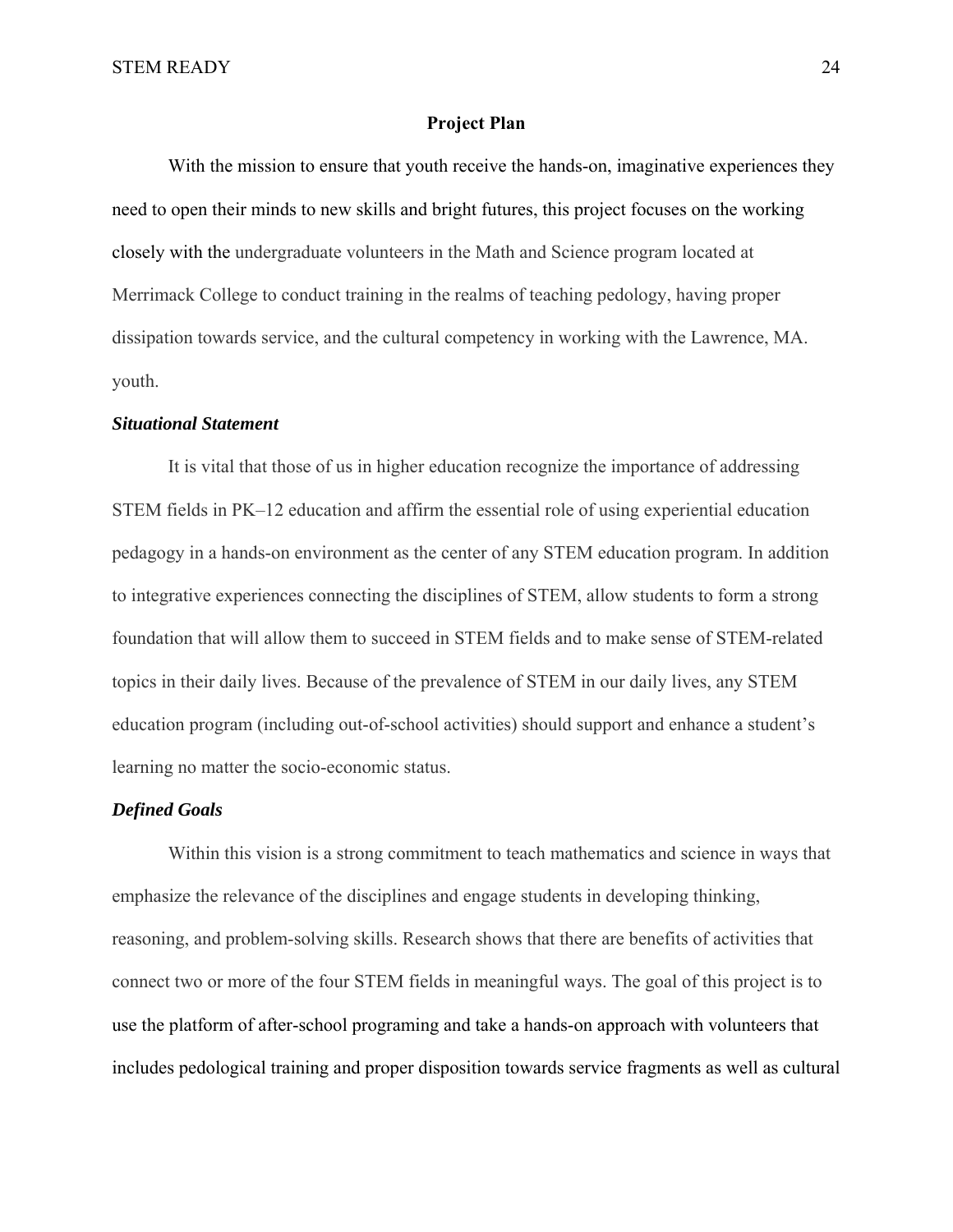competence training is to achieve an infusion of cultural competence values into daily practices. This project will require trainees to dispense stereotypes and negative connotations regarding different ethnic groups, and instead replace them with relevant, culturally based understanding and knowledge to build up the under reached youth in the Lawrence, MA area.

Our plan is to prepare non-formal educators, professionals as well as volunteers, to work in educational programs in communities outside the school system and will leave with an understanding of the importance of teaching STEM in meaningful ways.

Ultimate Goal – Bring Merrimack College to the forefront for after school-programing in STEM related activities that works with "at-risk" youth of Lawrence, MA.

# *Target Audience and Stakeholders*

Due to the nature of this workshop, the ideal target audience would be the undergraduate volunteers that work with the Math and Science Program at Merrimack College in which offers after-school programs to youth in the local and surrounding communities. Youth in the Math and Science Program are also beneficiaries in results of this workshop as well as schools and parents.

# *Incentives for Engagement*

Volunteers in the Merrimack College Science and Math program will gain knowledge and resources on how to engage youth in STEM activities more meaningfully. The incentive for this will be an improved volunteer experience, education experience, and professional development. There are no financial incentives for participating and the workshop will be highly encouraged for all volunteers.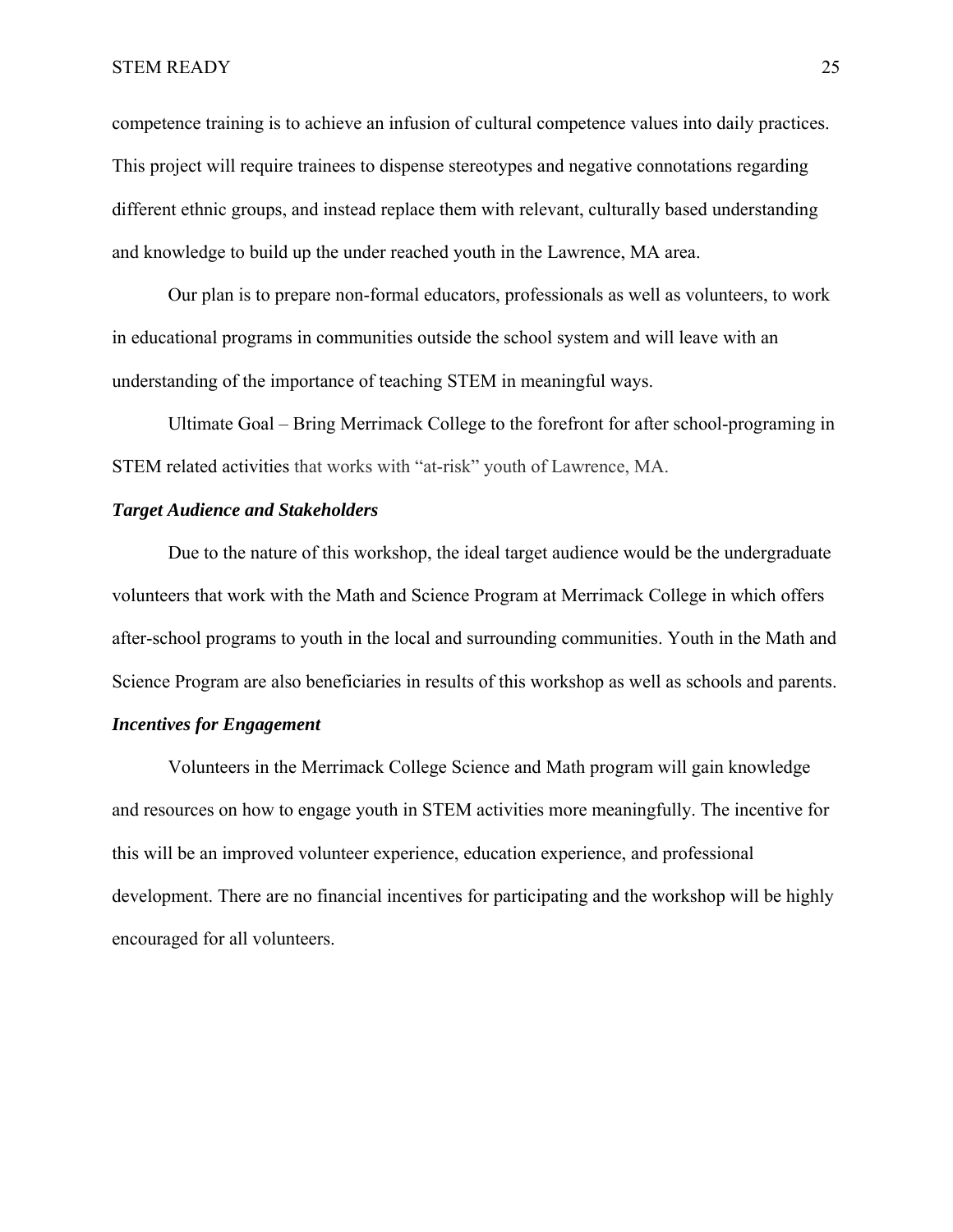# *Outreach Methods*

We will reach out to the coordinator of the Math and Science Program at Merrimack College's Steven's Service Learning Center (SSLC) with the idea of the workshop and ask to use their platform for this workshop.

Once a date and time has been settled on, we will do outreach through the contact list from SSLC. This workshop will be mandatory for undergraduate volunteers who will be working with the Math and Science Program to attend as pre-service training.

# *Responsibility Chart*

| Name:   | <b>Organization:</b> | <b>Responsibility:</b>           | <b>Contact Info:</b>  |
|---------|----------------------|----------------------------------|-----------------------|
| Bailey  | Merrimack College    | Program Planner and Host         | wagnerb@merrimack.edu |
| Wagner  |                      |                                  |                       |
| Katie   | Merrimack College    | Coordinate volunteers that will  | donellk@merrimack.edu |
| Donell  |                      | be working with the Math and     |                       |
|         |                      | Science program and sites        |                       |
| Anne    | Merrimack College    | Look over lesson plans that will |                       |
| Gatling |                      | be implemented in after-school   |                       |
| Cynthia |                      | program and ensure that they are |                       |
| Carlson |                      | and can be replicated easily     |                       |
|         |                      |                                  |                       |
| Rosana  | Merrimack            | Assist in evaluations of Math    | urbaezr@merrimack.edu |
| Urbaez  | College/Hands to     | and Science Program              |                       |
|         | Help Site            |                                  |                       |
|         | Supervisor           |                                  |                       |
| Erika   | Merrimack College    | Assist with event coordination   | proulxe@merrimack.edu |
| Proulx  |                      |                                  |                       |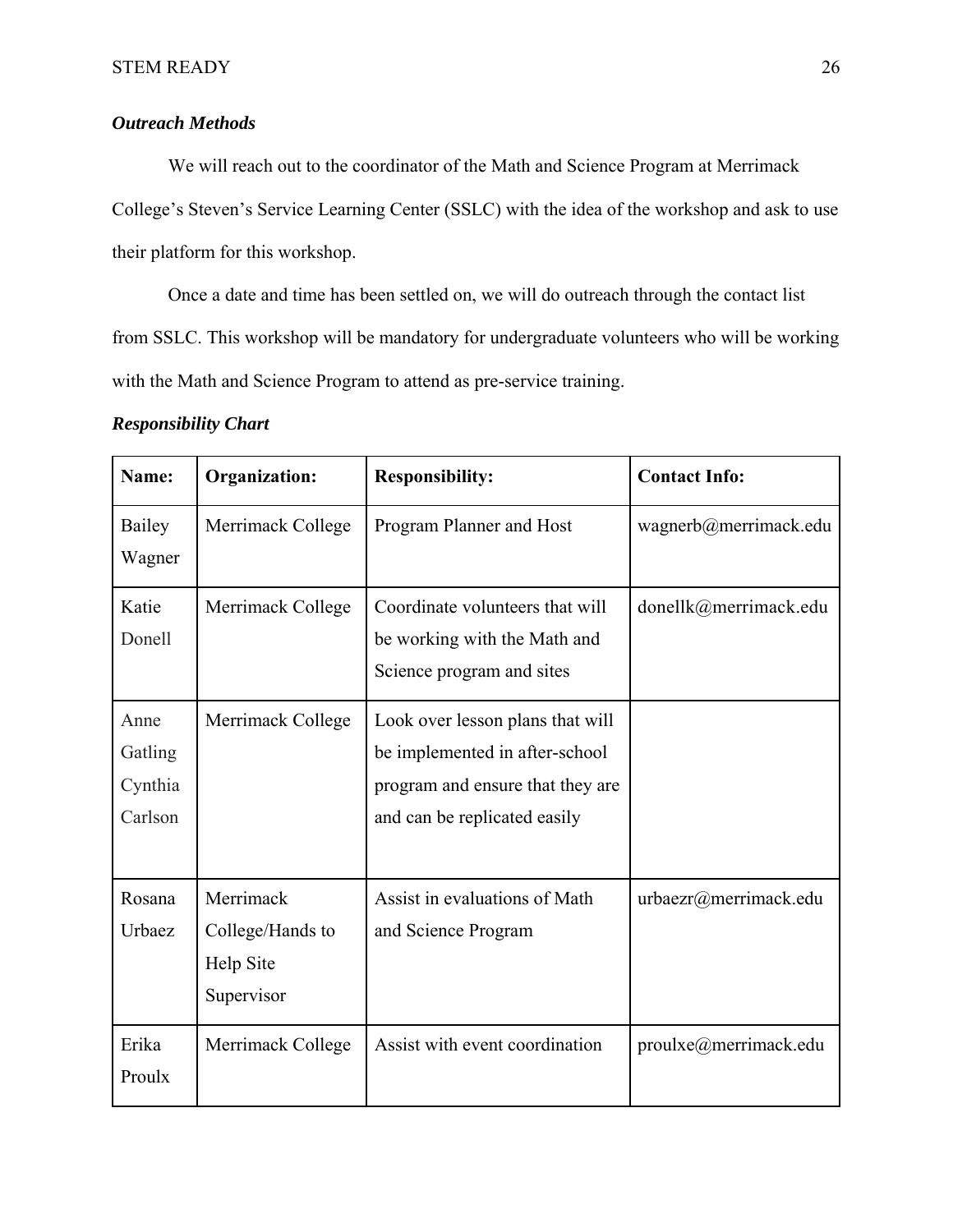# *Tools and Measures to Assess Progress*

 To measure the impact of the workshop, I will begin the workshop with a discussion in order to compare what knowledge the participants had before they attend the workshop. During the workshop, we will breakout into groups and work through an activity and the groups will then report to the bigger group. The activity output will be captured for analysis as we will utilize the white boards in the room. At the end of the workshop, I will pass around a post-event evaluation which I will collect. Lastly, about a week after the workshop, when attendees have had time to digest the information received, I will send out another email survey with additional resources attached.

|  | <b>Implementation Timeline</b> |  |
|--|--------------------------------|--|
|--|--------------------------------|--|

| Dates:             | <b>Action:</b>                                                     |
|--------------------|--------------------------------------------------------------------|
| Oct 22 – Oct 26    | Reach out to SSLC<br>$\bullet$                                     |
| Oct $29 - Nov 2$   | Meet with Katie Donnell<br>$\bullet$                               |
| Dec $3 - Dec 7$    | Select final lesson plan ideas for the program<br>$\bullet$        |
| Jan $7 -$ Jan 11   | Follow-up with Katie Donnell<br>$\bullet$                          |
| Jan 14 - Jan 18    | Set up a meeting Katie Donnell<br>$\bullet$                        |
| Jan $21$ – Feb 8   | Settle on a date<br>$\bullet$                                      |
|                    | Work on the curricula                                              |
|                    | Wait for undergraduate volunteer list to be finalized for semester |
| Feb $11 -$ Feb 15  | Send pre-survey to site supervisors<br>$\bullet$                   |
| Feb 18 - March 1   | Host workshop<br>$\bullet$                                         |
| Feb $25 - March 4$ | Math and Science Program begins at community partners<br>$\bullet$ |
| Apr $1 -$ Apr $12$ | Midway check with site supervisors and volunteers<br>$\bullet$     |
|                    | Send out post evaluation; ask if there is any clarification needed |
| Apr $1 -$ Apr 26   | Assess evaluation data                                             |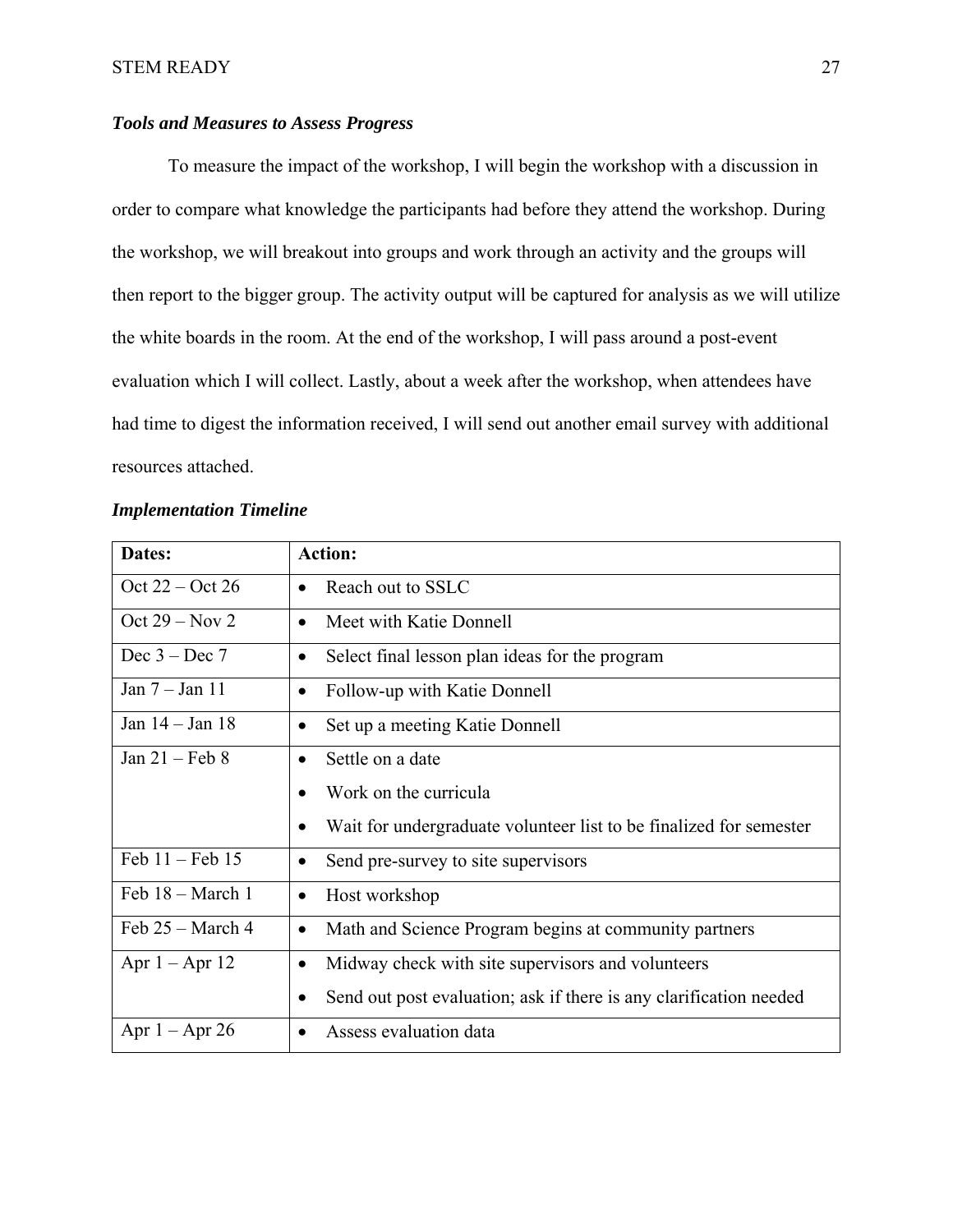|  | <b>Logical Framework</b> |
|--|--------------------------|
|--|--------------------------|

| I Will  | Host a workshop to educate undergraduate volunteers on the importance of           |
|---------|------------------------------------------------------------------------------------|
|         | teaching STEM in meaningful ways and cultural competency around the "at-risk"      |
|         | youth population of Lawrence, MA                                                   |
| So That | They become better informed and find new ways to best work with the "at-risk"      |
|         | youth                                                                              |
| So That | They push outside of their comfort zones to form bonds and relationships with      |
|         | the youth participants                                                             |
| So That | They can inspire and ignite young minds to think about STEM in different ways.     |
| So That | The youth become more interested and intrigued with STEM education and             |
|         | career opportunities                                                               |
| So That | Youth get the spark they need to persist and continue / further their education in |
|         | <b>STEM</b>                                                                        |
| So That | The achievement gap gets smaller.                                                  |

# **Methodology**

 Recognizing the need and opportunity for innovation and improvement to the Lawrence Math and Science after-school Program, this training workshop was designed for Merrimack College undergraduate volunteers working with STEM education and after-school programming. These workshops were designed using experiential education pedagogy to encourage a hands-on, interactive learning environment. The training workshops provided students the chance to advance their understanding of their own power and privilege that they hold and learn techniques to effectively engage K-12 learners in STEM education in the 21st century.

# *Participants*

 The workshop was conducted at Merrimack College. All participants were undergraduate students at Merrimack. According to college tuition compare, Merrimack College had 3,535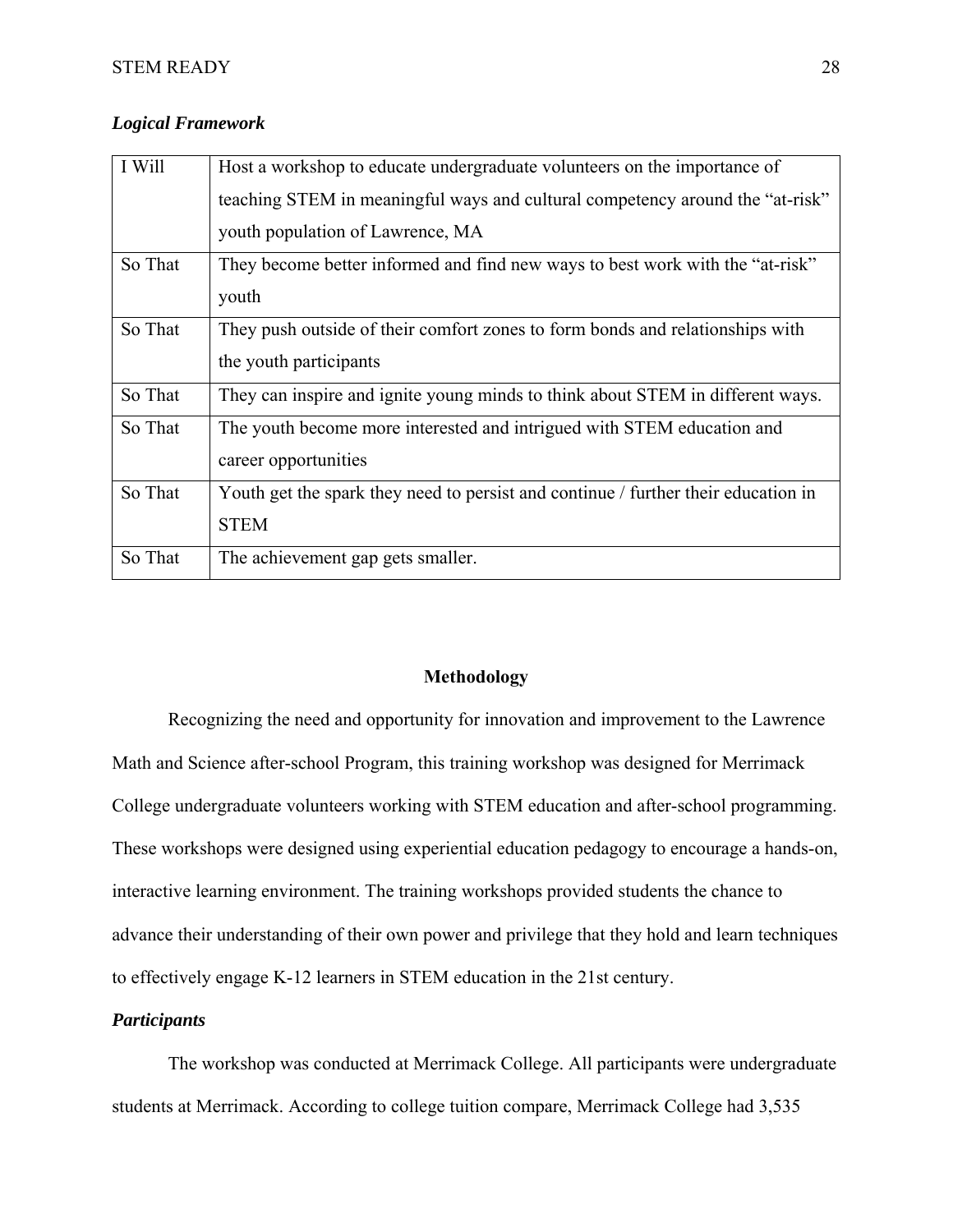undergraduate students enrolled in the 2017-2018 school year. Approximately 51% are women, more over 75% of undergraduate students identify as white, while only 254 students enrolled at Merrimack identify as Hispanic. About 91.4% of the students enrolled at Merrimack are regular full-time students, regular being defined as non-transfer students. By age category, 32 students are younger than 18 and 7 students are older than 65. The school has 3,249 students aged under 25 and 351 students aged 25 and over.

The event was specifically marketed towards students who participate and volunteer with the Lawrence School District Math and Science Program. In partnerships with the Stevens Service Learning Center, the workshop was also advertised to other students who participate in youth-based service-learning through a varied amount of programs and classes that Merrimack offers their students. For those students who work with the Lawrence Math and Science Program, this workshop was mandatory for them to attend. All participants who were interested were able to take part in the workshop through the two different dates that were available. Students who attended the event had the opportunity to gain an hour and half worth of service to go towards any required service hours. All participant data was collected during the two workshops which were held on February 19, 2019 and February 21, 2019.

#### *Materials*

The study utilized two different materials for data collection including a landing spot for sticky notes and evaluation survey (see appendix A-C for all materials). The first material for data collection came from participant responses on a reflection wall. The white board on the side of the room served as a landing spot for sticky notes that reflected participants favorite lessons/activities they did when in elementary and middle school. This landing spot also served as space for participants to write down their favorite way to learn now. The posts acted as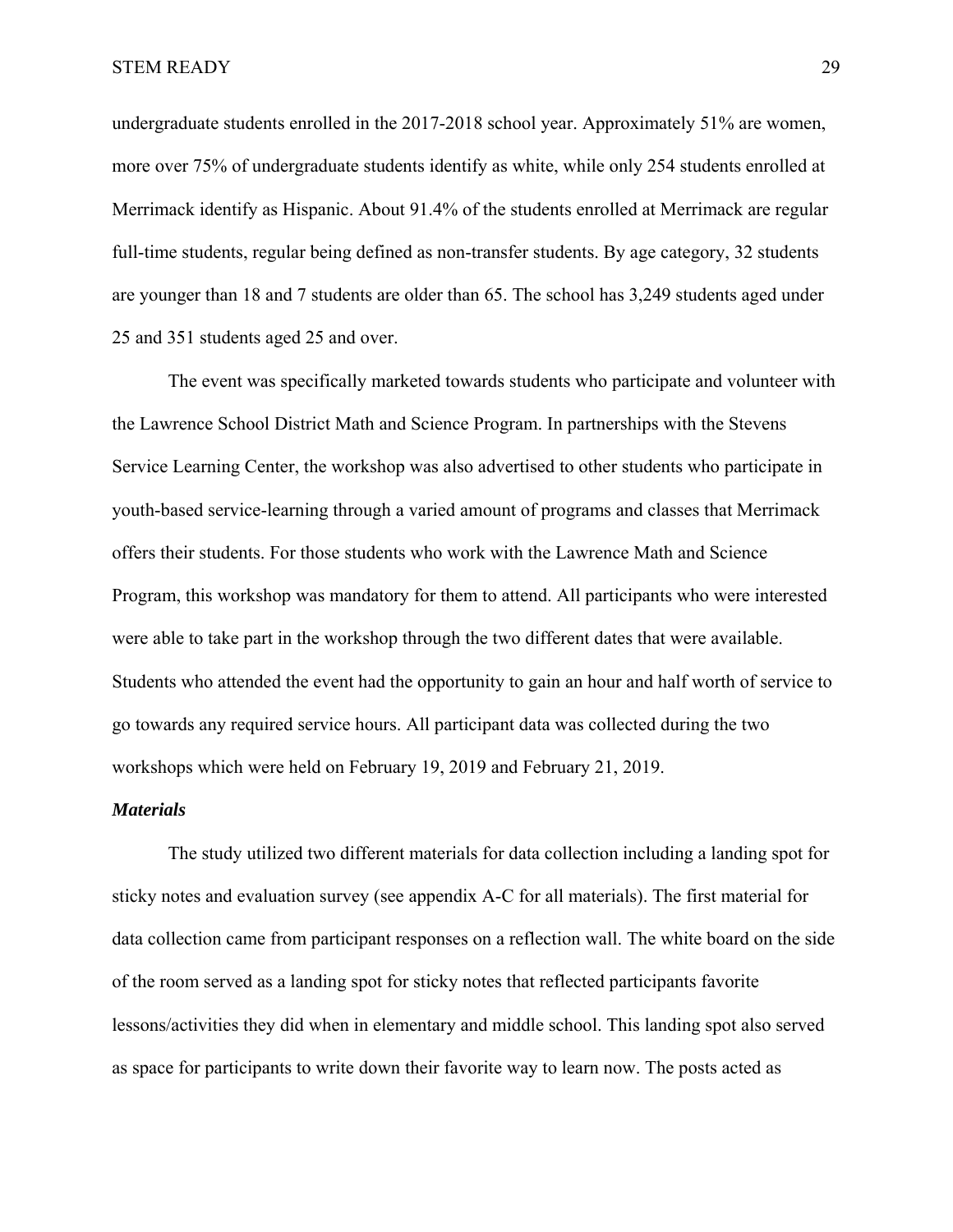individual data sets that were later categorized by themes in effort to identify best practices when working with undergraduate student population.

The second data collection material was the evaluation survey that was handed out at the end of the workshop. The evaluation featured questions that measured the impact of hands on activities, educational components, and assessed the likelihood of using different approaches to engage youth in STEM activities.

# *Procedure*

The trainings were held in a classroom in Crowe hall. Trainings began at 3:00 pm, where students were greeted to a classroom that was arranged into four pods, inclusive for group work and activities. As people arrived, they were encouraged to sit with friends and peers.

At 3:00 pm participants were greeted with the chance share their favorite academic activity they participated in as a kid, by writing it on a sticky note and posting it in the landing spot. This gave the opportunity for people to get up and move as well give the facilitator the opportunity the opportunity to ensure that each pod has an equal number of participants, and if needed to have people move without hassle. The sticky notes are an opportunity for facilitator to grasp an idea of learning styles that participants have.

The workshop started with facts of Lawrence, MA. the city in which participants of the workshop will be working. Followed by content of what after-school programming is, it's importunacy, and how it benefits marginalized youth. Specifically diving deep into academic enrichment programs and STEM.

At 3:20 pm the first activity was held (see Appendix B for lesson plan). In this activity participants worked in groups to protect their egg from 7ft drop. This activity had a classism lens to it, for each group was allotted a different amount of money that signify different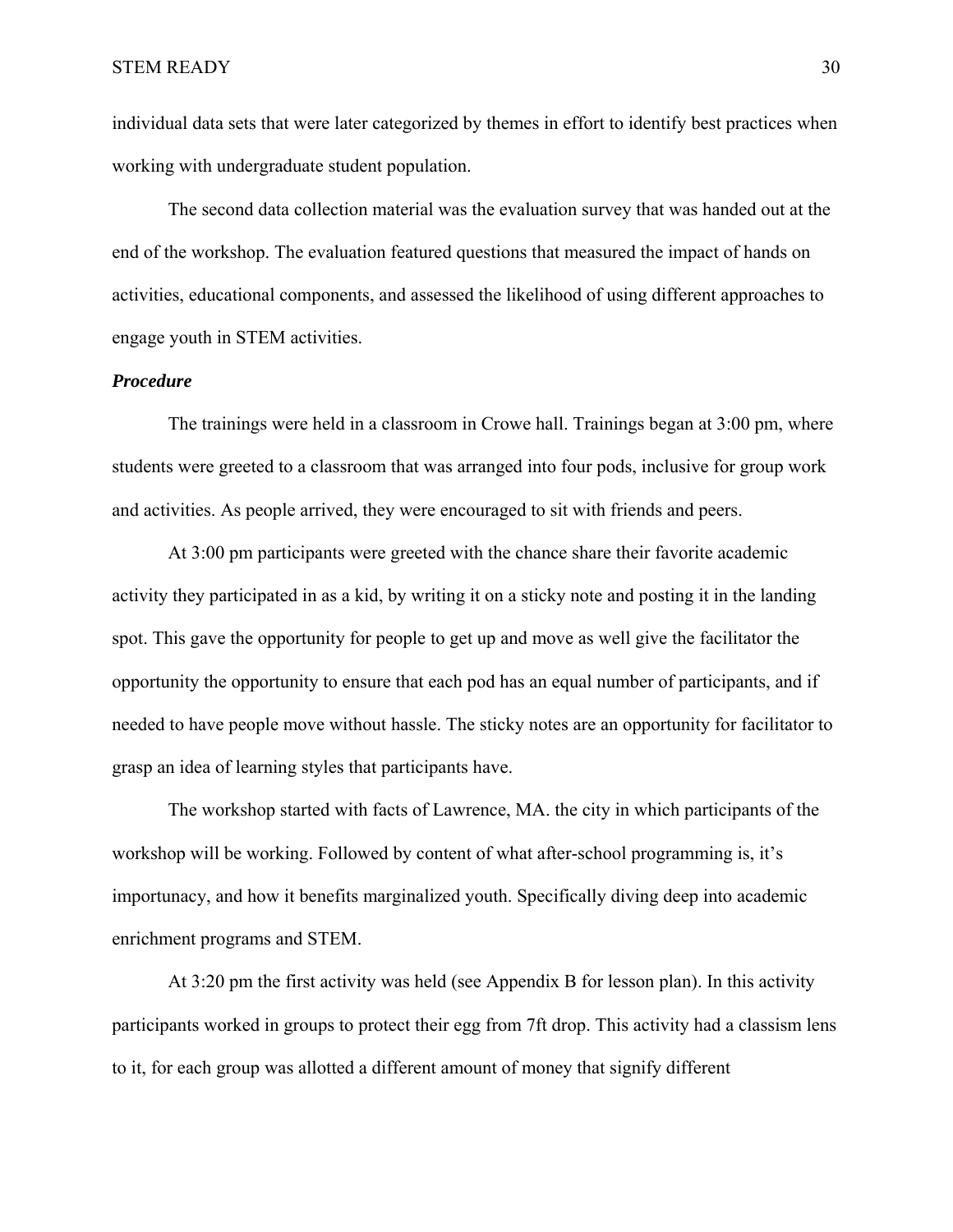socioeconomic levels. Each group was allotted a certain amount of money to spend at the "store" to buy materials that could help them protect their egg. Supplies included but not limited to bubble wrap, rubber bands, tape, tissue paper, notebook paper, stickers, etc. The activity allowed for each group to follow the engineering design process formula; identifying the issue, plan, create, test, communicate what went well and what they would have changed if they could. This activity was followed with reflection of what participants felt and thought as the activity was being conducted, these thoughts were taken in through notes taken by a volunteer.

After reflection from the activity participants were asked to write on a sticky note what they believed their learning style is, this sticky note was also placed on the landing spot. This was then guided into an open discussion about what ways people learn. This conversation lead to more content on the learning cycle and learning styles.

Around 4:00 pm we put to test the participants ideas on what their learning style was, with an activity where participants worked in groups and competed against other groups to build the tallest and sturdiest noodle tower. Each was given the same amount of spaghetti noodles and marshmallows, there were now rules to what participants could or couldn't do other than that they were not allowed to moisten the marshmallows to make them sticky. Participants were granted 8 minutes to build and after the 8 minutes passed, we measured each tower. If the two tallest towers were the same height, they were then tested by setting 10 pieces of paper on top. After each tower was measured and/or tested the facilitator asked the group a series of questions: "Who has had a direct experience with building a noodle tower and took action in the planning (activist), Who was the one that took in all the rules and was reviewing everything that was presented to the group (reflector), Who was the one who was looking to see what other teams were doing and concluding from that (theorist), Who in the group was the one constantly trying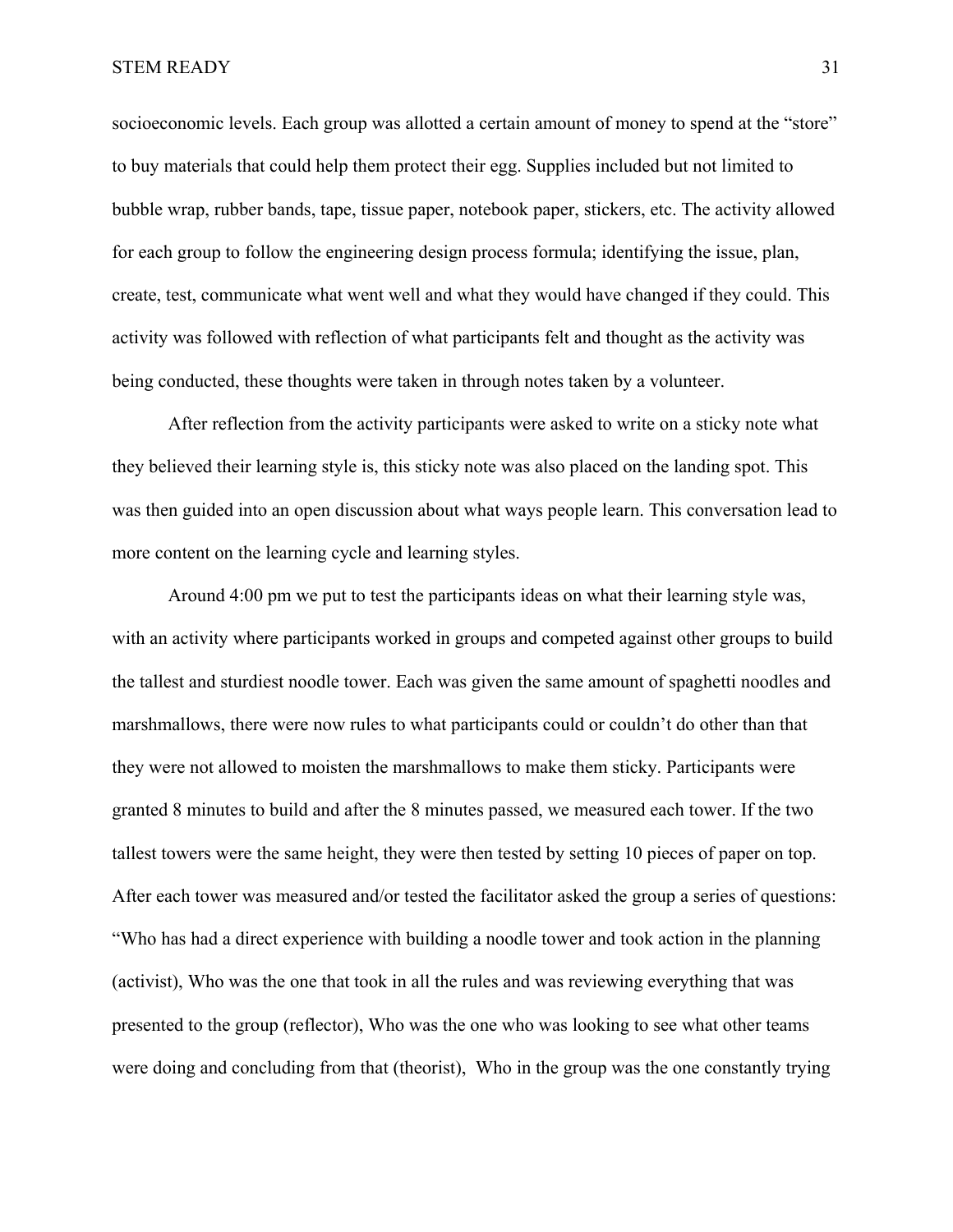to plan for the next step and trying to stay ahead of the crowd (pragmatist)." The questions were intended to help direct participants towards a common learning style that represented their actions in the activity. Students were labeled as Activists; get involved, open-minded, Reflectors; gather info, tend to be cautious and thoughtful, Theorist; systems people, tend to be logical and look for connections, or a Pragmatist; apply theories, tend to like to improve things.

This conversation was followed with content of best practices of using youth's learning styles to engage them in activities and teaching STEM in meaningful way. The training wrapped up around 4:30 pm with tips for the road and evaluations of the workshop.

# **Findings**

STEM Ready conducted a training workshop in efforts to better prepare undergraduate volunteers for their service-learning placements of working with marginalized youth. Quantitative and qualitative data was collected by means of evaluation surveys and reflection wall. All data was classified into two categories; demographic and survey statement responses. All responses were largely positive and supportive of the established project questions.

# *Demographics*

On February 19, 2019 and February 21, 2019 there were a total of 32 attendees at the trainings. A total of twenty-nine participants completed the evaluation surveys resulting in a 90% response rate.

Participants were all under the age of 25 years old and represented Freshman, Sophomore, and Juniors in college. The largest group represented was "Freshman" which made up 50% of the respondents (n=13). Eleven participants identified themselves as "Sophomores"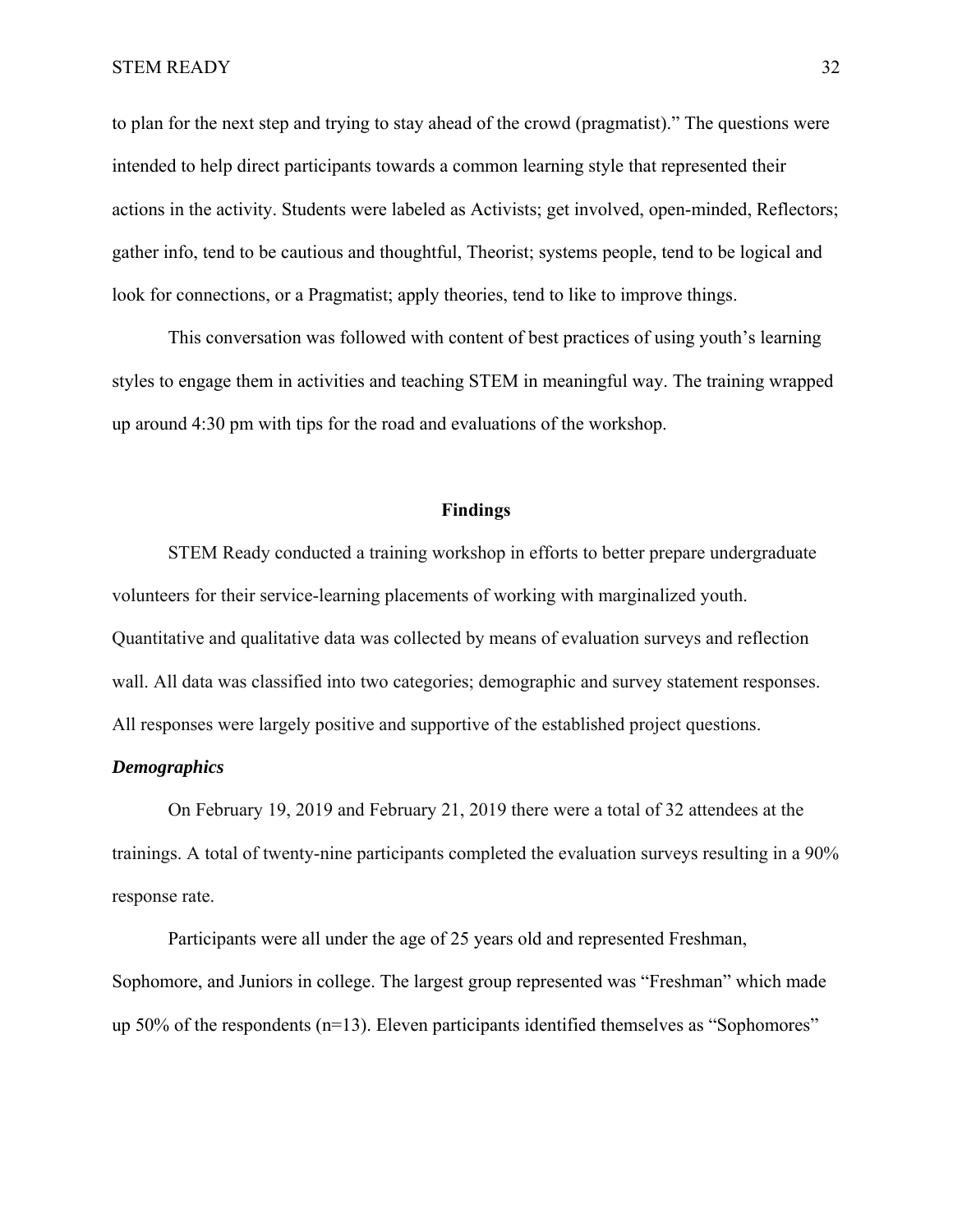(42%). Only two participants identified themselves as "Juniors" making it the smallest age group

# represented (7.6%)

*Figure 1: Participant Breakdown by Grade Level* 



Additionally, participants were asked to self-identify their race as one of the following options; Caucasian/White, Hispanic/Latino/Latina/Spanish Origin, Black/African American, Asian, American Indian/Alaskan Native, Middle Eastern/North African, Native Hawaiian/Pacific Islander, and/or other. Of the 29 participants who completed surveys, 26 responded to the race question resulting in an 89% response rate. Twenty-four participants identified as Caucasian/White representing 82% of those who completed surveys. One participant identified as White/Middle Eastern. Only one participant identified as Hispanic/Latino/Latina/Spanish Origin.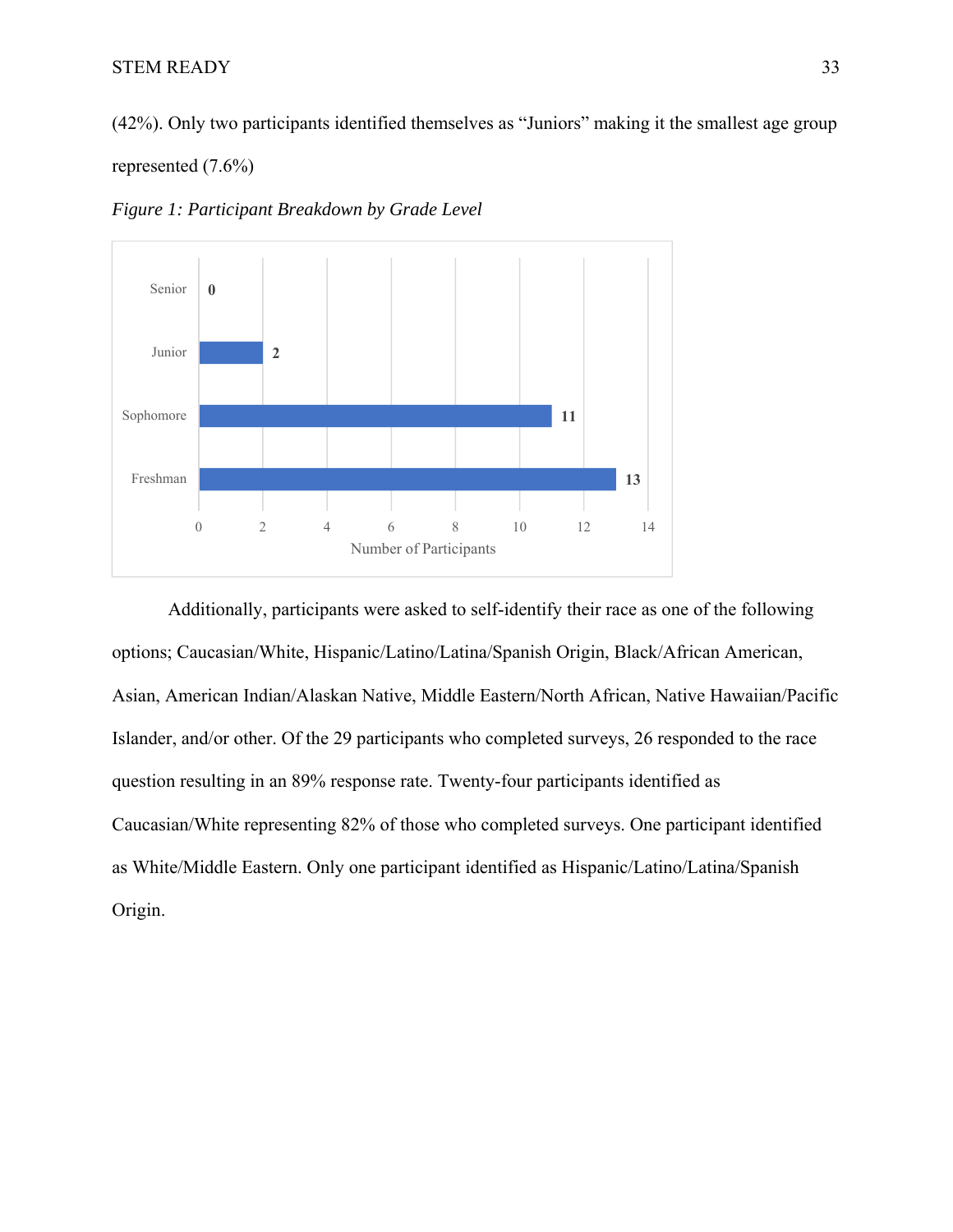



# *Survey Question Responses*

Evaluation surveys asked participants to consider 12 statements measuring the appeal of experiential education, bringing STEM education to the table, and educational influence. Participants were asked to rate the intensity of agreement using the following scale: strongly agree, agree, disagree, strongly disagree. The responses of participants fell largely within the strongly agree or agree categories.

The second, third, sixth, eighth, ninth, and eleventh statements attempts to measure the allure of an experiential education training workshop and overall effectiveness of the workshop. The third statement reads, *"The content was relevant to me and my work"* twenty-nine people recorded responses to this statement. Twenty-four participants strongly agreed with that the workshop was relevant to their work, making up 83% of the responses. Five of the participants agreed with the statement, comprising 17% of responses.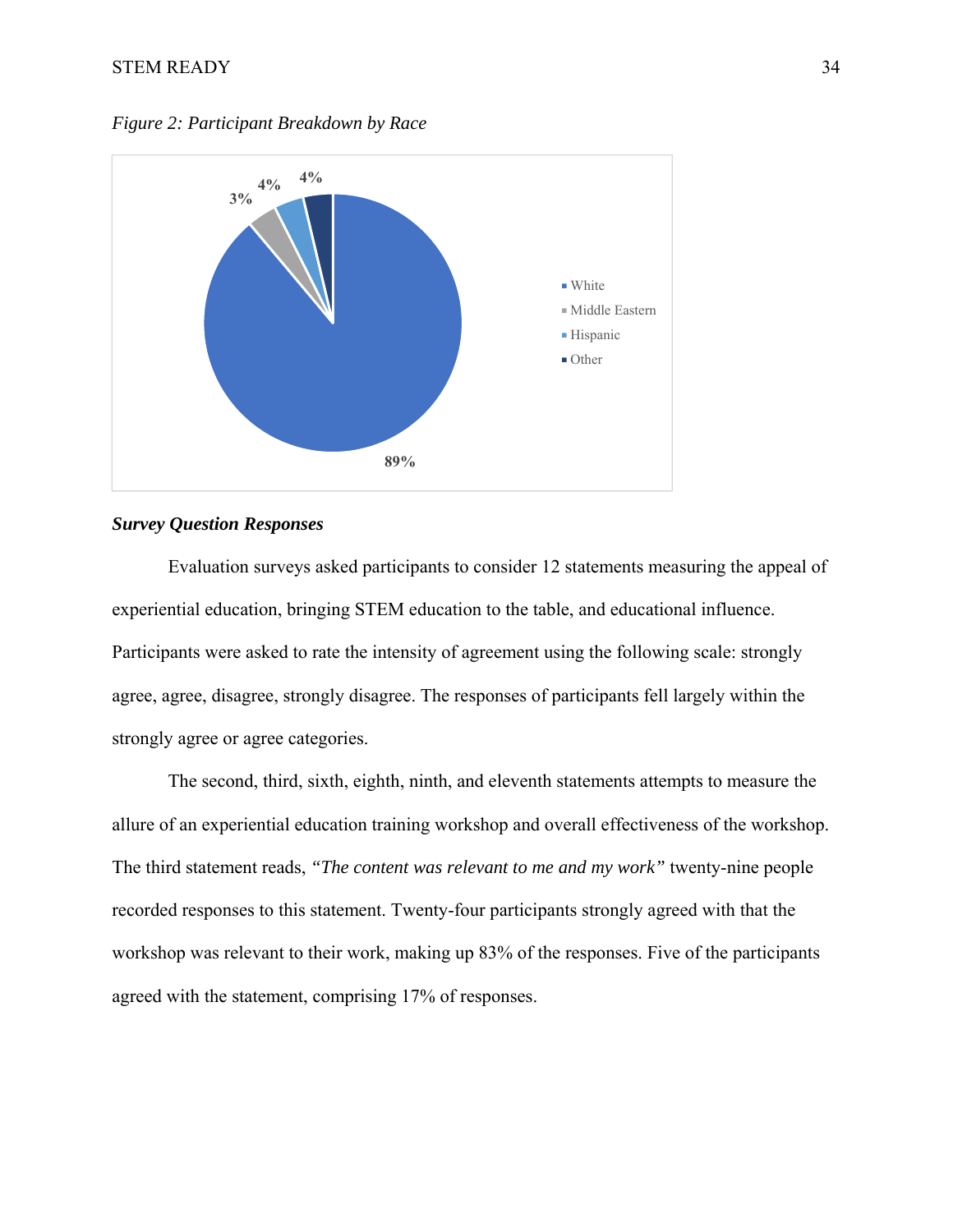

*Figure 3: "The content was relevant to me and my work"* 

 Very similar responses were recorded to the eighth evaluation statement which read, *"The activities made sense for the topic"* Twenty-five participants strongly agreed that they were inspired to find new ways, making up 86% of participants responses. Four participants agreed with the statement, comprising the remaining 14% of responses.

*Figure 4: "The activities made sense for the topic"* 

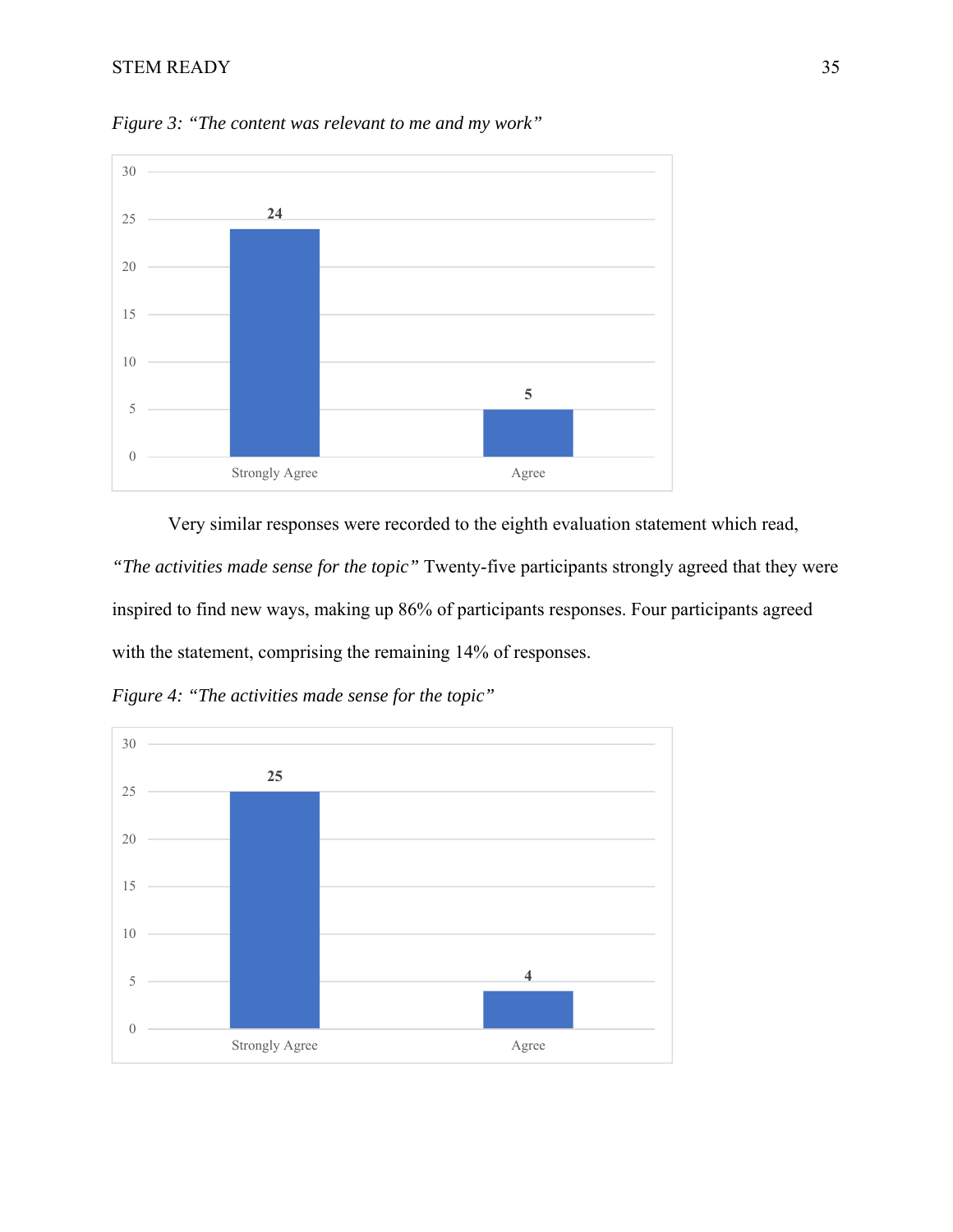The fourth and fifth statements attempt to measure the use of bringing STEM to the table. Statement 5 reads *"The activities helped me better understand how youth engage in learning STEM?"* Of the total participants who completed evaluation surveys, twenty-four participants strongly agreed that the workshop successfully brought STEM into the discussion and activities; thus, 83% of the participants responded such. The other five participants agreed with the statement, comprising of the other 17%.





The seventh, tenth and twelve statements on the evaluation survey appraises the educational influence of the workshop. Every participant recorded responses to the three statements. The seventh statement read, *"As a result of this workshop, I now have a better understanding of how after school programs can be meaningful to youth?"* Twenty-four participants strongly agreed with the statement, making up 83% of those who completed responses. The remaining five participants agreed with the statement, thus comprising the other 17% of participant responses.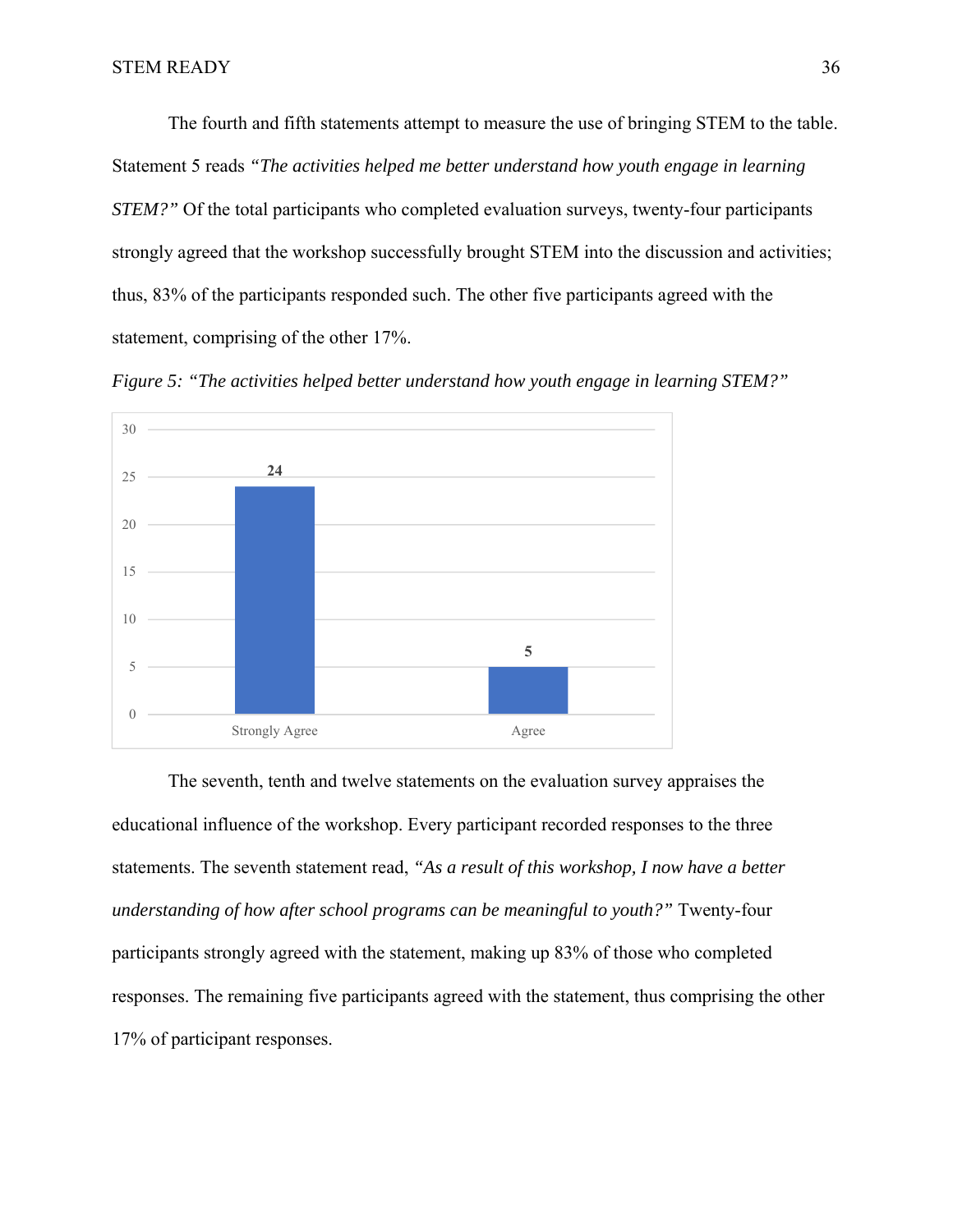*Figure 6: "As a result of this workshop, I now have a better understanding of how after school* 



*programs can be meaningful to youth?"* 

Comparable responses were recorded in the twelve statement, *"This workshop has inspired me to find new ways/activities to work with youth"* Twenty-five participants strongly agreed that they were inspired to find new ways, making up 86% of participants responses. Four participants agreed with the statement, comprising the remaining 14% of responses.



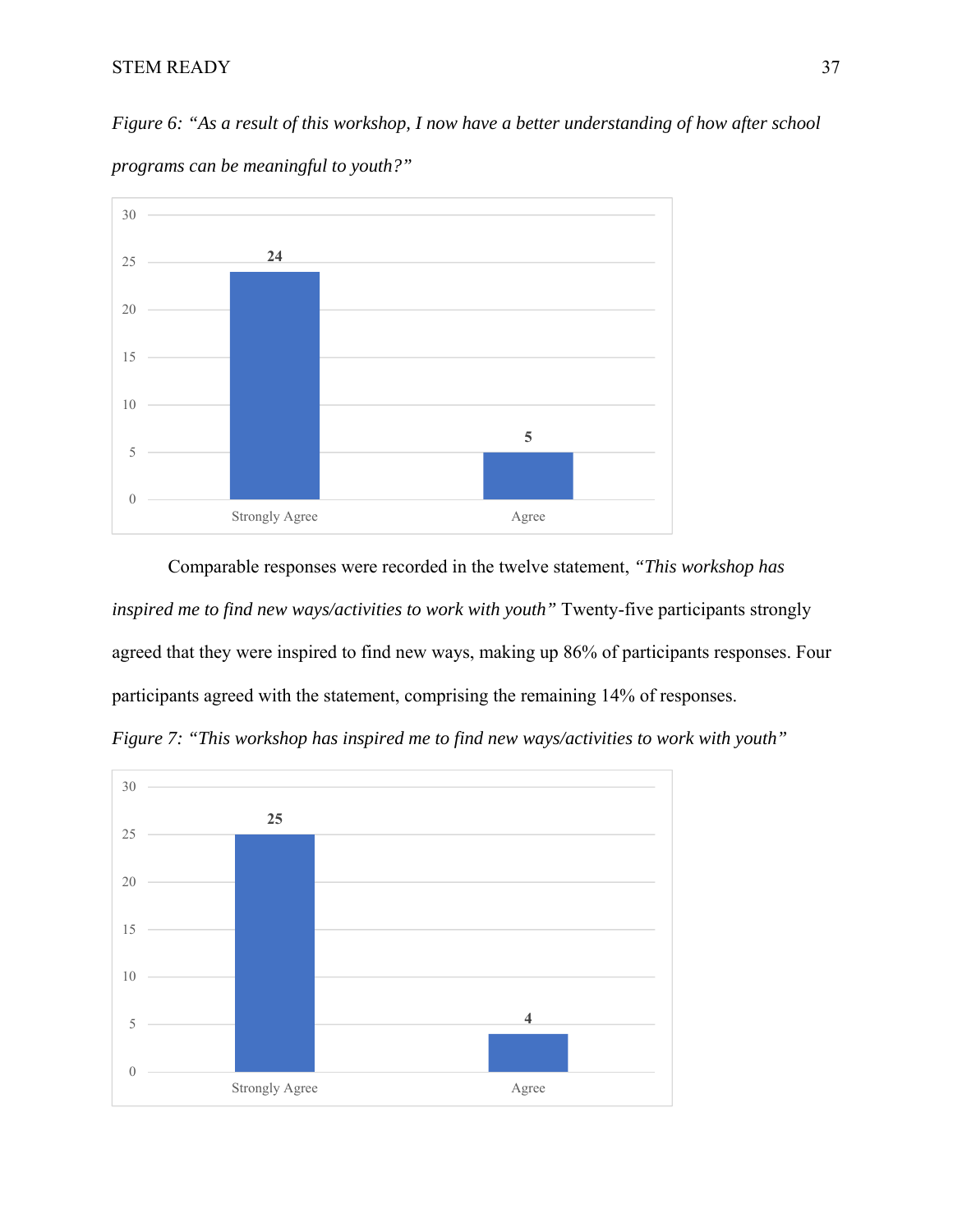# *Qualitative Responses*

 Participants were given the opportunity to share their responses to open-ended questions. All responses were mostly positive. Due to large collection of positive feedback, data was further sorted into three main categories for questions thirteen and fourteen on the evaluation, those categories being; understanding power and privilege in oneself and community, intention to improve mentor-student relationship, recognizing different learning styles in youth, and finding ways to increase creativity.



*Figure 8: Participants Response Categories – Overall Themes* 

The thirteenth question on the evaluation survey read, *"What were the most valuable things you learned from today's workshop?"* and twenty-seven participants answered the question, comprising 93% return rate; it is important to note that some responses fell into two categories. Of those who answered this question 14 of those responses referred to understanding and recognizing power and privilege in themselves and in the community, resulting in 52% of the participants. 12 participants noted statements that acknowledged their intentions to improve mentor-student relationships with youth in which they work with, 44% of the participants who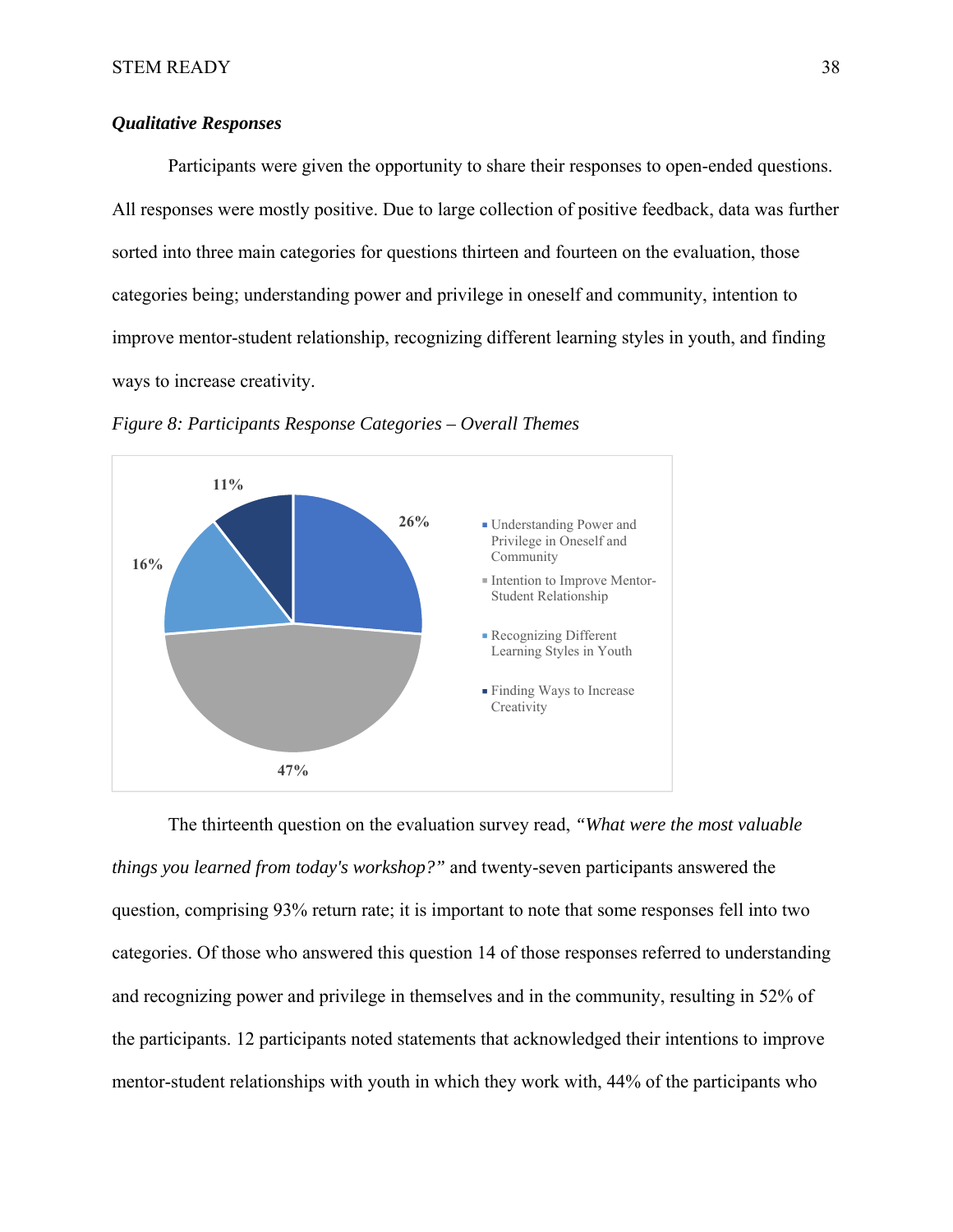answered the question. 9 participants recognized that youth may have a different learning style themselves, resulting in 33% of the participants.



*Figure 9: "What were the most valuable things you learned from today's workshop?"* 

Comparable responses were recorded in the fourteenth statement, *"As a result of attending this workshop, what do you think you will do differently in your future interactions*  with youth and STEM?" Twenty-five participants responded to this question resulting in 86% return rate of those who completed the evaluation.  $60\%$  of (n=15) participants recorded a similar statement that stated their intentions to improve mentor-student relations. 6 participants acknowledged their intentions of finding new ways to increase creativity amongst the youth they work with, resulting in 24% of the participants who answered this question.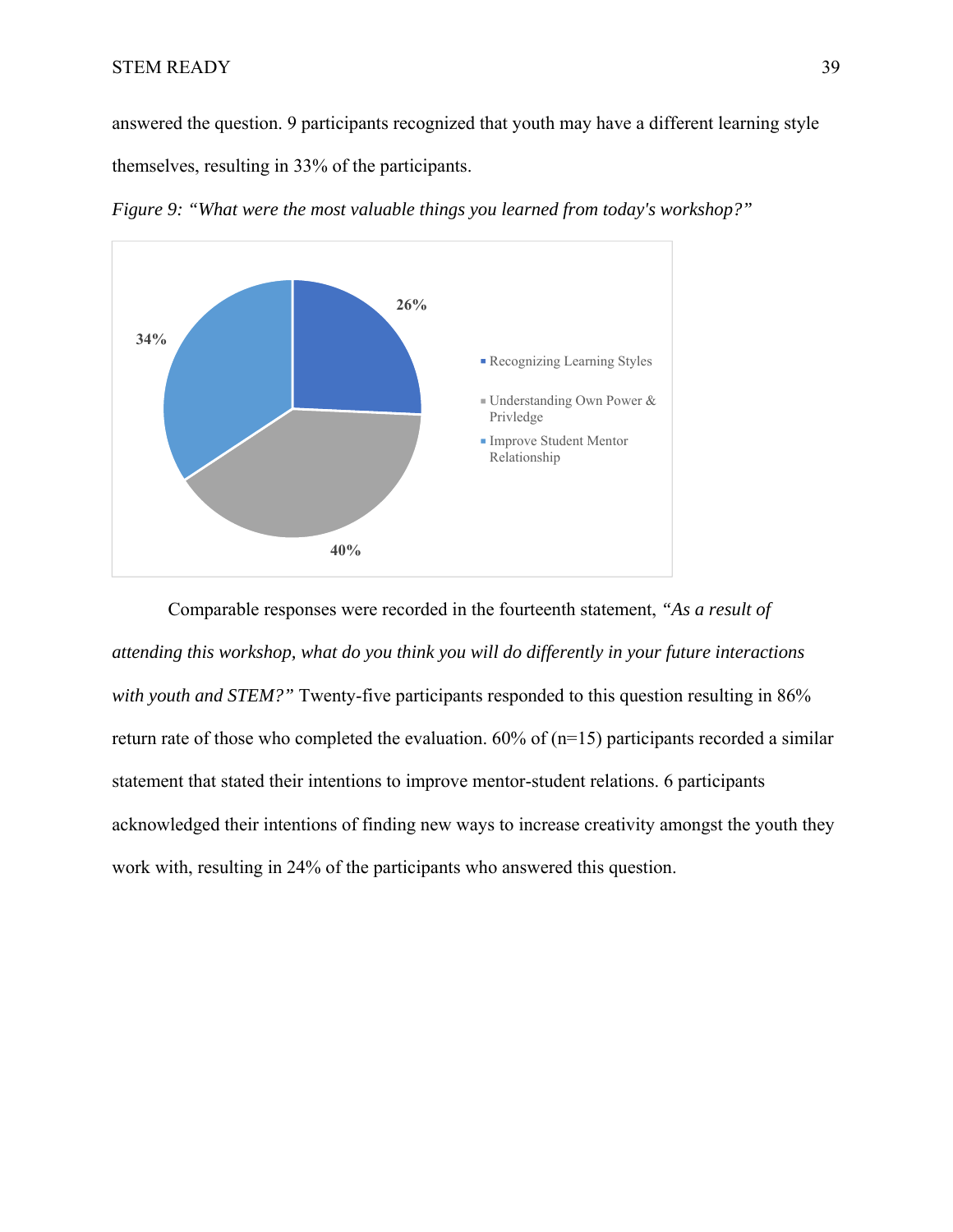*Figure 10: "As a result of attending this workshop, what do you think you will do differently in* 



*your future interactions with youth and STEM?"* 

In question 15 of the evaluation form it asked participants to name their preferred training style. Twenty-six participants responded to this question resulting in 90% return rate of those who completed the evaluation; it is important to note that some responses fell into two categories. The question read "*What is your preferred training style? How do you prefer to receive information?"* 17 participants recorded that they prefer a hands-on style, resulting in 65% of the participants who answered this question.  $42\%$  (n=11) participants recorded that they prefer visual learning. Remaining responses were categorized in 3 categories; theory (n=3), group work ( $n=2$ ), and other ( $n=2$ ).

Overall, the responses to evaluation statements were largely positive. There were a consistent number of participants who answered throughout the evaluation in the matrix. There was a digression in number of participants when it came to the questions that asked participants to fill in an answer. This could be due to fact that the majority of the fill in questions were on the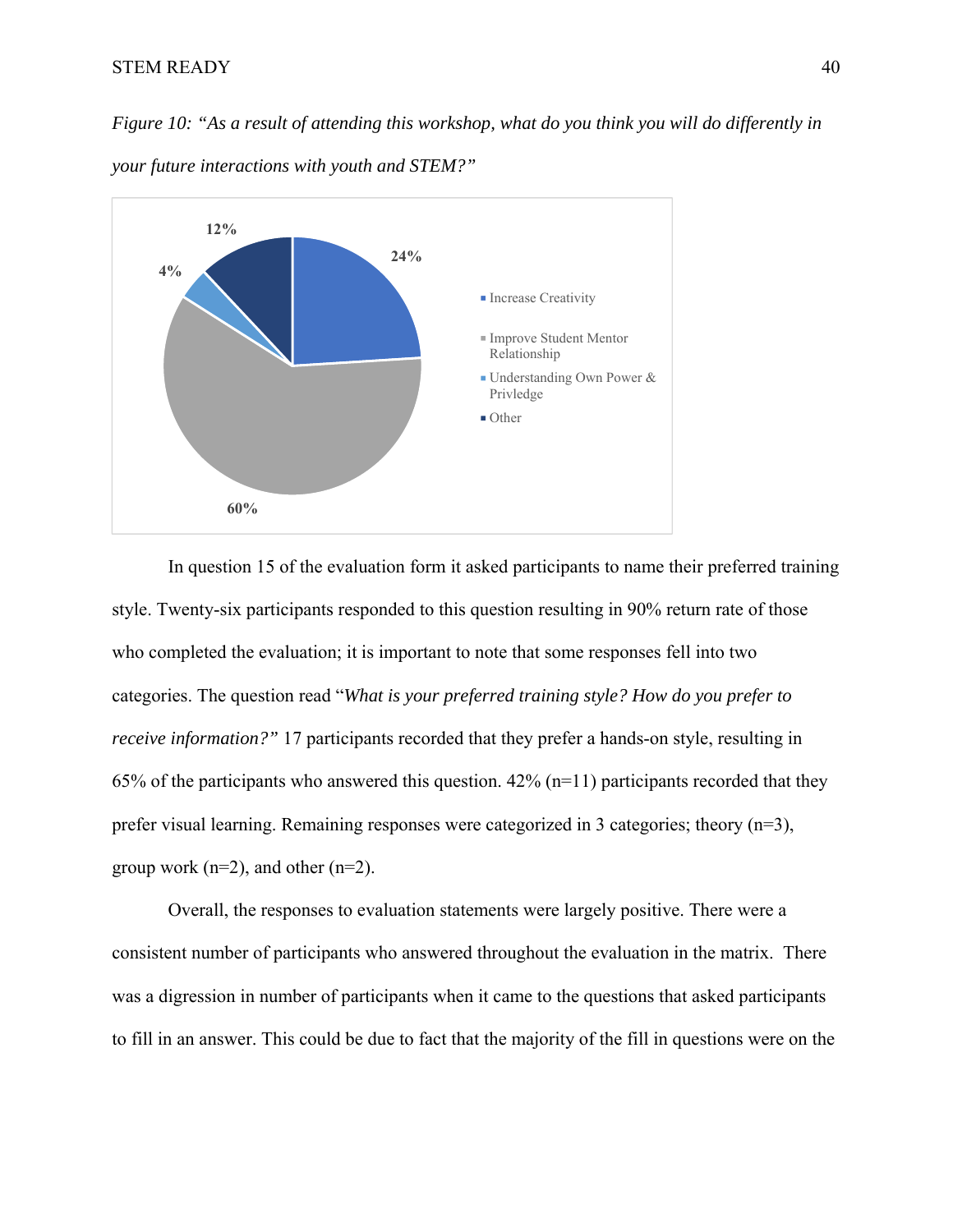back side of the evaluation, and the majority of those who didn't answer also didn't fill out information of their demographics.

# **Discussion**

With the experiential education model in mind, the nearly 30 participants in the training had the opportunity to share their ideas on the project. Their observations, considerations, and recommendations for transforming STEM education through the application of learning sciences; culturally relevant, inclusive, and accessible learning experiences serve as the foundation for this project. This project attempted to demonstrate the need for volunteer preparation trainings amongst undergraduate students. Trainings that included pedological methods of STEM in meaningful ways and awareness of one's own culture needs to be balanced by sensitivity to the other cultures in communities utilizing the platform of after-school programing and experiential education approach with volunteers displaying the idea that we cannot teach ourselves anything in isolation; rather we learn "in community."

The findings suggest that experiential education approach to a volunteer training is an engaging approach to educating undergraduate students about the value after-school programming and their role as volunteers have on marginalized youth and communities. Furthermore, the findings imply that increased awareness and understanding of one's power and privilege and the role it plays in society. Participants strongly agreed that the workshop made them better informed. Furthermore, the findings imply that increased awareness and understanding of one's power and privilege and the role it plays in society provoked people to act in their future relationships with youth.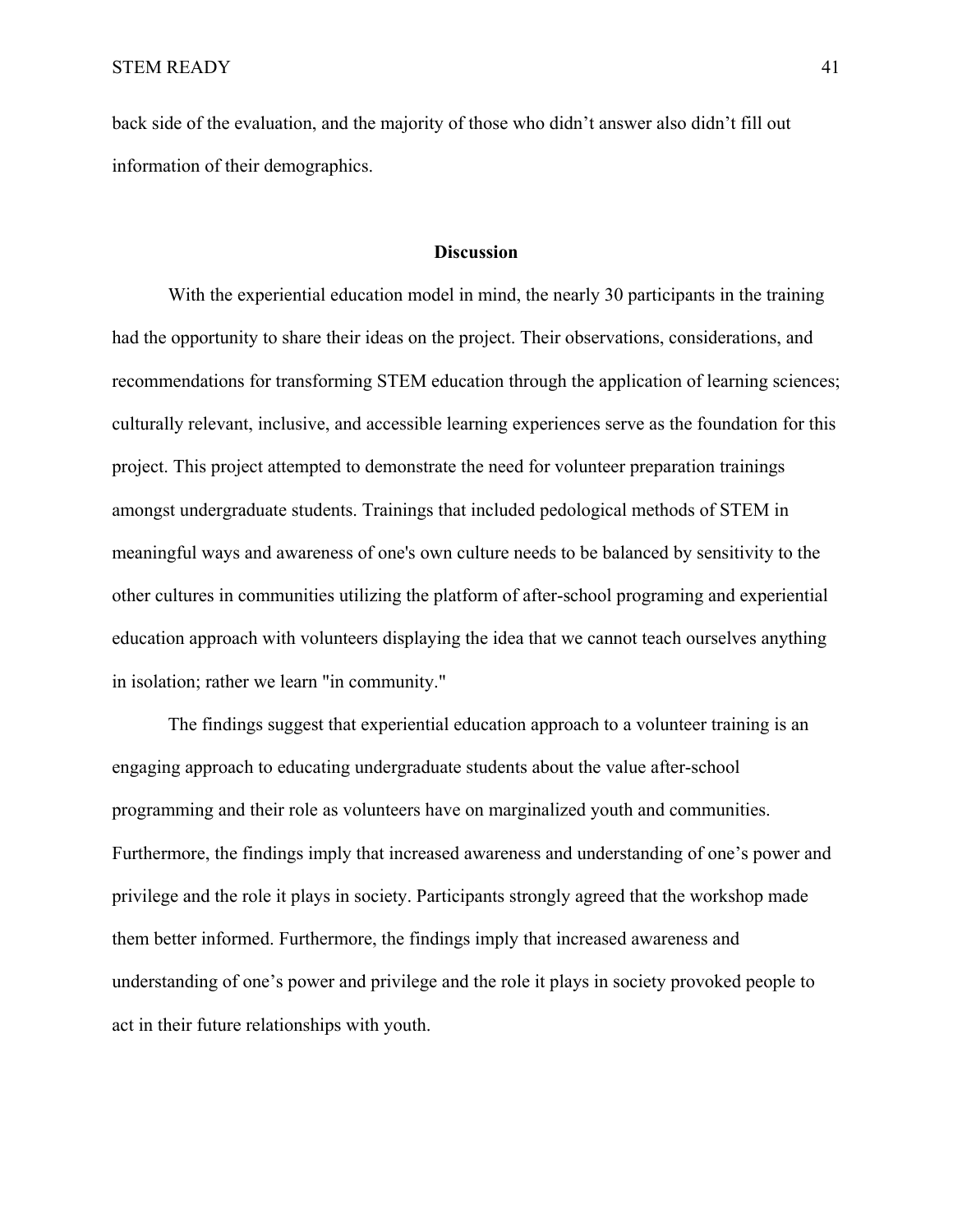In the assessment of the effectiveness of this workshop in building relationships and working with youth, the findings suggest that this workshop was effective. Responses to the survey used words such as, "meaningful", "whole-heartedly", and "continuously". This aligns with Bronfenbrenner's theory on youth development and how relationships with others are most beneficial when they are regular, enduring, and reciprocal. (Hamilton, 2004).

Many participants commented that the hands-on approach encouraged them to push the boundaries of their bias about the community and youth in which they work with (Lawrence, MA) that existed before. As one participant commented in a reflection from an activity, "This activity was a great parallel; we were all concerned with competing and making sure our group won the challenge that we did not even worry about the other groups and the barriers that they were facing. Before, I would've never considered some factors to affect the way a student learns, interacts with others, or moves throughout their day, but now I realize what all goes into and affects a person's development." This aligns with Bronfenbrenner's ecological perspective provides solid theoretical grounding for a range of youth development principles, in particular, the importance of engagement in challenging activities and supportive relationships (Hamilton, 2004). This isn't to imply that everyone is the same. Rather, it is to foster relative understanding that our histories, experiences, and journeys are dynamic and often complicated. Experiential education and hands-on activities are a mechanism that allows people to accept this and find commonality amongst diversity.

# *Limitations*

The findings of this workshop addressed the original project questions and supported the research that it was founded on. Despite this, there were limitations in the execution of the workshop that potentially impacted the quality of the findings. The first limitation presented with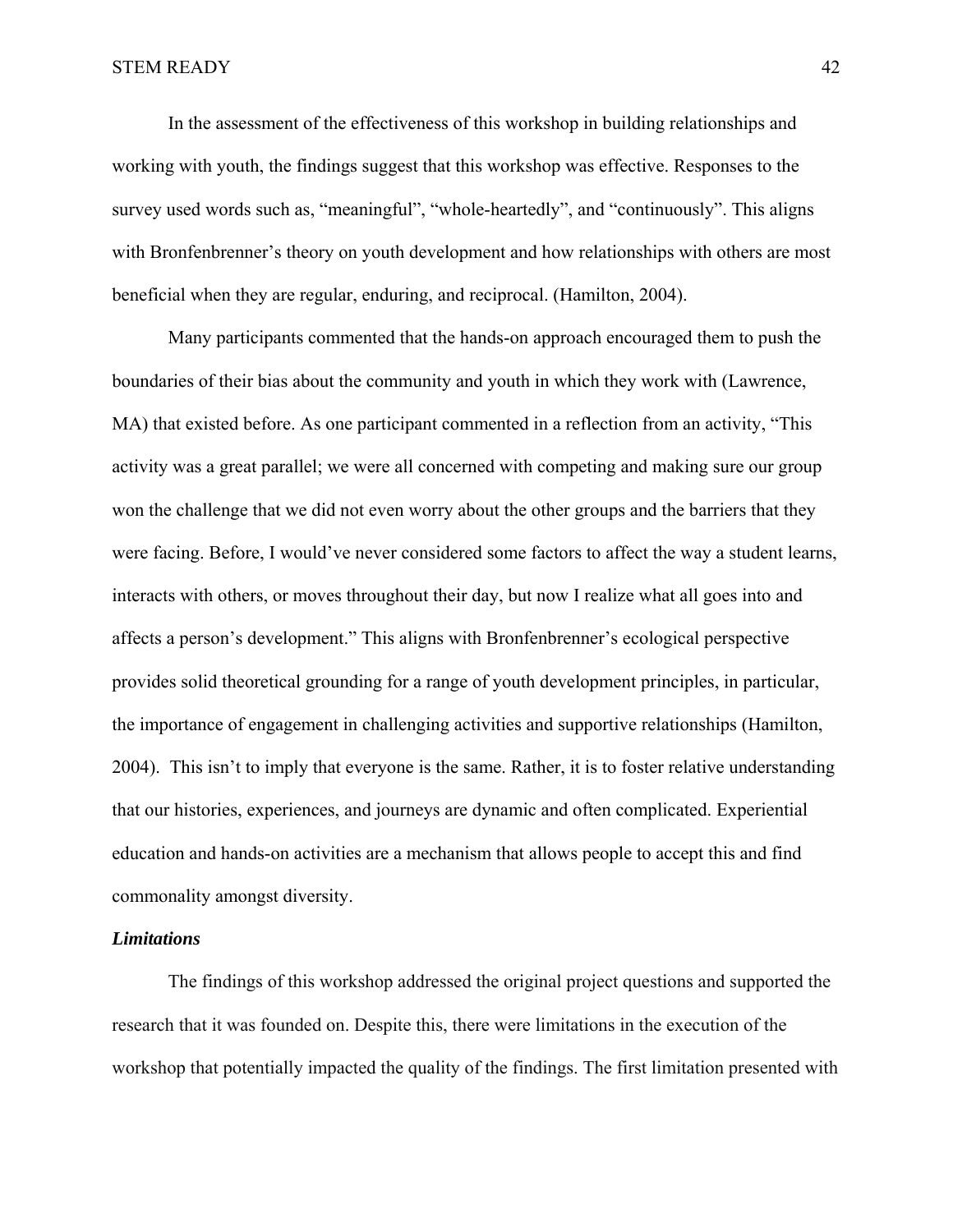recruitment to the workshop. The workshop was highly encouraged but not mandatory for those who have a role in the Math and Science Program, with it not being required amongst undergraduate students many had little to no desire to actually attend. Moving forward, there should be careful consideration of whether implementing a mandatory workshop for undergraduate students who volunteer in youth development is of importance.

# *Implications*

Apart from the challenges that after-school programs face, they are all consistently offering a unique approach and opportunity for education as previously described in the literature and theoretical framework of STEM Ready. Some after school programs are demonstrating that they can have a huge impact on academic performance in several ways, including moving the needle on academic achievement test scores. Utilizing this setting the Math and Science Program can continue to be beneficiary to the community in which they serve if these questions can be answered; how can after-school enrichment programs address the increasing ethnic and cultural diversity in the United States? Program leaders need to consider how to adapt their program to make it culturally relevant to the youth and families they serve. In the future it would be beneficial to invite the input of a diverse group of policymakers, funders, philanthropic organizations, nonprofits, researchers, practitioners, and community leaders in the development and ongoing refinement of a local vision for STEM education. Working together, within their local contexts, these stakeholders must come together to identify their goal for transforming STEM education; where there are biases in the system that differentially affect student participation and pathways, and local strengths that are key leverage points in meeting the diversity of their student's needs.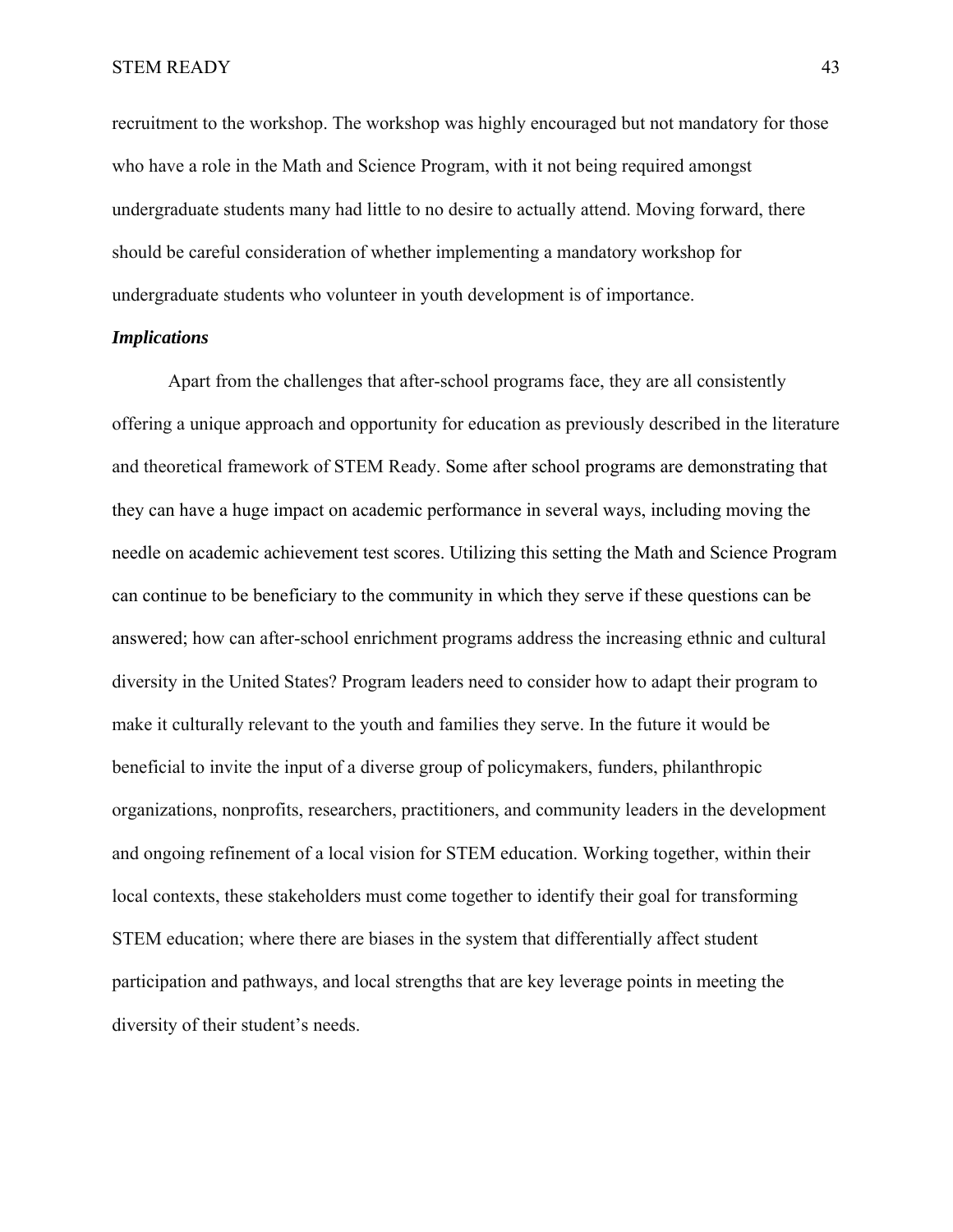Moreover, the results of this workshop have significant implications to the larger field of research. The results imply that experiential education and hands-on learning, specifically, encourages people to reflect on their actions and move forward. This raises questions about the power of action based social justice education. How do we present communities with educational engagement opportunities that set them up to take action that is intentional and impactful? In what ways can we create space to process information that will allow people to engage with awareness of their own role in oppressive systems? The strength of this correlation cannot be determined by the results of a singular event. The community engagement field should continue to explore the correlation, as action is the movement necessary for social change which is imperative in the development of more inclusive and just communities. This project is meant only as a starting point for change, a foundation upon which a stronger evidence base for the approaches and experiences that work best in particular contexts and to serve and effectively engage diverse learners can be built.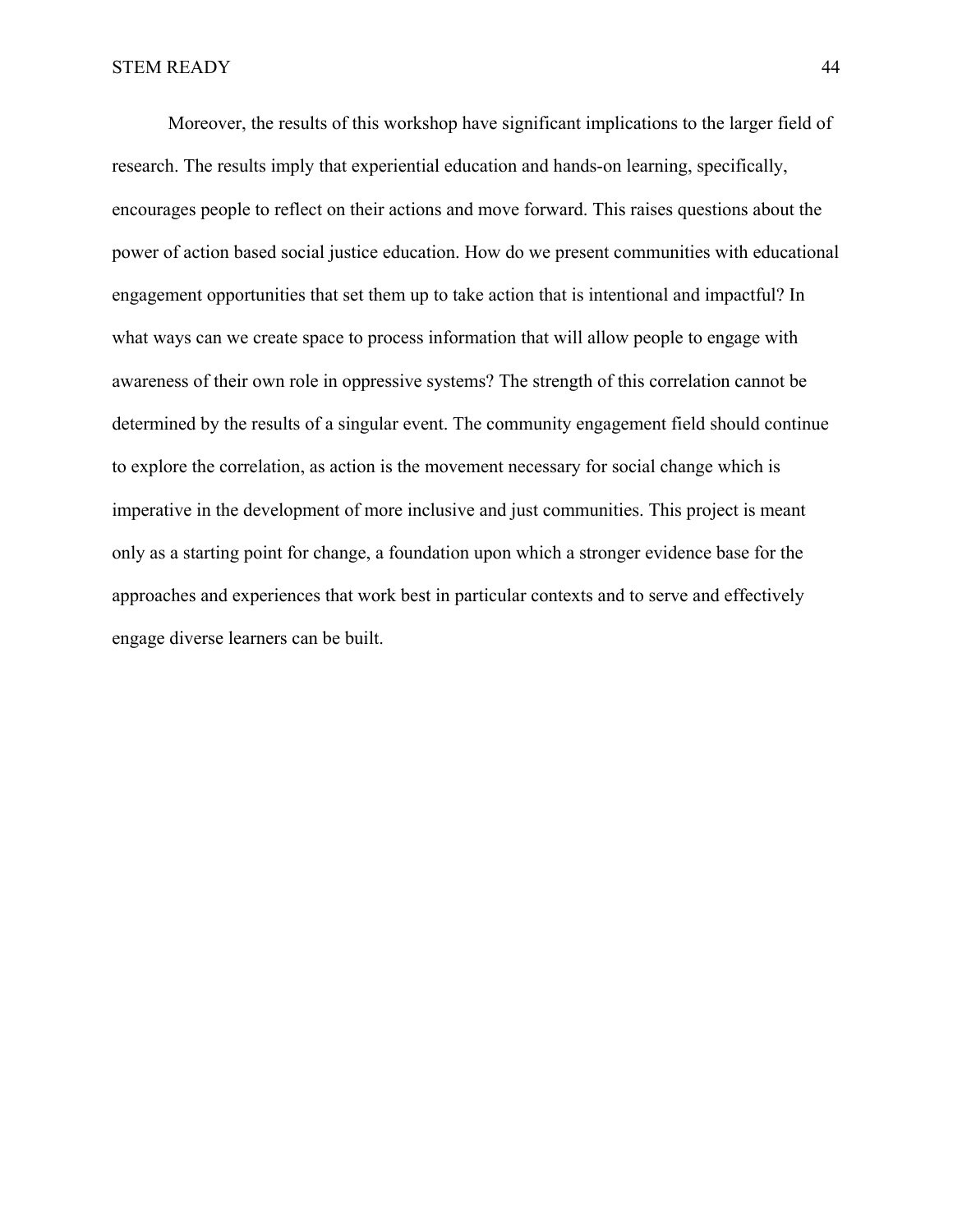# **References**

- Alexander, K.L., Entwisle, D.R. & Olson, L.S. (2007). Summer learning and its implications: Insights from the beginning school study*. New Directions for Youth Development, 114,* 11–32.
- Archer L., DeWitt, J., Osborne, J., Dillon, J., Willis, B. & Wong, B. (2012). Science aspirations, capital, and family habitus: How families shape children's engagement and identification with science*. American Education Research Journal, 49*(5), 881–908.
- Battey, D., Kafai, Y., Nixon, A. & Kao, L. (2007). Professional development for teachers on gender equity in the sciences: Initiating the conversation. *Teachers College Record, 109*(1), 221-243.
- Bybee, R.W. (2010). Advancing STEM education: A 2020 vision. *Technology and Engineering Teacher*, *70*(1), 30.
- Cohan, A. & Honigsfeld, A. (2011). *Breaking the Mold of Pre-Service and In-service Teacher Education: Innovative and Successful Practices for the 21st Century.* Plymouth, UK: Rowman and Littlefield Publishers, Inc.
- Hamilton, S.F. & Hamilton, M.A. (2004). *The Youth Development Handbook: Coming of Age in American Communities*. Thousand Oaks, CA: Sage Publications.
- Hernandez, D. J. (2012). *Double jeopardy: How third-grade reading skills and poverty influence high school graduation.* Baltimore, MD: The Annie E. Casey Foundation
- Hom, E. J. (2014) What is STEM Education? Retrieved at https://www.livescience.com/43296 what-is-stem-education.html
- Khatri, D. & Hughes, A. (2012). *A Teaching Guide to Revitalizing STEM Education: Phoenix in the Classroom.* Plymouth, UK: Rowman & Littlefield. Publishers.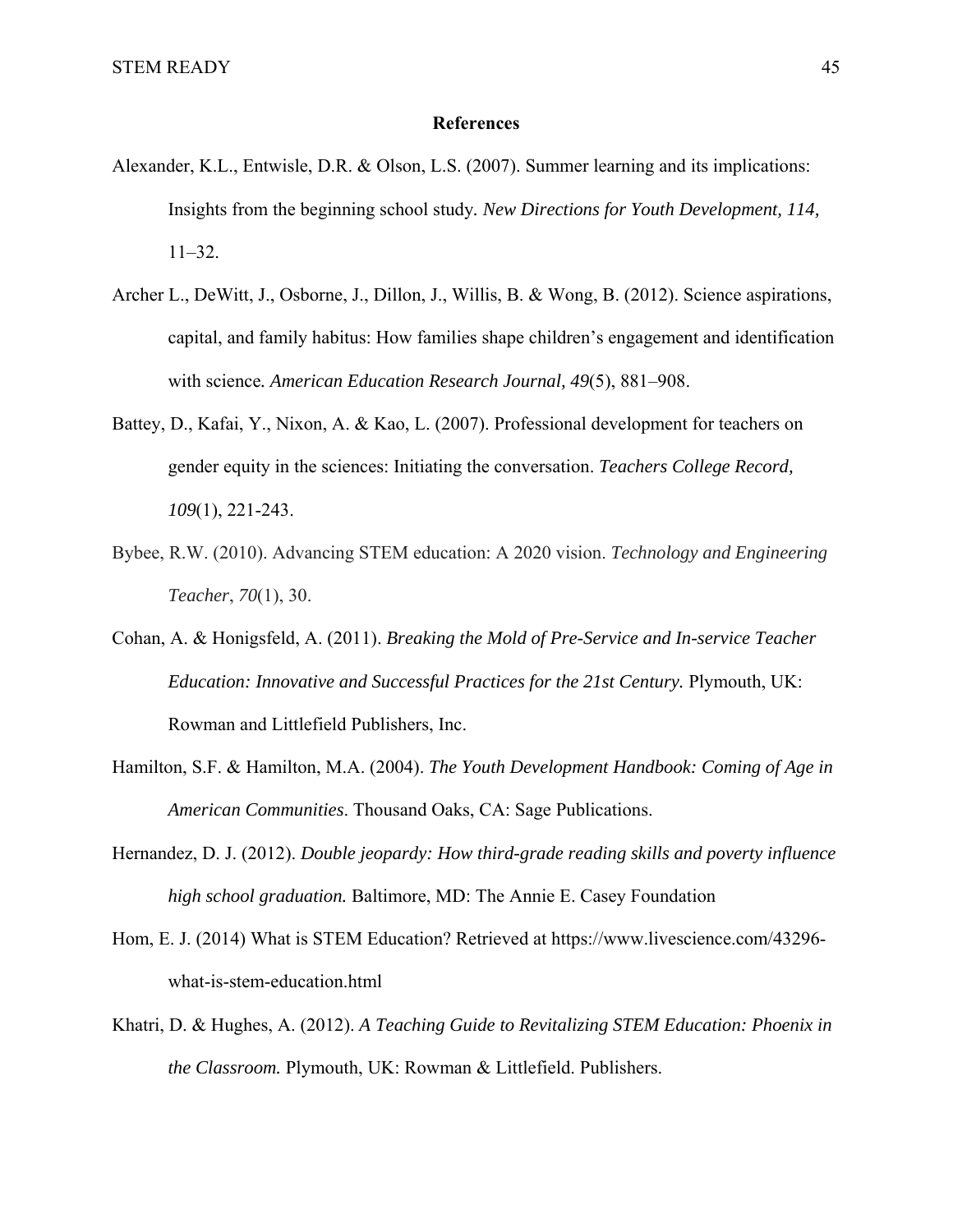- Little, P., Wimer, C. & Weiss, H.B. (2008). *After school programs in the21st century: Their potential and what it takes to achieve it. Issues and opportunities in out-of-school time evaluation*, *10*(1-12). Cambridge, MA: Harvard Family Research Project
- Mann, A. & DiPrete, T.A. (2013). Trends in gender segregation in the choice of science and engineering majors*. Social Science Research, 42*, 1519–1541.
- National Center for Education Statistics (2013). *Characteristics of Public and Private Elementary and Secondary School Teachers in the United States: Results from the 2011– 12 Schools and Staffing Survey*. Washington, DC: NCES.
- National Institute on Out-of-School Time at the Wellesley Centers for Women at Wellesley College (2009). *Making the case: A 2009 fact sheet on children and youth in out-ofschool time.* Wellesley, MA: Wellesley College
- National Research Council. (2011). *Successful K-12 STEM Education: Identifying effective approaches in Science, Technology, Engineering, and Mathematics. Committee on highly successful science programs for K-12 Science education. Board on science education and board on testing and assessment, division of behavioral and social sciences and education*. Washington, DC: The National Academies Press.
- National Science Board (2012). *Science and Engineering Indicators 2012*. Arlington, VA: National Center for Science and Engineering Statistics.
- Oakes, J. & Saunders, M. (2004). Education's most basic tools: Access to textbooks and instructional materials in California's public schools*. The Teachers College Record, 106*(10), 1967–1988.
- Reardon, S. F. (2013). No rich child left behind. *The New York Times*. Retrieved, from http://opinionator.blogs.nytimes. com/2013/04/27/no-rich-child-left-behind/.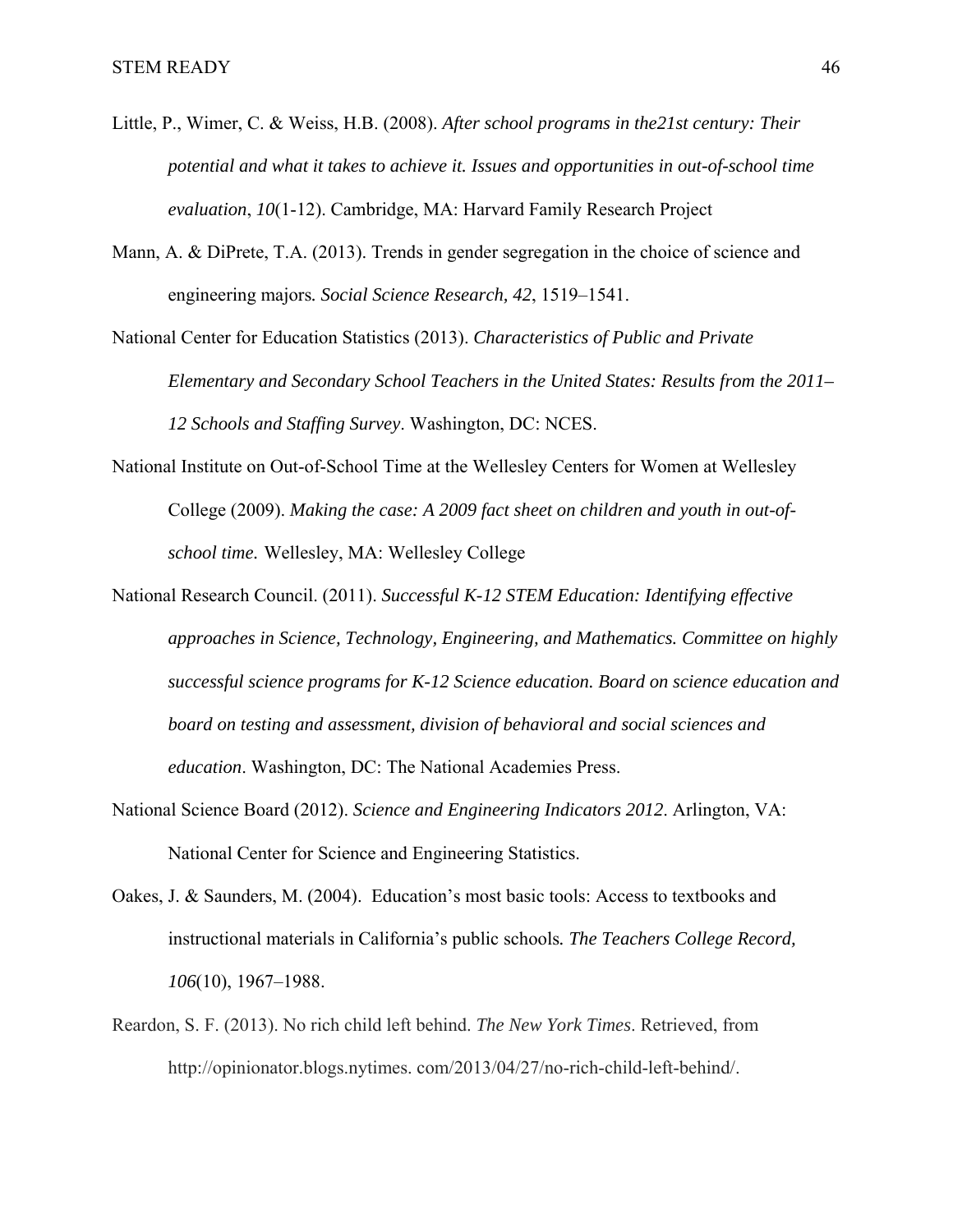- Reed, D. (2005). Educational resources and outcomes in California, by race and ethnicity. California Counts*: Population Trends and Profiles*, 6(3), 1-23.
- US Department of Education (2015). Science, Technology, Engineering and Math: Education for global leadership. Retrieved at https://www.ed.gov/stem
- Wang, X. (2013). Why students choose STEM majors motivation, high school learning, and postsecondary context of support. *American Education Research Journal, 50*(5), 1081- 1121.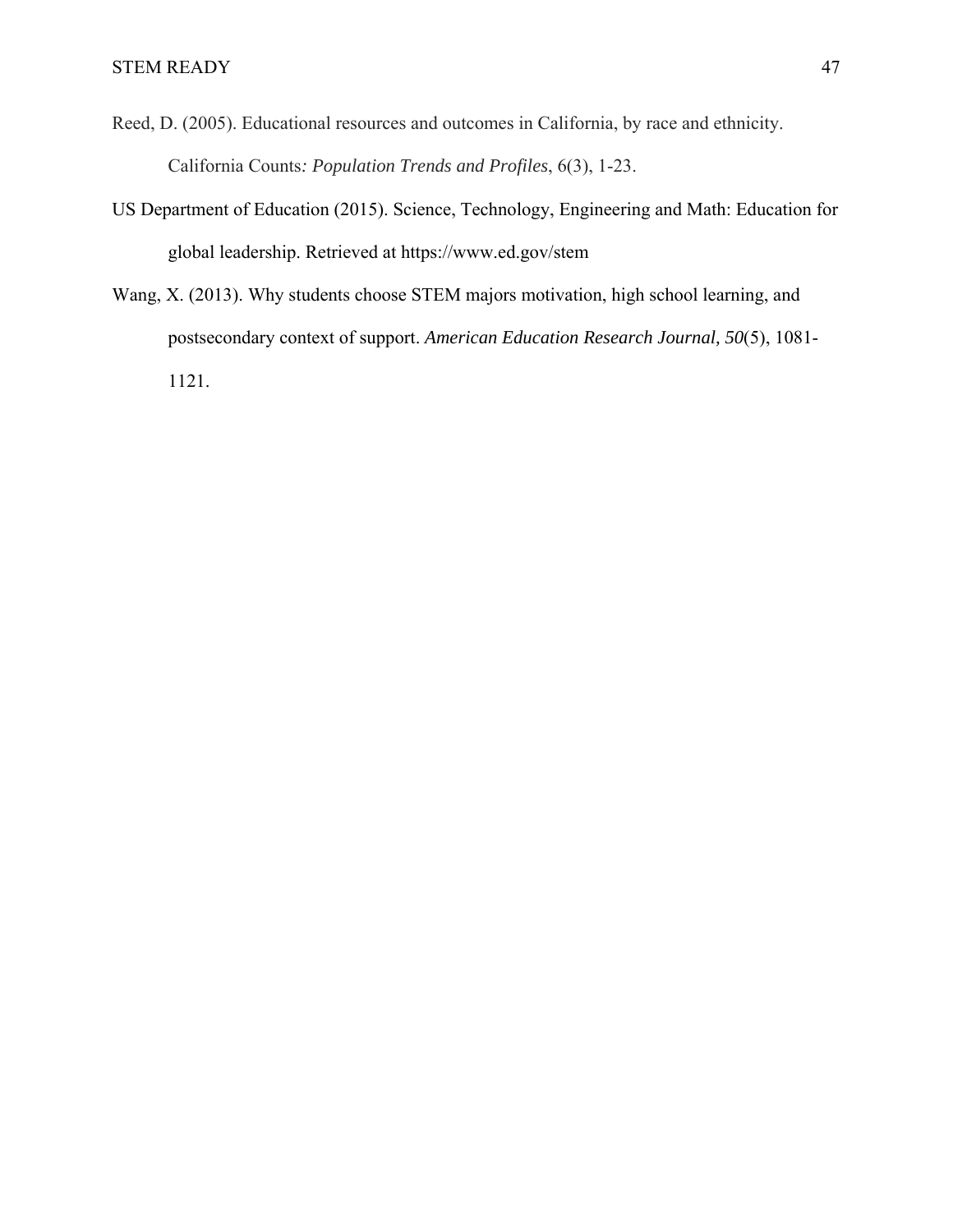# **Addendum A: Agenda**

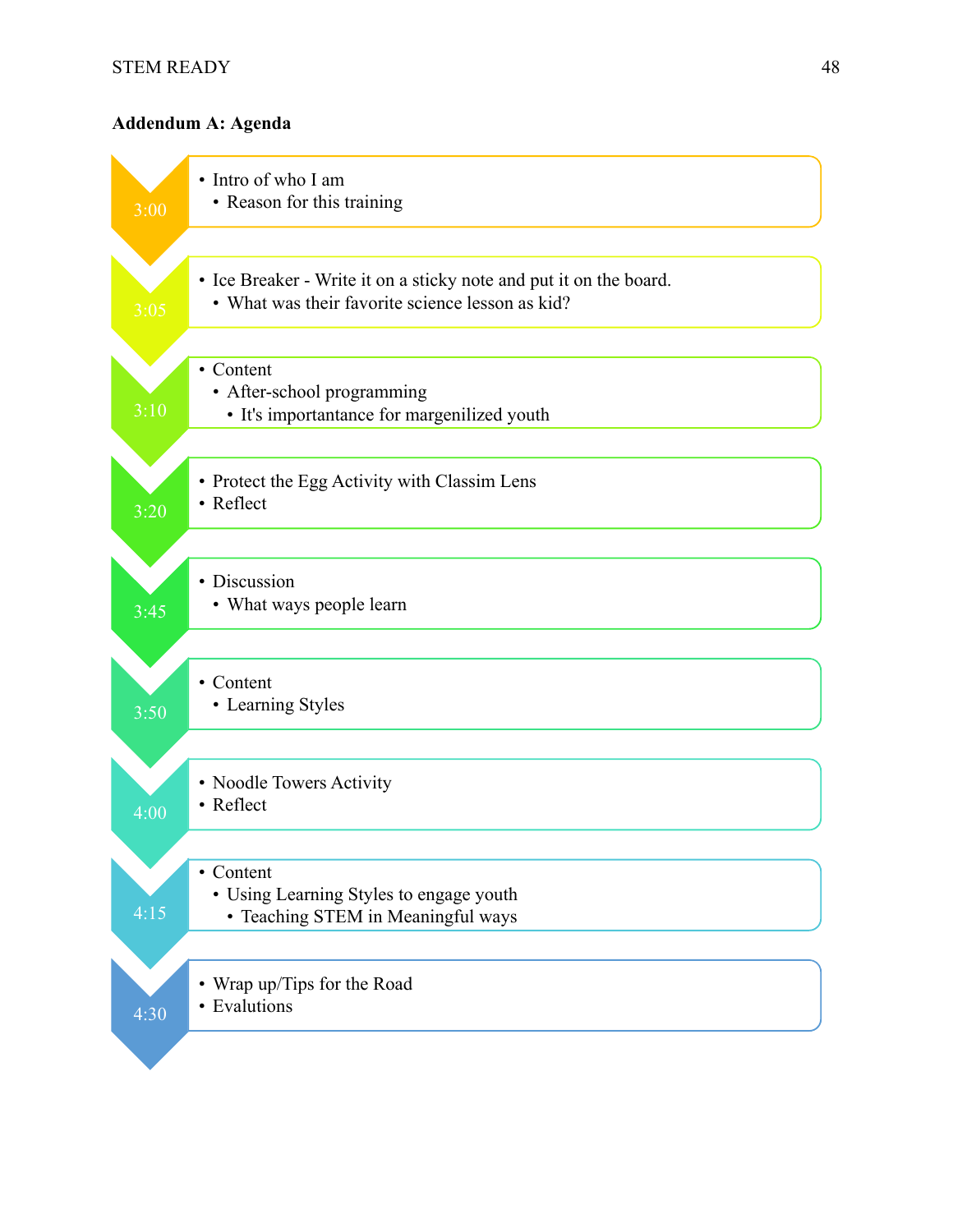# **Addendum B: Protect the Egg Activity with Classism Lens Lesson Plan**

In this activity students will use the engineering design process with in their 4 groups to design, build and test a prototype egg catcher. Each group is assigned a number which will indicate the order of when you can purchase materials from the store and then given a certain amount of money to spend on the materials. Unknowing to the groups, each group represents a different socioeconomic level.

# **Materials**

# *Items for groups*

- 4 Index cards or Paper with predetermined order and amount of money they can spend
- $Egg$

*Items to be used for Egg*

- Bubble wrap
- Plastic cups
- Rolls of tape
- Rolls of string
- Stickers
- Tissue paper
- Paper
- Rubber bands

*Items that are useful*

Tarp or tub to perform egg drop Step Stool

# **Things to Have Prepared**

Envelopes

- Envelope 1: Upper-Class
	- $\circ$  \$150 to represent the \$150,000 + income
- Envelope 2: Middle-Class
	- $\degree$  \$100 to represent the \$45,000 \$140,000 income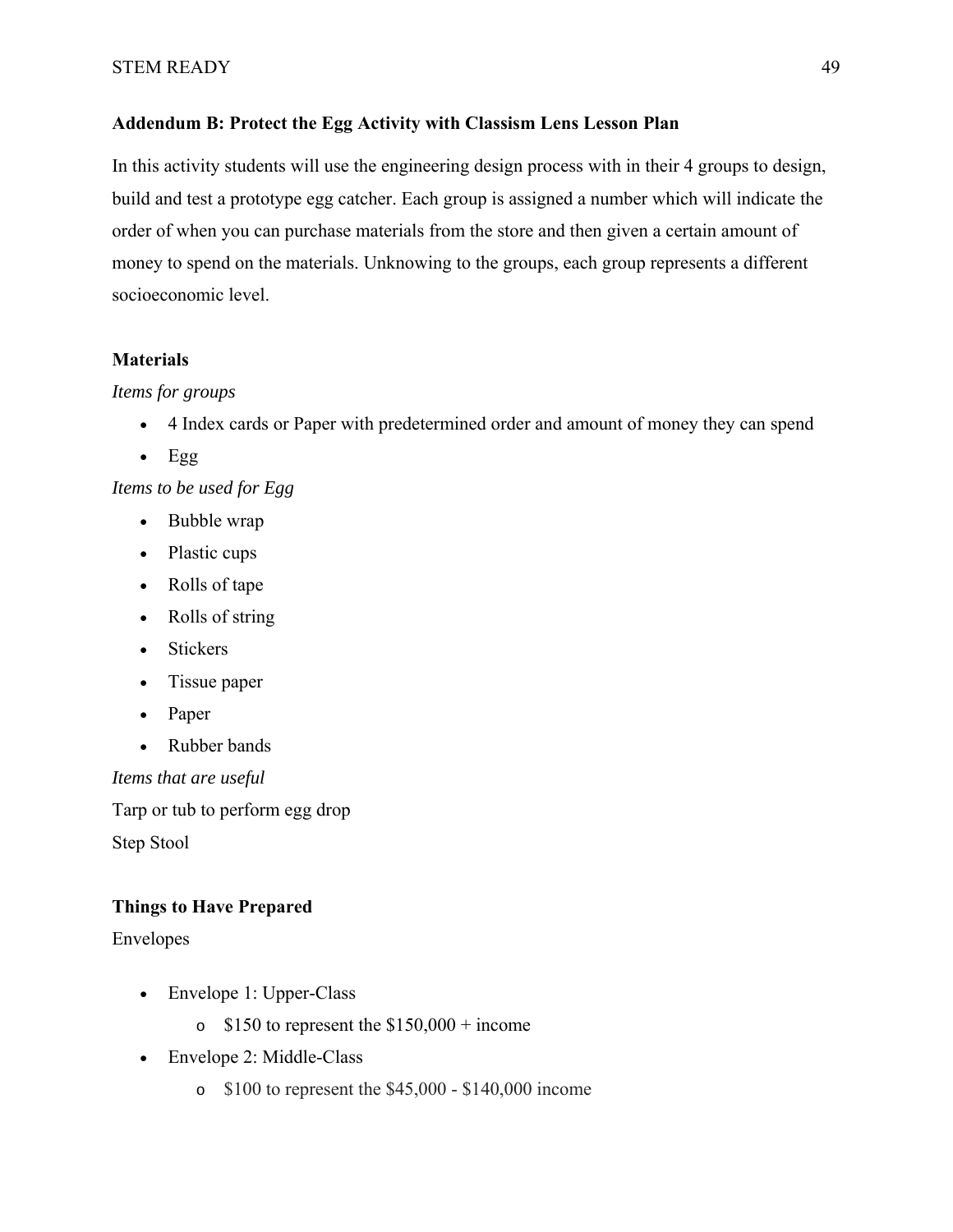- Envelope 3: Middle-Class
	- $\degree$  \$100 to represent the \$45,000 \$140,000 income
- Envelope 4: Low-Income
	- $\degree$  \$25 to represent the \$20,000 \$45,000 income

# **Activity**

*Rules*

- 1. Don't converse with other groups. Keep the card, your budget, and your plan within your group.
- 2. You have only the amount in your envelope to spend
- 3. You will have  $2 \text{ minutes}$  to plan then you have  $1 \text{ minute}$  to spend your money in the order on your card.
- 4. You can only purchase materials in the order numbered on your card.
- 5. You can start once you get back to your table once you have your materials.
- Allow the students to work for 5-7 minutes start timer once the last group gets back from the "store" with their materials
	- o This will also help show classism and privilege
- Test the prototype by dropping an egg from pre-agreed height
- After testing all the designs, discussion/reflection questions

# **Facilitator hints:**

- Facilitator should be the "chicken" and preform the drop
- Designs can be placed in a tub lined with a plastic bag for easy clean-up
- Dropping on concrete or tiled floor is best. Carpeting tends to "cushion" the fall of the egg creating a multitude of successful designs.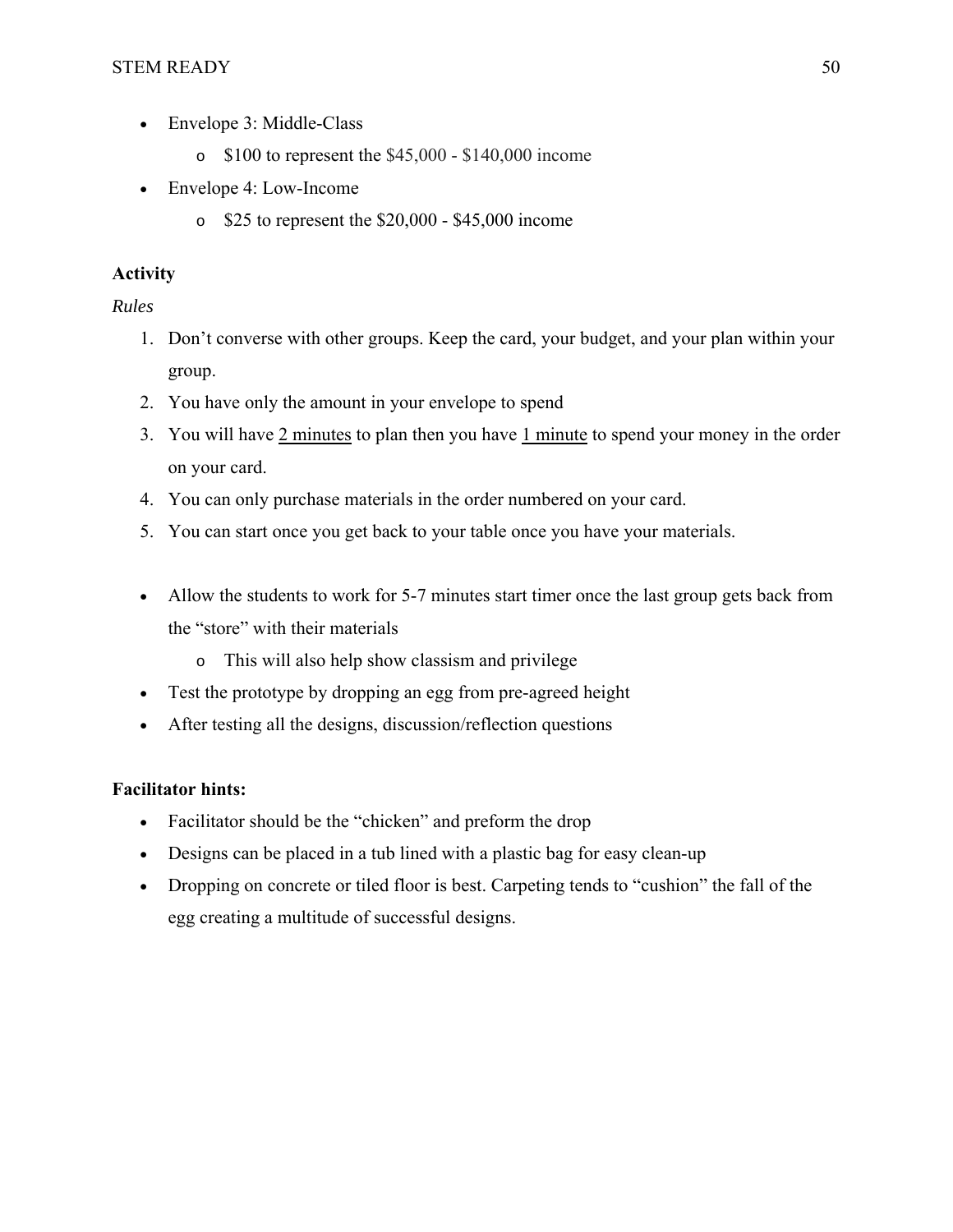# **Protect the Egg Activity**

#### **Rules:**

- Don't converse with other groups. Keep the card, your budget, and your plan within your group.
- You have only the amount in your envelope to spend
- You will have 2 minutes to plan then you have 1 minute to spend your money in the order on your card.
- You can only purchase materials in the order numbered on your card.

| <b>Materials</b><br>1 sheet of bubble wrap | Price<br>\$20 |
|--------------------------------------------|---------------|
| 1 plastic cup                              | \$15          |
| 1 roll of tape                             | \$5           |
| 1 roll of string                           | \$3           |
| 3 stickers                                 | \$2           |
| 1 sheet of tissue paper                    | \$2           |
| 1 sheet of binder paper                    | \$1           |
| 1 rubber bands                             | \$1           |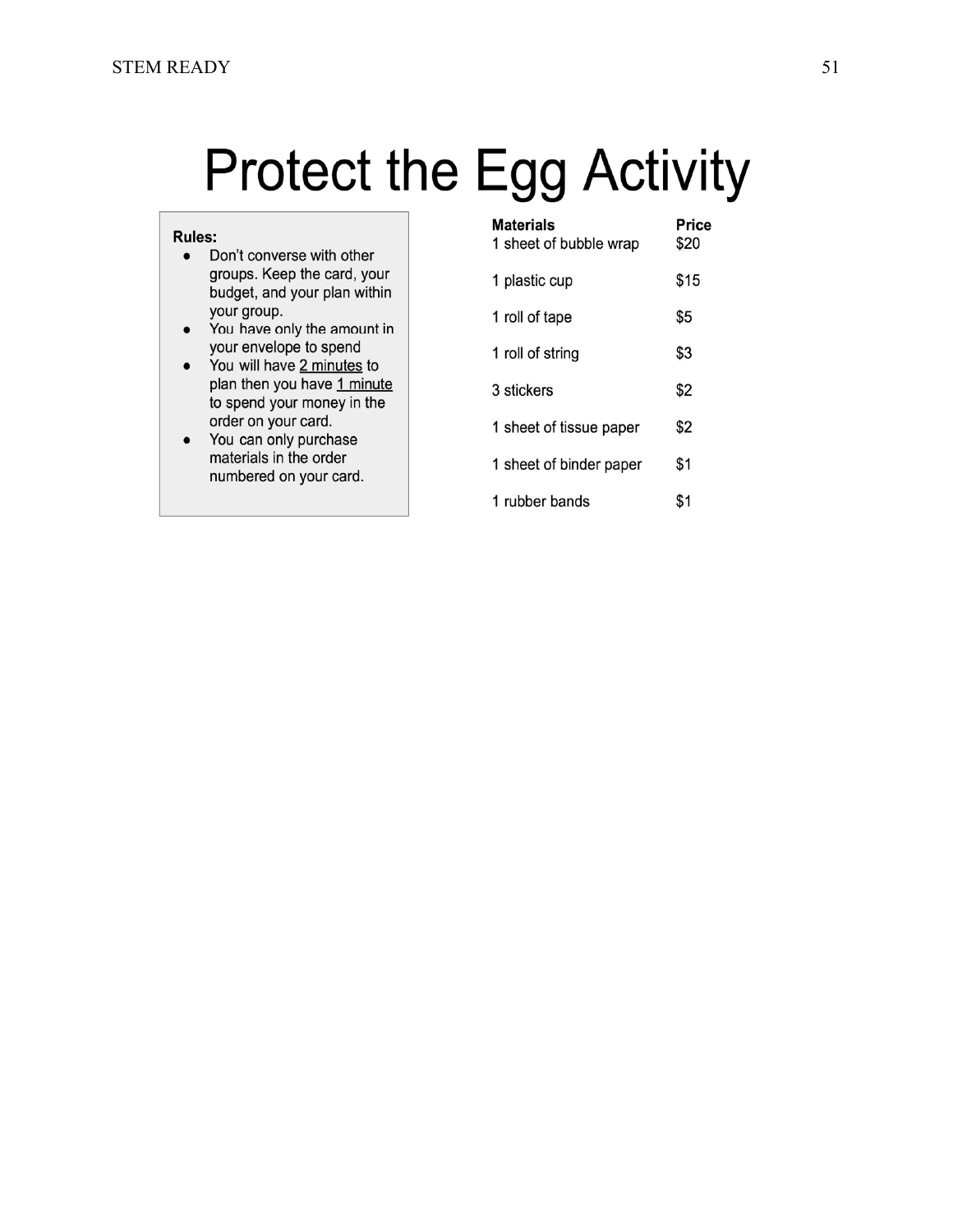# **Addendum C: Evaluation Survey**

Thank you for participating in the Volunteer Training Workshop. This post-event evaluation is being conducted as part of a student research capstone. The purpose of this evaluation is to gain your thoughts and opinions on the workshop. This evaluation should take no more than 5 minutes to complete. Please **DO NOT** write your name on the evaluation and all answers provided will be kept confidential.

# **First, please tell us your thoughts about the workshop:**

| 1. Overall, how would you rate this workshop?<br>Good<br>◯ Excellent                                                                |                                             | Fair   |          | Poor                 |
|-------------------------------------------------------------------------------------------------------------------------------------|---------------------------------------------|--------|----------|----------------------|
|                                                                                                                                     | Strongly<br>Agree                           | Agree  | Disagree | Strongly<br>Disagree |
| The goals of the workshop were<br>2.<br>clear to me                                                                                 | $\Box$                                      |        |          |                      |
| The content was relevant to me<br>3.<br>and my work                                                                                 |                                             |        |          |                      |
| 4. The activities helped me<br>understand STEM better                                                                               |                                             |        | $\Box$   |                      |
| The activities helped me better<br>5.<br>understand how youth engage in<br>learning STEM                                            |                                             |        |          |                      |
| The discussions stayed on track<br>6.<br>with the theme                                                                             | ◯                                           | $(\ )$ | $(\ )$   |                      |
| 7. As a result of this workshop, I<br>now have a better understanding<br>of how after school programs can<br>be meaningful to youth |                                             |        |          |                      |
| The activities made sense for the<br>8.<br>topic                                                                                    | $\left(\begin{array}{c} \end{array}\right)$ | ( )    |          |                      |
| The activities were inspiring to<br>9.<br>me                                                                                        | ◯                                           |        |          |                      |
| 10. The activities made me think<br>about an interaction I had with<br>youth prior to the workshop                                  |                                             |        |          |                      |
| 11. This workshop has made me<br>better informed                                                                                    | ( )                                         | $(\ )$ |          |                      |
| 12. This workshop has inspired me<br>to find new ways/activities to<br>work with youth                                              |                                             |        |          |                      |

1. Overall, how would you rate this words  $1$ . 0

13. What were the most valuable things you learned from today's workshop?